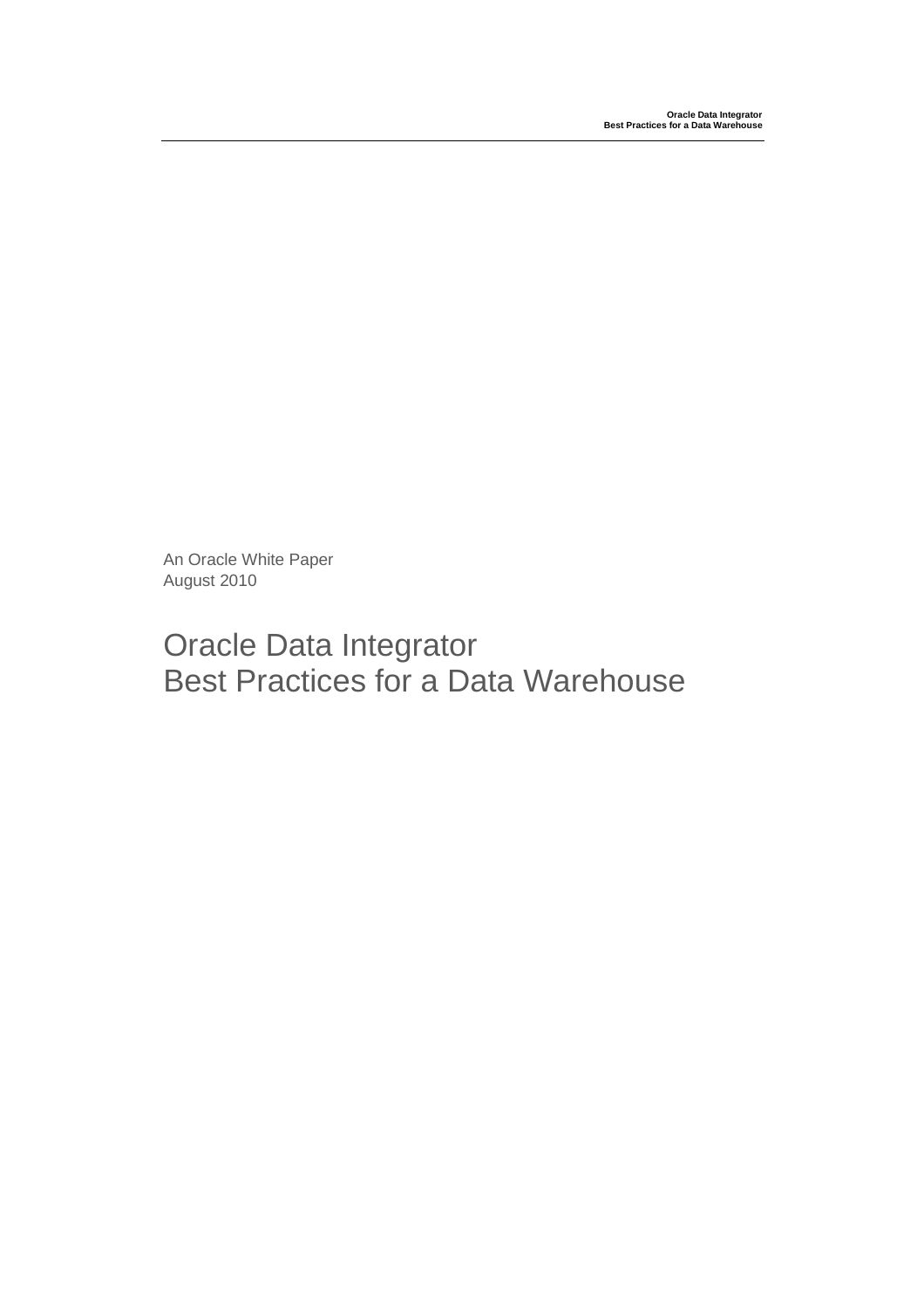| Implementation using ODI's E-LT and the Business-rule Driven Approach 14 |  |
|--------------------------------------------------------------------------|--|
| Benefits of E-LT Combined with a Business-rule Driven Approach17         |  |
|                                                                          |  |
|                                                                          |  |
|                                                                          |  |
| Reverse-engineering, Auditing and Profiling Source Applications21        |  |
| Designing and Implementing the Data Warehouse's Schema23                 |  |
|                                                                          |  |
|                                                                          |  |
|                                                                          |  |
|                                                                          |  |
|                                                                          |  |
|                                                                          |  |
| Monitoring the Data Quality of the Data Warehouse 30                     |  |
|                                                                          |  |
|                                                                          |  |
|                                                                          |  |
|                                                                          |  |
|                                                                          |  |
|                                                                          |  |
|                                                                          |  |
|                                                                          |  |
|                                                                          |  |
|                                                                          |  |
|                                                                          |  |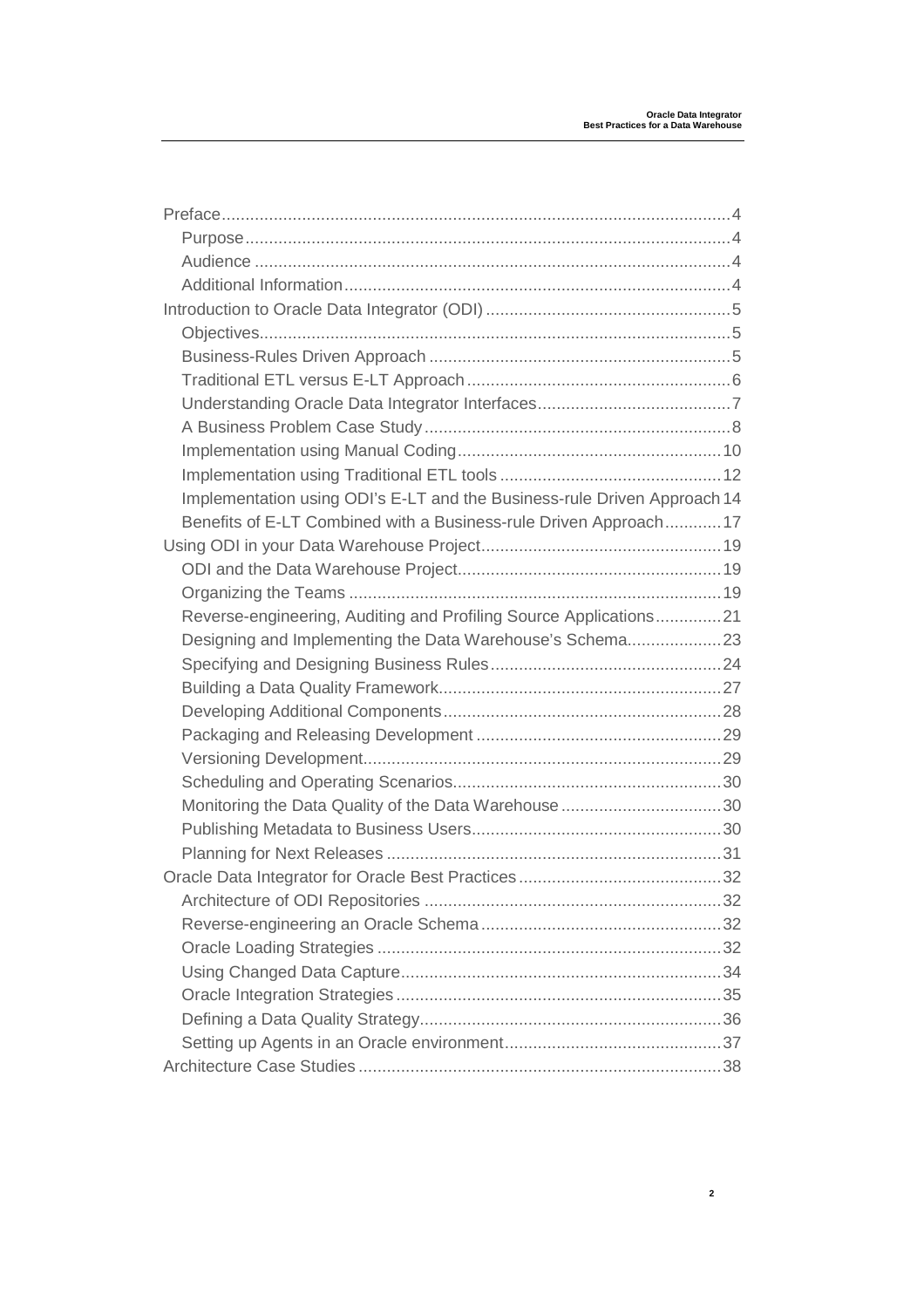| Appendix I. Oracle Data Integrator for Teradata Best Practices49 |  |
|------------------------------------------------------------------|--|
|                                                                  |  |
|                                                                  |  |
|                                                                  |  |
|                                                                  |  |
|                                                                  |  |
|                                                                  |  |
|                                                                  |  |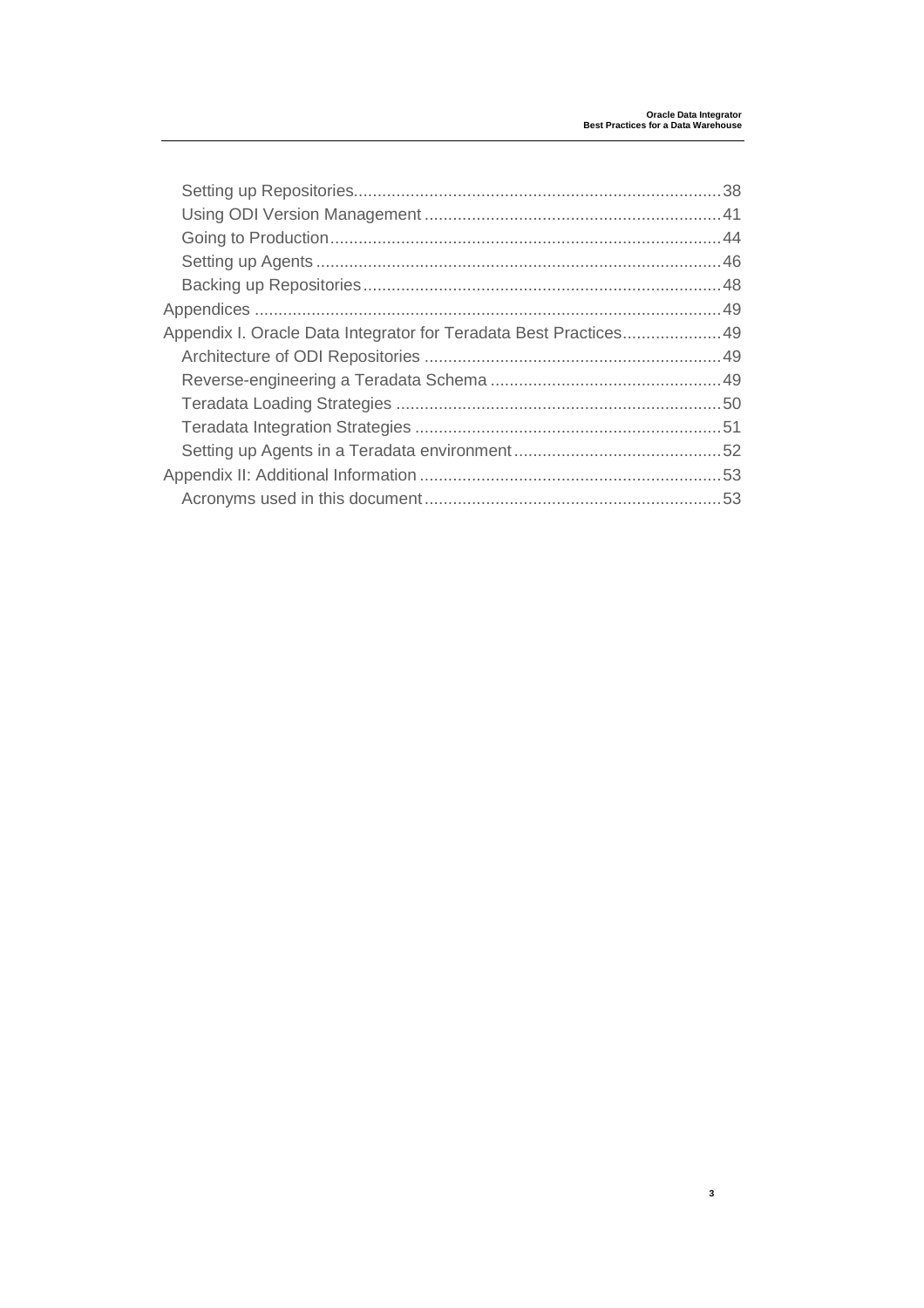### Preface

#### Purpose

This document describes the best practices for implementing Oracle Data Integrator (ODI) for a data warehouse solution. It is designed to help setup a successful environment for data integration with Enterprise Data Warehouse projects and Active Data Warehouse projects.

This document applies to Oracle Data Integrator 11g.

#### Audience

This document is intended for Data Integration Professional Services, System Integrators and IT teams that plan to use Oracle Data Integrator (ODI) as the Extract, Load and Transform tool in their Enterprise or Active Data Warehouse projects.

#### Additional Information

The following resources contain additional information:

- Oracle website: http://www.oracle.com
- Oracle Data Integrator 11g on-line documentation: http://download.oracle.com/docs/cd/E14571\_01/odi.htm
- Java reference : http://www.oracle.com/technetwork/java/index.html
- Jython reference http://www.jython.org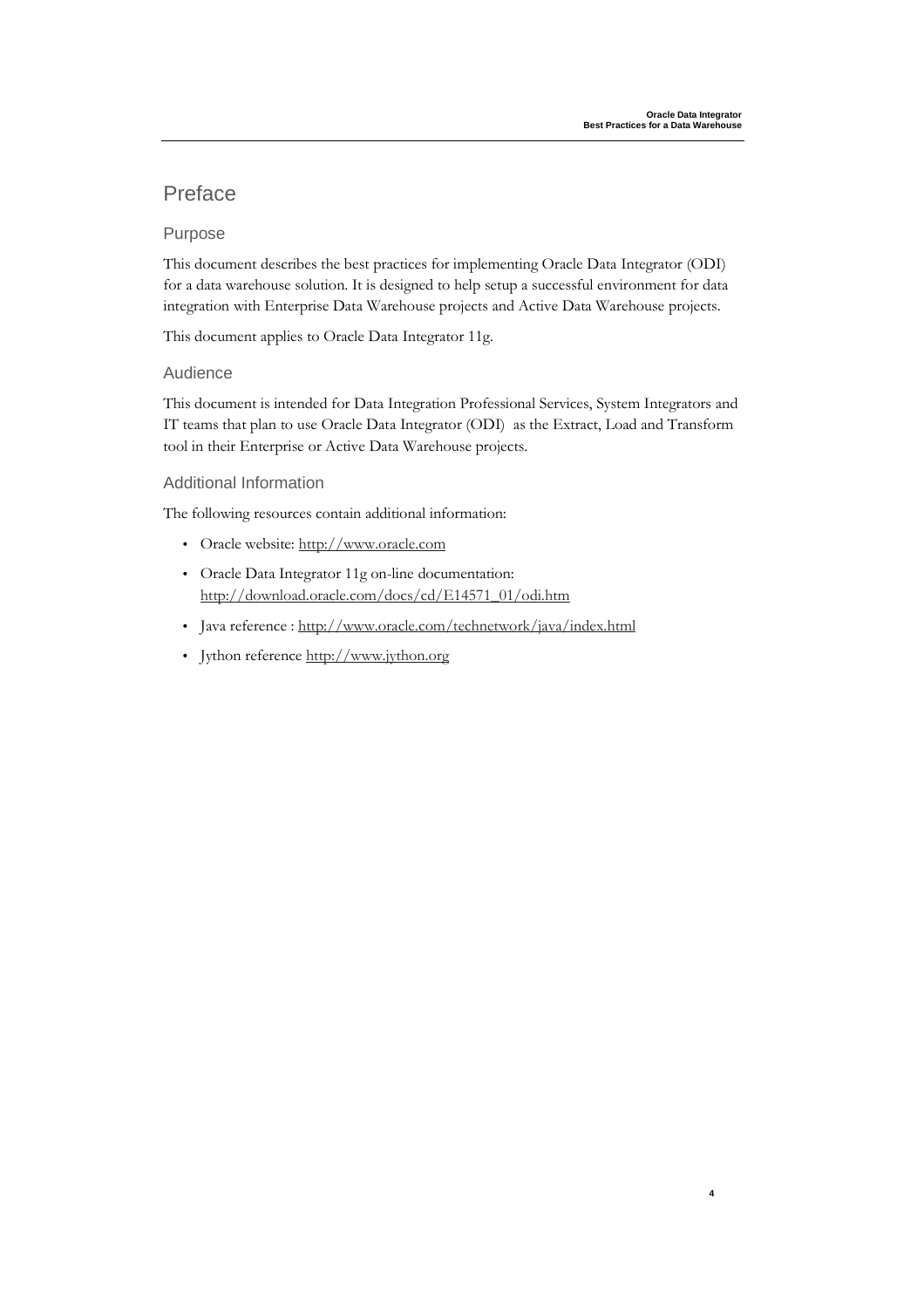### Introduction to Oracle Data Integrator (ODI)

#### **Objectives**

The objective of this chapter is to

- Introduce the key concepts of a business-rule driven architecture
- Introduce the key concepts of E-LT
- Understand what an Oracle Data Integrator (ODI) interface is
- Through a business problem case study, understand and evaluate some different development approaches including:
	- o Manual coding
	- o Traditional ETL
	- o ODI's business-rule driven approach combined with E-LT

#### Business-Rules Driven Approach

#### **Introduction to Business rules**

Business rules specify mappings, filters, joins and constraints. They often apply to metadata to transform data and are usually described in natural language by business users. In a typical data integration project (such as a Data Warehouse project), these rules are defined during the specification phase in documents written by business analysts in conjunction with project managers.

Business Rules usually define "What" to do rather than "How" to do it.

They can very often be implemented using SQL expressions, provided that the metadata they refer to is known and qualified in a metadata repository.

| <b>BUSINESS RULE</b>                                                                | <b>TYPE</b> | <b>SOL EXPRESSION</b>                                                                                         |
|-------------------------------------------------------------------------------------|-------------|---------------------------------------------------------------------------------------------------------------|
| Sum of all amounts of items<br>sold during May 2010 multiplied<br>by the item price | Mapping     | SUM(<br>CASE WHEN SALES YEARMONTH=201005 THEN<br>SALES.AMOUNT * PRODUCT.ITEM PRICE<br>ELSE<br>$\Omega$<br>END |
| Products that start with 'CPU'<br>and that belong to the<br>hardware category       | Filter      | Upper(PRODUCT.PRODUCT NAME) like 'CPU%'<br>And PRODUCT CATEGORY = 'HARDWARE'                                  |
| Customers with their orders                                                         | Join        | CUSTOMER.CUSTOMER ID = ORDER.ORDER ID<br>And ORDER.ORDER ID = ORDER LINE.ORDER ID                             |

Examples of business rules are given in the table below: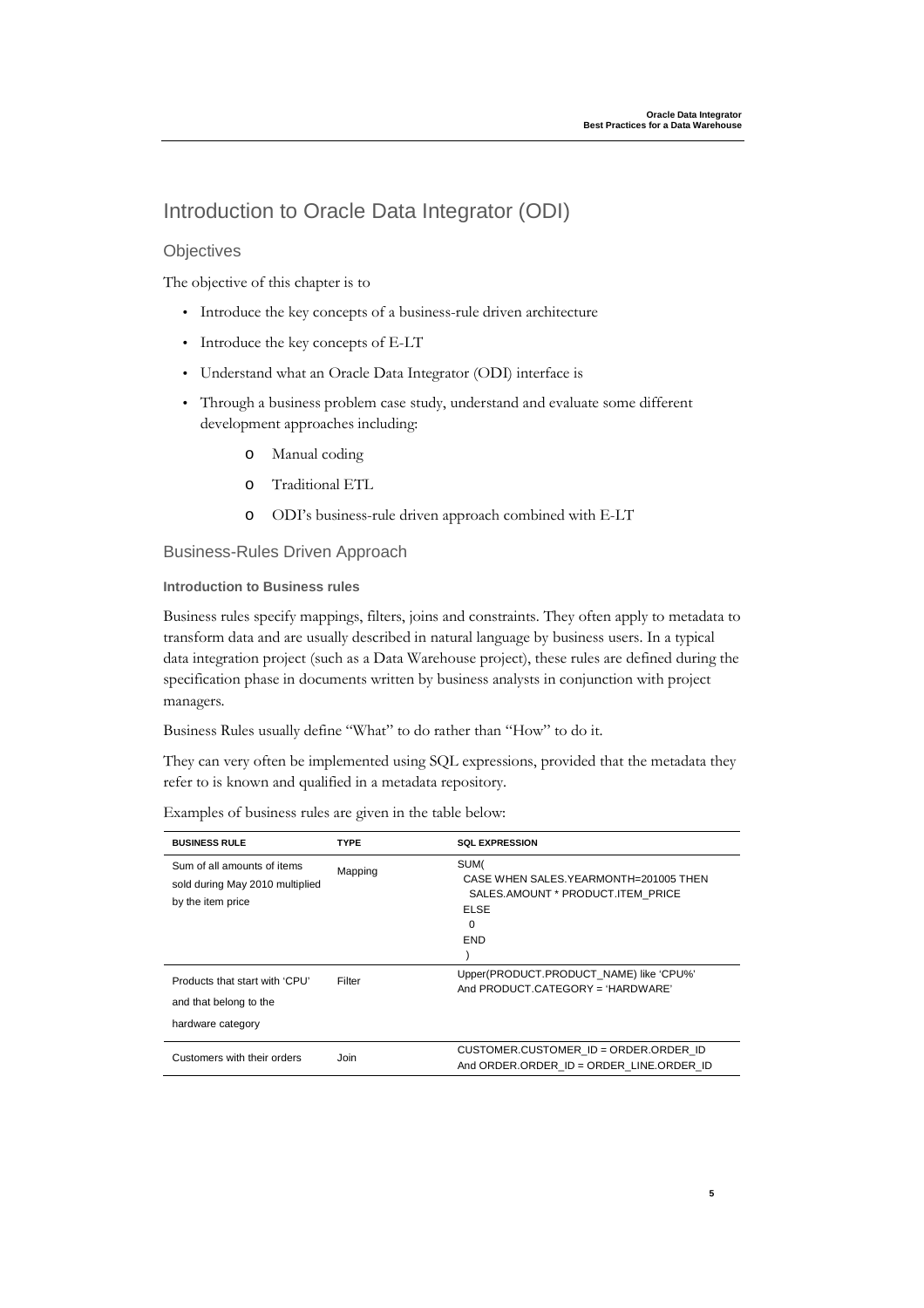| <b>BUSINESS RULE</b>                                     | <b>TYPE</b>              | <b>SOL EXPRESSION</b>                                                                   |
|----------------------------------------------------------|--------------------------|-----------------------------------------------------------------------------------------|
| and order lines                                          |                          |                                                                                         |
| Reject duplicate customer<br>names                       | Unique Key<br>Constraint | CONSTRAINT CUST NAME PK<br>PRIMARY KEY (CUSTOMER NAME)                                  |
| Reject orders with a link to an<br>non-existent customer | Reference Constraint     | CONSTRAINT CUSTOMER FK<br>FOREIGN KEY (CUSTOMER ID)<br>REFERENCES CUSTOMER(CUSTOMER ID) |

#### **Mappings**

A mapping is a business rule implemented as a **SQL expression**. It is a transformation rule that maps source columns (or fields) onto one of the target columns. It can be executed by a relational database server at run-time. This server can be the source server (when possible), a middle tier server or the target server.

#### **Joins**

A join operation links records in several data sets, such as tables or files. Joins are used to **link multiple sources**. A join is implemented as a SQL **expression** linking the columns (fields) of two or more data sets.

Joins can be defined regardless of the physical location of the source data sets involved. For example, a JMS queue can be joined to a relational table.

Depending on the technology performing the join, it can be expressed as an inner join, right outer join, left outer join and full outer join.

#### **Filters**

A filter is an **expression** applied to source data sets columns. Only the records matching this filter are processed by the data flow.

#### **Constraints**

A constraint is an object that defines the rules enforced on data sets' data. A constraint ensures the validity of the data in a given data set and the integrity of the data of a model. Constraints on the target are used to check the validity of the data before integration in the target.

#### Traditional ETL versus E-LT Approach

Traditional ETL tools operate by first *Extracting* the data from various sources, *Transforming* the data on a proprietary, middle-tier ETL engine, and then *Loading* the transformed data onto the target data warehouse or integration server. Hence the term "ETL" represents both the names and the order of the operations performed, as shown in Figure 1 below.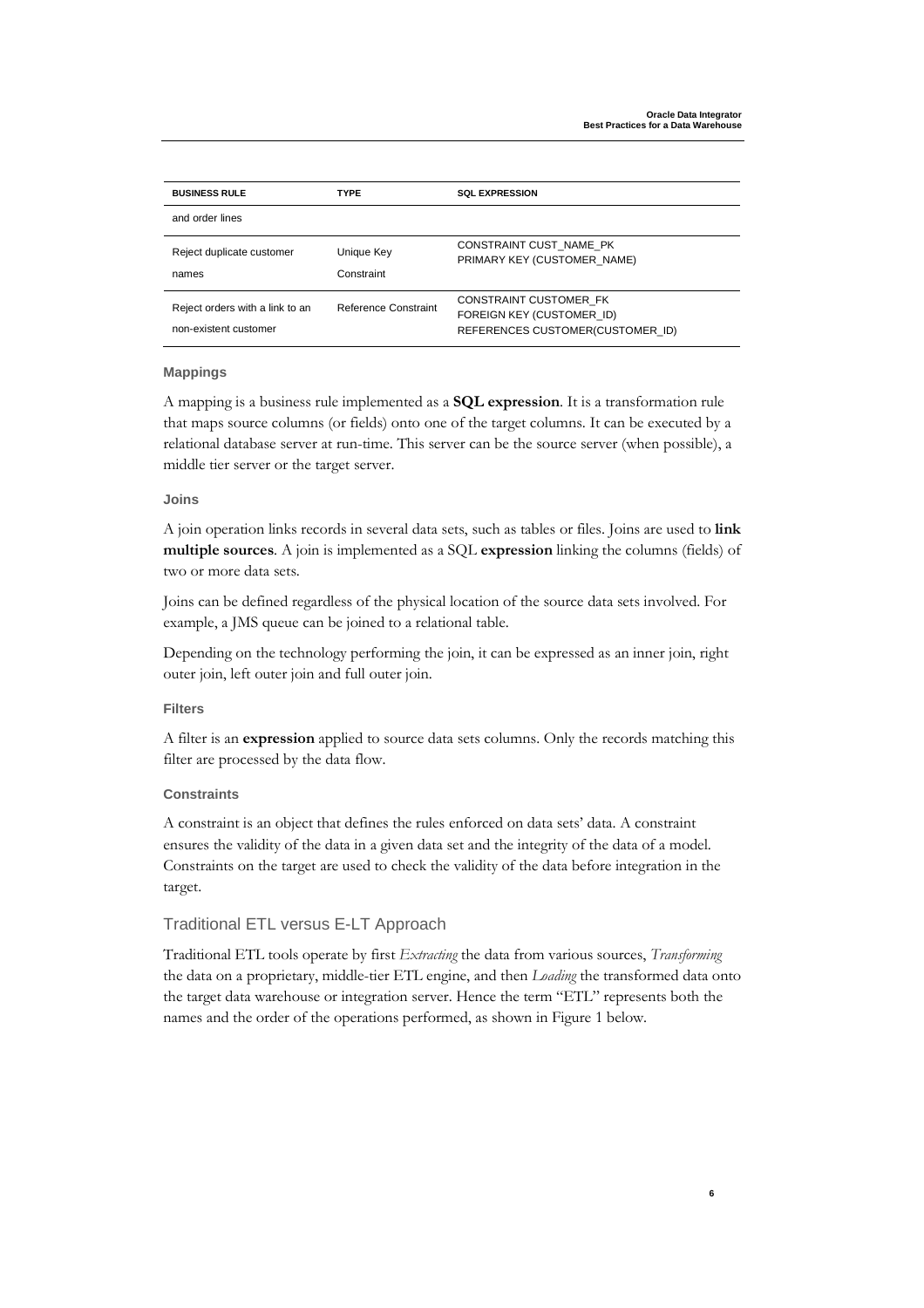

Figure 1: Traditional ETL approach compared to E-LT approach

In response to the issues raised by ETL architectures, a new architecture has emerged, which in many ways incorporates the best aspects of manual coding and automated code-generation approaches. Known as "E-LT", this new approach changes where and how data transformation takes place, and leverages existing developer skills, RDBMS engines and server hardware to the greatest extent possible.

In essence, E-LT moves the data transformation step to the target RDBMS, changing the order of operations to: *Extract* the data from the source tables, *Load* the tables into the destination server, and then *Transform* the data on the target RDBMS using native SQL operators. Note, with E-LT there is no need for a middle-tier engine or server as shown in Figure 1 above.

#### Understanding Oracle Data Integrator Interfaces

An interface is an ODI object stored in the ODI Repository that enables the loading of **one target datastore** with data transformed from one or more **source datastores**, based on **business rules** implemented as **mappings**, **joins**, **filters** and **constraints.** 

A **datastore** can be:

- a table stored in a relational database
- an ASCII or EBCDIC file (delimited, or fixed length)
- a node from a XML file
- a JMS topic or queue from a Message Oriented
- a node from a LDAP directory
- an API that returns data in the form of an array of records

Figure 2 shows a screenshot of an ODI interface that loads data into the FACT\_SALES target table. Source Data is defined as a heterogeneous query on the CORRECTIONS file, the ORDERS and LINES tables.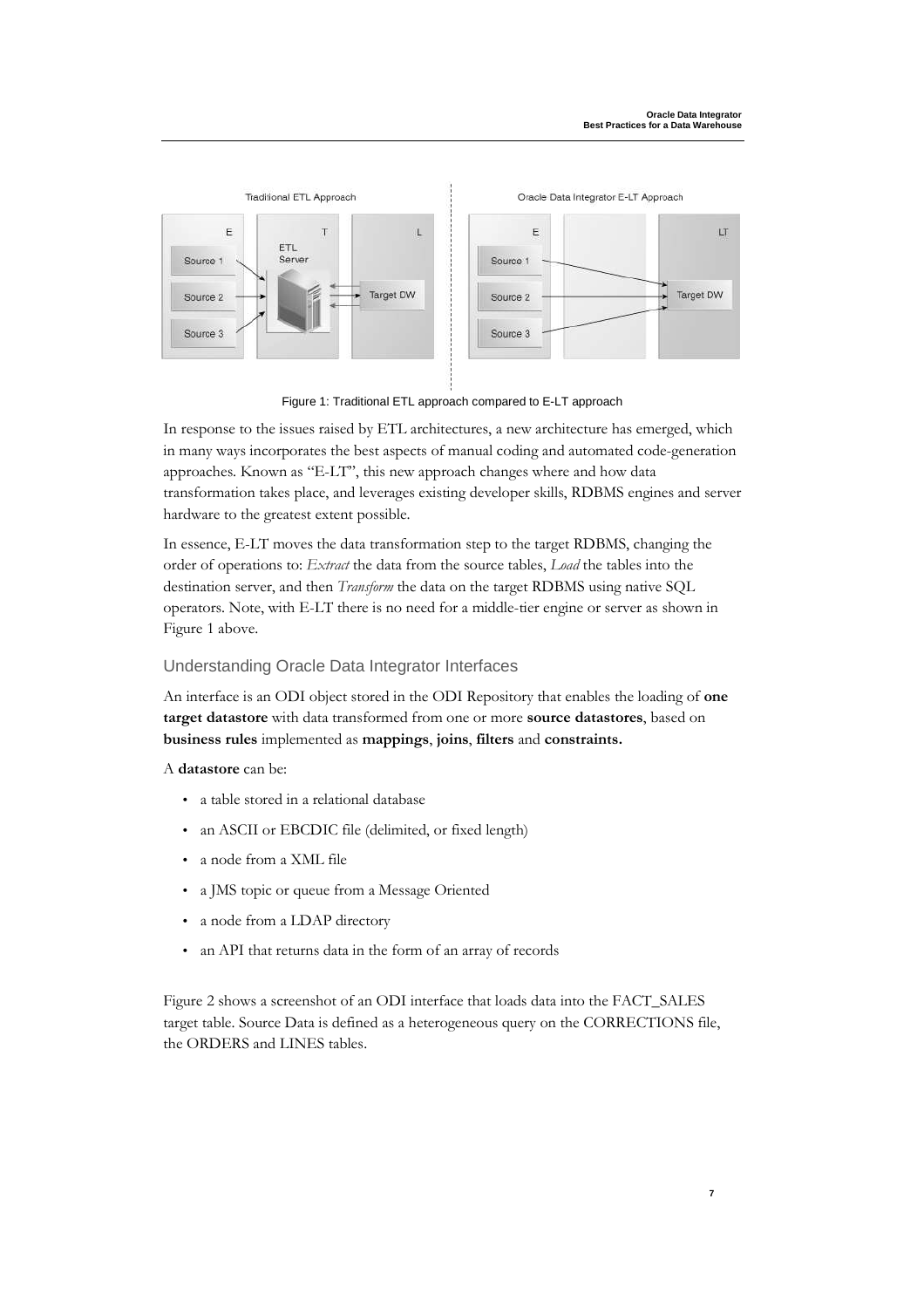

Mappings, joins, filters and constraints are defined within this window.

Figure 2: Example of an ODI Interface

Wherever possible, ODI interfaces generate E-LT operations that relegate transformations to the target RDBMS servers.

#### A Business Problem Case Study

Figure 3 describes an example of a business problem to extract, transform and load data from a Microsoft SQL Server database and a file into a target Oracle table.

Data is coming from two Microsoft SQL Server tables (ORDERS joined to LINES) and is combined with data from the CORRECTIONS file. The target SALES Oracle table must match some constraints such as the uniqueness of the ID column and valid reference to the SALES\_REP table.

Data must be transformed and aggregated according to some mappings as shown in Figure 3.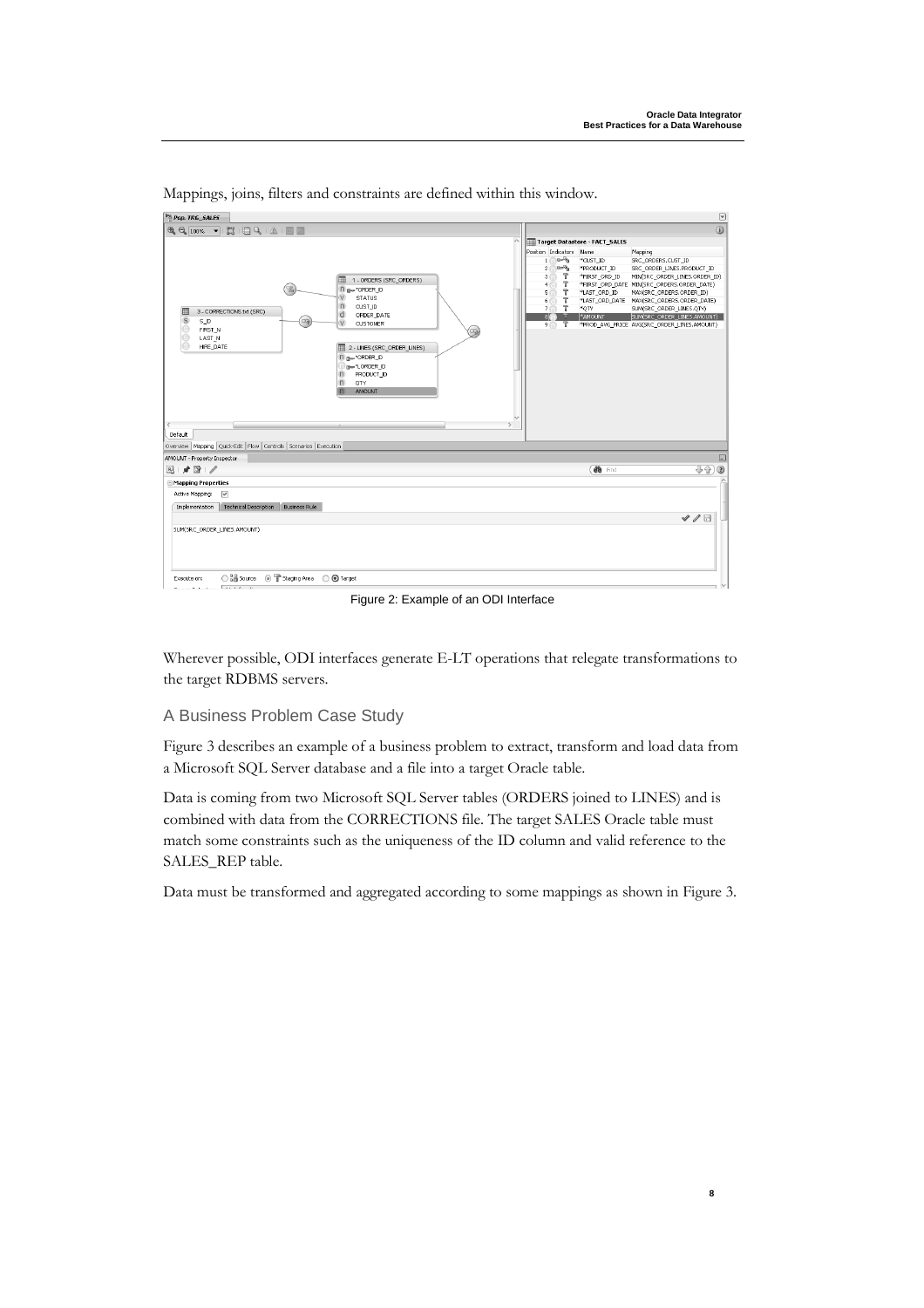

Figure 3: Example of a business problem

Translating these business rules from natural language to SQL expressions is usually straightforward. In our example, the rules that appear in the figure could be translated as follows:

| <b>TYPE</b> | <b>RULE</b>                                                                                                    | <b>SOL EXPRESSION / CONSTRAINT</b>                                                                     |
|-------------|----------------------------------------------------------------------------------------------------------------|--------------------------------------------------------------------------------------------------------|
| Filter      | Only ORDERS marked as closed                                                                                   | ORDERS.STATUS = 'CLOSED'                                                                               |
| Join        | A row from LINES has a matching ORDER_ID in<br><b>ORDERS</b>                                                   | ORDERS.ORDER ID = LINES.ORDER ID                                                                       |
| Mapping     | Target's SALE is the sum of the order lines'<br>AMOUNT grouped by sales rep., with the<br>corrections applied. | SUM(LINES.AMOUNT + CORRECTIONS.VALUE)                                                                  |
| Mapping     | Sales Rep = Sales Rep ID from ORDERS                                                                           | ORDERS.SALES REP ID                                                                                    |
| Constraint  | ID must not be null                                                                                            | ID is set to "not null" in the data model                                                              |
| Constraint  | ID must be unique                                                                                              | A Primary Key is added to the data model with (ID) as<br>set of columns                                |
| Constraint  | The Sales Rep. ID should exist in the Target sales<br>Rep table                                                | A Reference (Foreign Key) is added in the data model<br>on SALES.SALES REP =<br>SALES REP.SALES REP ID |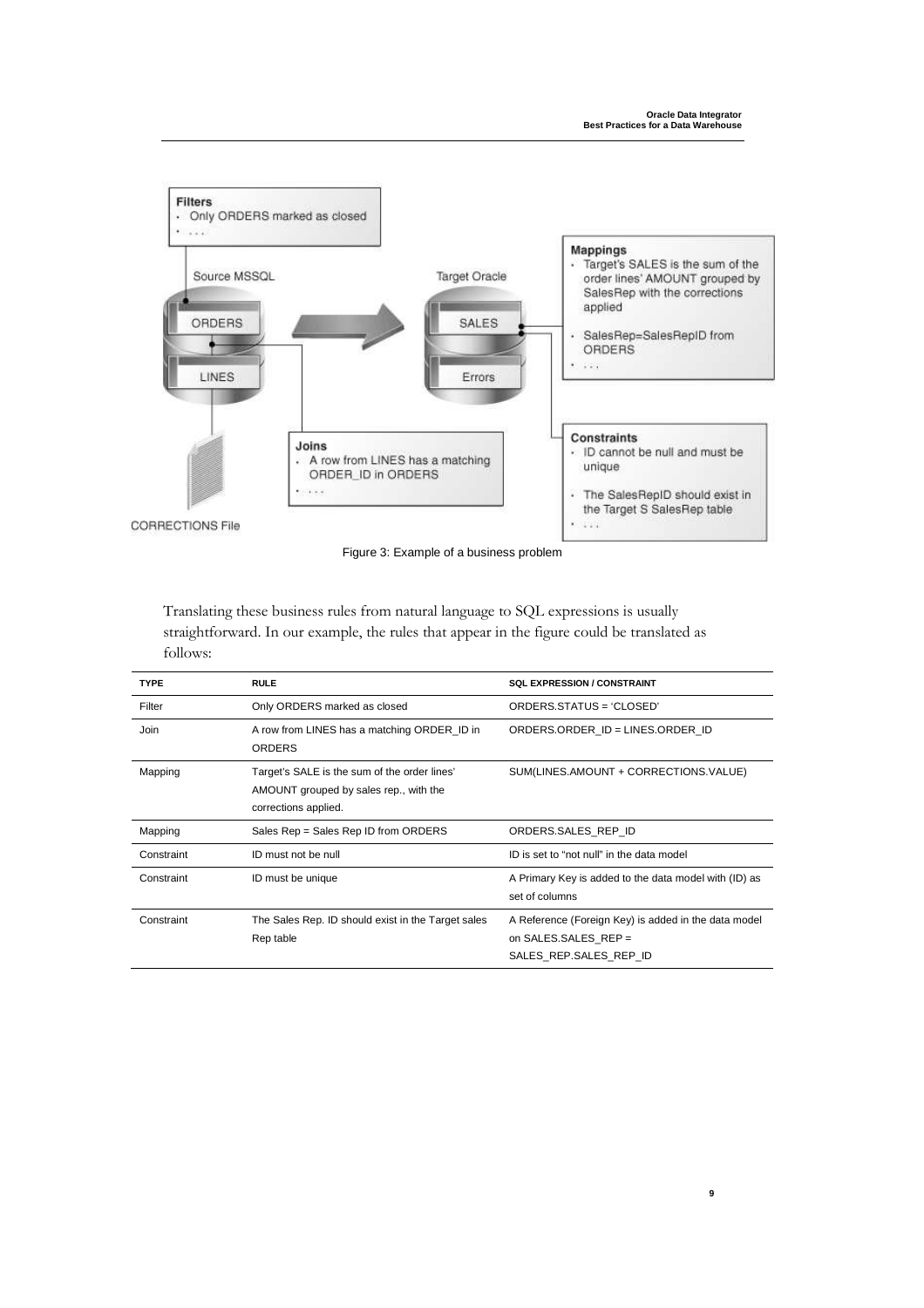Implementation using Manual Coding

When implementing such a data flow using, manual coding, one would probably use several steps, several languages, and several scripting tools or utilities.

Figure 4 gives an overview of the different steps needed to achieve such an extract, transform and load process.





CORRECTIONS File

Figure 4: Sequence of Operations for the Process

There are, of course, several technical solutions for implementing such a process. One of them (probably the most efficient, as it uses an Oracle data warehouse as a transformation engine) is detailed in the following table:

| <b>STEP</b>    | <b>DESCRIPTION</b>                                                                             | <b>EXAMPLE OF CODE</b>                                           |
|----------------|------------------------------------------------------------------------------------------------|------------------------------------------------------------------|
| 1              | Execute the join between ORDERS and LINES as well                                              | Create view C\$ SALES                                            |
|                | as the filters on the source Microsoft SQL Server                                              | As select  from ORDERS, LINES                                    |
|                | database using a database view.                                                                | where ORDERS.STATUS = 'CLOSED'                                   |
|                |                                                                                                | and ORDERS.ORDER ID = LINES.ORDER ID                             |
|                | Extract the content of the view into a flat file using the<br>BCP utility.                     | bcp $CS$ SALES out $CS$ sales extract.bcp $-c$ -S -U -P –<br>t\b |
|                | Use the SQL*Loader utility to load the temporary BCP<br>file into the TEMP 1 Oracle table.     | sqlldr control=TEMP_1.ctl log=logfile.log userid=/               |
| $\overline{2}$ | Use the SQL*Loader utility to load the CORRECTIONS<br>ASCII file into the TEMP 2 Oracle table. | sqlldr control=TEMP 2.ctl log=logfile.log userid=/               |
| 3              | Join, transform and aggregate the 2 temporary tables                                           | insert into TEMP SALES ()                                        |
|                | TEMP 1 and TEMP 2 and load the results into a $3rd$                                            | select                                                           |
|                | table (TEMP_SALES) using SQL                                                                   | SUM(TEMP 1.AMOUNT+TEMP 2.VALUE),                                 |
|                |                                                                                                | TEMP1.SALES_REP_ID,                                              |
|                |                                                                                                |                                                                  |
|                |                                                                                                | from                                                             |
|                |                                                                                                | TEMP_1, TEMP_2                                                   |
|                |                                                                                                | where $TEMP$ 1. LINEID = $TEMP$ 2. CORR ID)                      |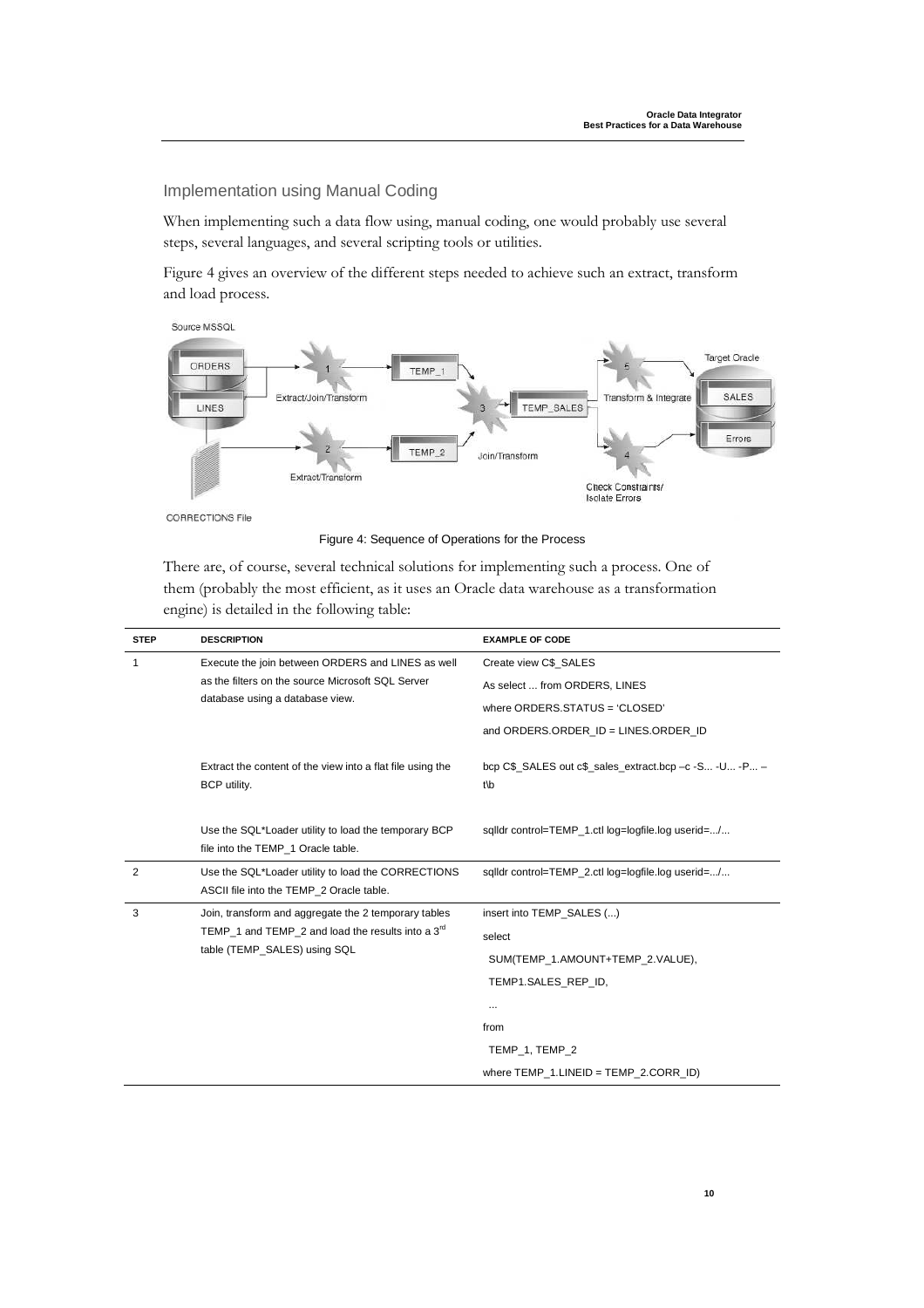| <b>STEP</b> | <b>DESCRIPTION</b>                                        | <b>EXAMPLE OF CODE</b>               |
|-------------|-----------------------------------------------------------|--------------------------------------|
|             |                                                           | .                                    |
| 4           | Check Unique constraints using SQL and insert the         | insert into Errors()                 |
|             | errors into the Errors table                              | select  from TEMP_SALES              |
|             |                                                           | where ID in (select ID               |
|             |                                                           | from TEMP_SALES                      |
|             |                                                           | group by ID                          |
|             |                                                           | having count( $\check{ }$ ) > 1)     |
|             |                                                           |                                      |
|             | Check Reference constraints using SQL and insert the      | insert into Errors()                 |
|             | errors into the Error table                               | select  from TEMP_SALES              |
|             |                                                           | where SALES_REP not in               |
|             |                                                           | (select SALES_REP_ID from SALES_REP) |
| 5           | Finally, use SQL logic to insert / update into the target | update SALES set                     |
|             | SALES table using a query on TEMP_SALES                   | from                                 |
|             |                                                           | where ID in                          |
|             |                                                           | (select ID                           |
|             |                                                           | from TEMP_SALES                      |
|             |                                                           | where IND_UPDATE='U')                |
|             |                                                           |                                      |
|             |                                                           | insert into SALES ()                 |
|             |                                                           | select                               |
|             |                                                           | from TEMP_SALES                      |
|             |                                                           | where IND_UPDATE='I'                 |
|             |                                                           |                                      |

The benefits of this approach are:

- High performance:
	- o Uses pure set-oriented SQL to avoid row-by-row operations
	- o Uses Oracle as a transformation engine to leverage the power of the RDBMS
	- o Uses in-place utilities such as External Tables
- Code flexibility:
	- o Leverages the latest features of Oracle such as the built-in transformation functions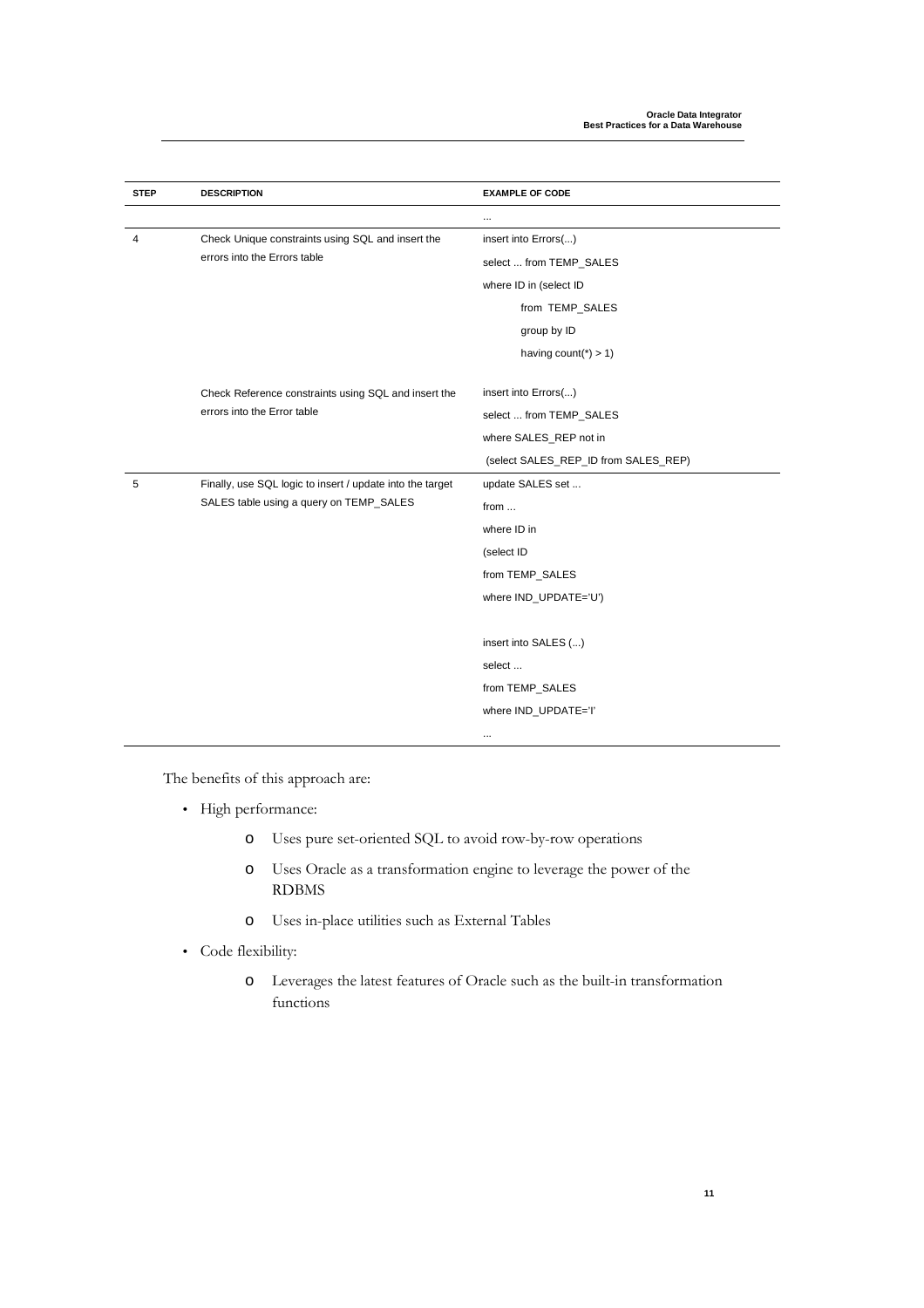However, this approach raises several issues that become painful as the Enterprise Data Warehouse projects grow, and more developers get involved. These issues are:

- Poor productivity
	- o Every load process needs to be developed as a set of scripts and programs, within different environments and with several languages.
	- Business rules ("what happens to the data"  $SUM(AMOUNT + VALUE)$ ) are mixed with technical logic ("how to move / load the data" – SQL\*Loader, External Table, insert etc.)
	- o Moving to production is often difficult when developers haven't designed environment variables, or variable qualified names for their objects.
- High cost of data quality implementation
	- o Data cleansing / data quality according to predefined constraints is usually avoided due to the cost of its implementation
	- o Every project has its own definition of the data quality without any centralized framework (default structure of the error tables, error recycling etc.)
- Hard maintenance
	- o Even when project managers have set up a framework, every script may "reinvent the wheel" and contain specific routines that make it hard to understand
	- o Developments are spread in several machines and folders, without a central repository
	- o Impact analysis is impossible as there is no metadata management and no cross references mechanism
- No project flexibility
	- o The cost of a change to the data models or to the business rules becomes such a constraint that IT teams refuse it, leading to frustration amongst the business users.

#### Implementation using Traditional ETL tools

Traditional ETL tools perform all the transformations in a proprietary engine. They often require additional hardware to stage the data for the transformations. None of them really leverages the power of the RDBMS.

A typical ETL architecture is shown in Figure 5.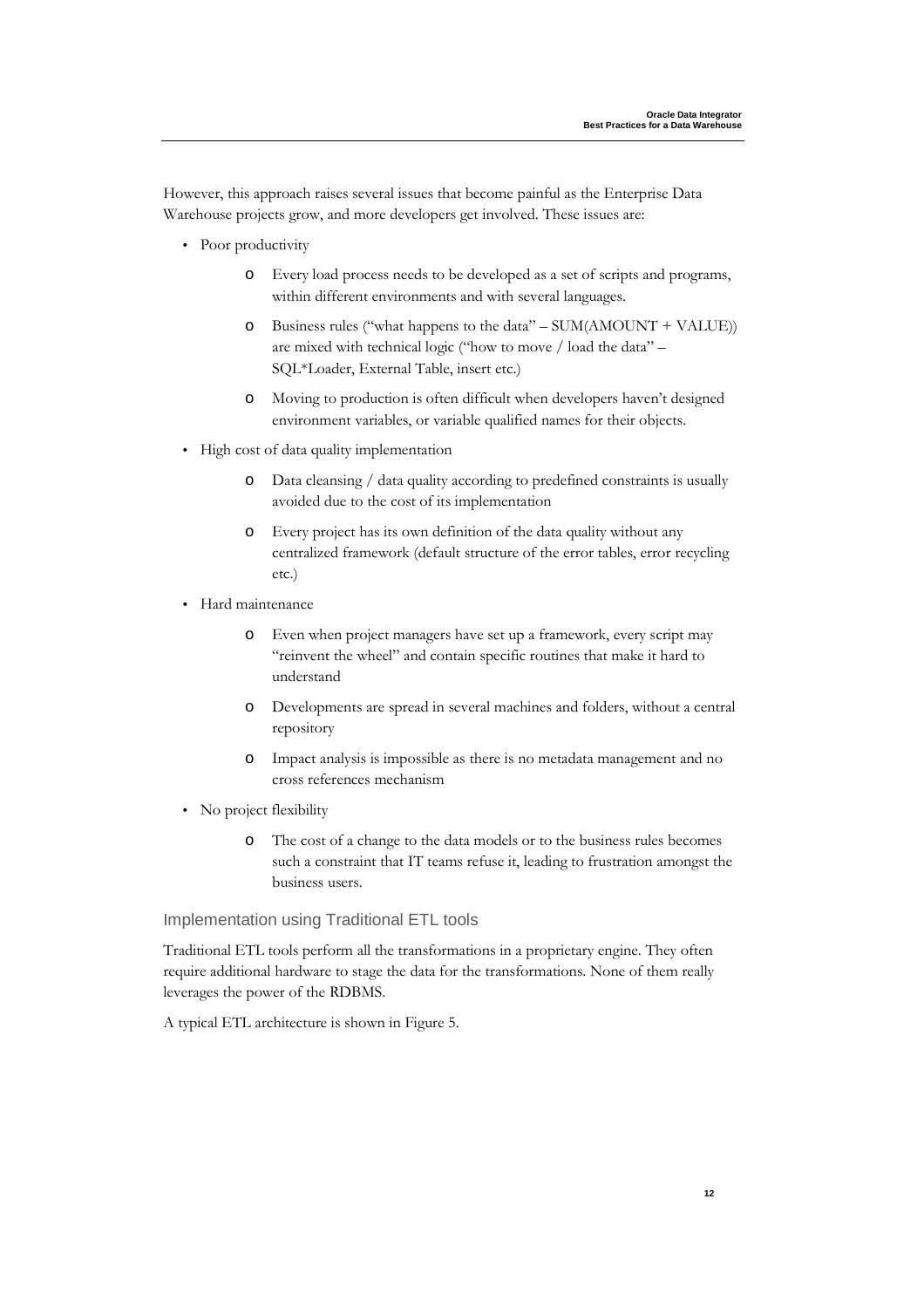

Figure 5: Implementation Using an ETL

Every transformation step requires a specific connector or transformer.

ETL tools are often known for the following advantages:

- Centralized development and administration
	- o Single graphical user interface
	- o Centralized repository
- Easier maintenance
	- o Impact analysis (for certain tools)

Unfortunately this ETL approach presents several drawbacks:

- Poor performance
	- o As the data needs to be processed in the engine, it is often processed row by row
	- o When data from the target database is referenced table lookups for example - it needs to be extracted from the database, into the engine and then moved back again to the target database.
	- o Very few mappings, joins, aggregations and filters are given to the powerful engine of the RDBMS
- Bad productivity
	- o Every load process needs to be developed as a set of steps that mix business rules ("what happens to the data" – SUM(AMOUNT + VALUE)) with technical logic ("how to load the data" – connector 1, connector 2 etc.)
	- o Moving to production is often difficult when developers haven't designed environment variables, or variable qualified names within their queries
	- o Some of them still require the use of heavy manual coding to achieve certain particular tasks, or to leverage the RDBMS' powerful transformation functions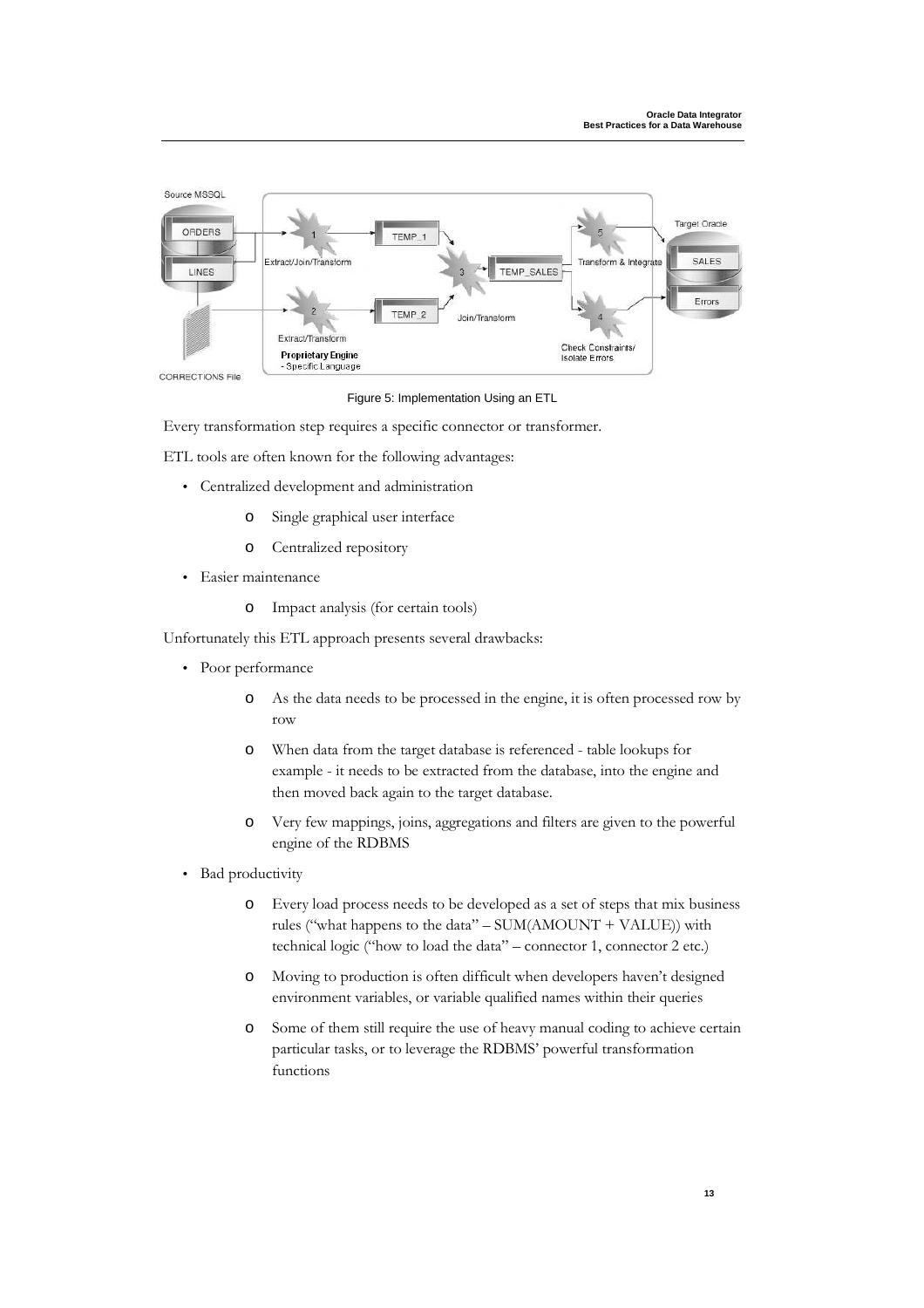- High Cost
	- o ETL tools require additional hardware
	- o ETL tools require specific skills

Implementation using ODI's E-LT and the Business-rule Driven Approach

Implementing a business problem using ODI is a very easy and straightforward exercise. It is done by simply translating the business rules into an interface. Every business rule remains accessible from the Diagram panel of the interface's window.

#### **Specifying the Business Rules in the Interface**

Figure 6 gives an overview of how the business problem is translated into an ODI interface:

- The ORDERS, LINES and CORRECTION datastores are dragged and dropped into the "Source" panel of the interface
- The Target SALES datastore is dropped in the "Target Datastore" panel
- Joins and filters are defined by dragging and dropping columns in the "Source" panel
- Mappings are defined by selecting every target column and by dragging and dropping columns or by using the advanced expression editor.
- Constraints are defined in the "Control" tab of the interface. They define how flow data is going to be checked and rejected into the Errors table.



Figure 6: Implementation using Oracle Data Integrator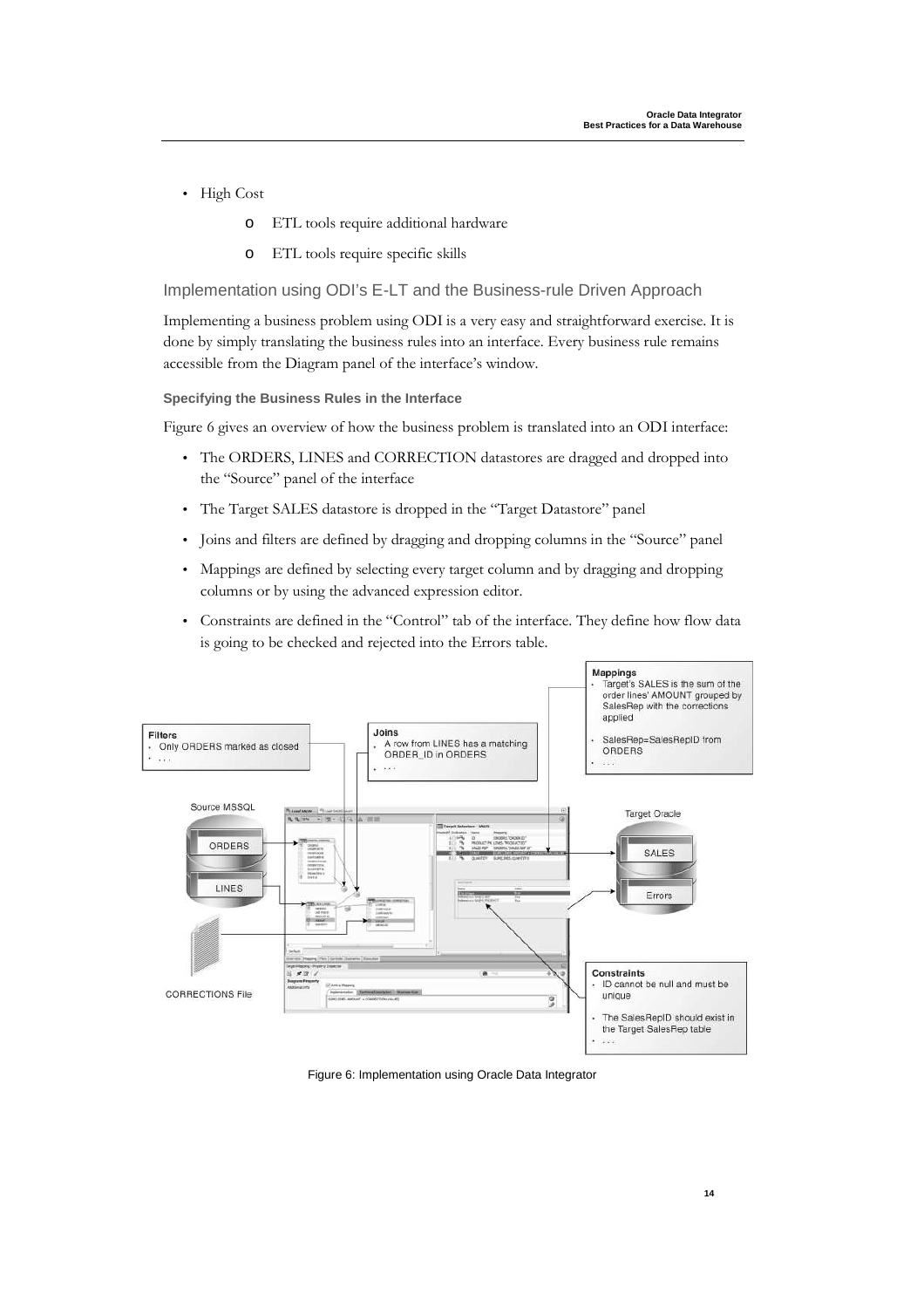#### **Business Rules are Converted into a Process**

Business rules defined in the interface need to be split into a process that will carry out the joins, filters, mappings and constraints from source data to target tables. Figure 7 defines the problem to be solved.



Figure 7: How to convert business rules into a process?

By default, Oracle Data Integrator will use the RDBMS as a **staging area** for loading source data into temporary tables and applying all the required mappings, staging filters, joins and constraints.

The **staging area** is a separate area in the RDBMS (a user/database) where ODI creates its temporary objects and executes some of the rules (mapping, joins, final filters, aggregations etc). When performing the operations this way, ODI leverages the E-LT architecture as it first extracts and loads the temporary tables and then finishes the transformations in the target RDBMS.

In some particular cases, when source volumes are small (less than 500,000 records), this staging area can be located in memory in ODI'S in-memory relational database – ODI Memory Engine. ODI would then behave like a traditional ETL tool.

Figure 8 shows the process automatically generated by Oracle Data Integrator to load the final SALES table. The business rules, as defined in Figure 7 will be transformed into code by the **Knowledge Modules (KM)**. The code produced will generate several steps. Some of these steps will *extract* and *load* the data from the sources to the staging area (Loading Knowledge Modules - LKM). Others will *transform* and *integrate* the data from the staging area to the target table (Integration Knowledge Module - IKM). To ensure data quality, the Check Knowledge Module (CKM) will apply the user defined constraints to the staging data to isolate erroneous records in the Errors table.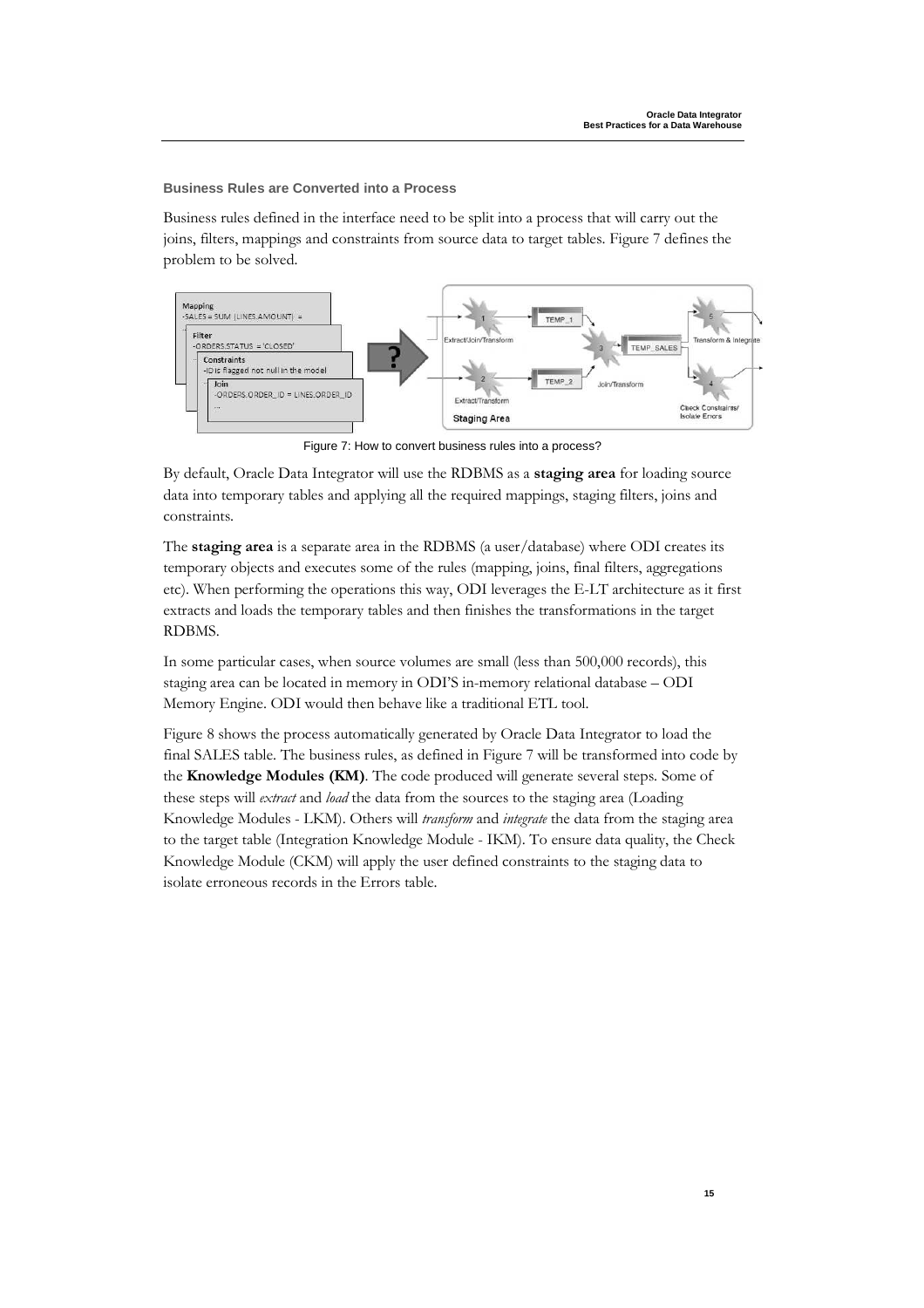

Figure 8: ODI Knowledge Modules in action

ODI Knowledge Modules contain the actual code that will be executed by the various servers of the infrastructure. Some of the code contained in the Knowledge Modules is generic. It makes calls to the ODI Substitution API that will be bound at run-time to the business-rules and generates the final code that will be executed. Figure 9 illustrates this mechanism.

During design time, rules are defined in the interfaces and Knowledge Modules are selected.

During run-time, code is generated and every API call in the Knowledge Modules (enclosed by <% and %>) is replaced with its corresponding object name or expression, with respect to the metadata provided in the Repository.

For example, a call to  $\leq$  = odiRef.getTable("TARG\_NAME") &> will return the name of the target table of the interface with the appropriate qualifier according to context information, topology setup etc.

A typical SQL INSERT statement would be coded in a Knowledge Module as follows: INSERT INTO <%=odiRef.getTable("TARG\_NAME")%> ...

This template of code will of course generate different SQL statements depending on the target table ("INSERT INTO MyDB1.SALES..." when the target is the SALES table, "INSERT INTO DWH\_DB.PRODUCT" when the target is the PRODUCT table etc.). This is also particularly useful when migrating ODI processes from an environment to another (promoting processes from Development to QA for example) as ODI will automatically substitute the correct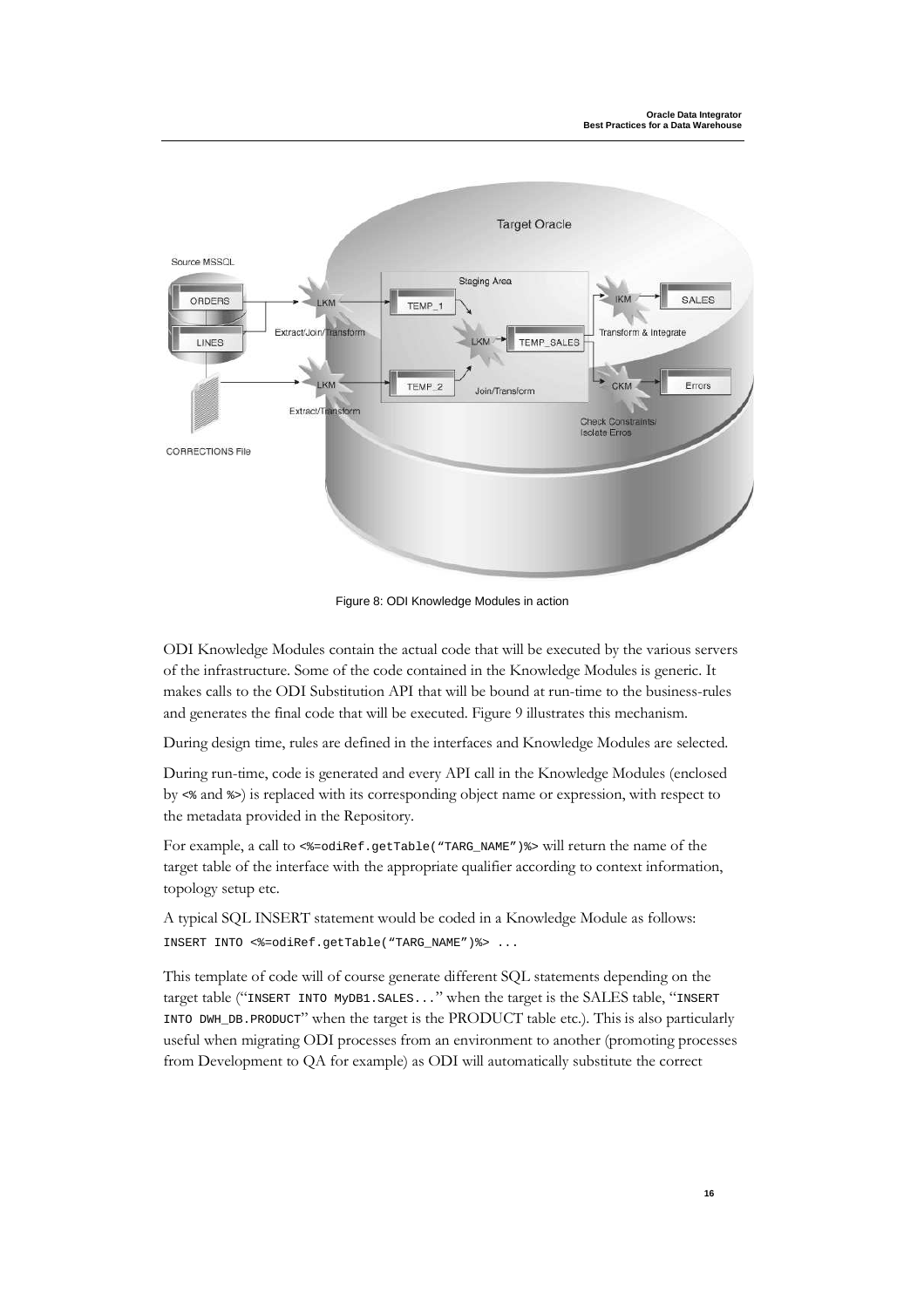schema information based on the specified environment without requiring any code modifications.



Figure 9: How Knowledge Modules generate native code

Once the code is generated, it is submitted to an ODI Agent, which will either redirect it to the appropriate database engines and operating systems, or will execute it when needed (memory engine transformation, java or jython code etc.)

In most cases, the agent is simply a conductor that does not touch the data.

Benefits of E-LT Combined with a Business-rule Driven Approach

Compared to other architectures (manual coding and traditional ETL), ODI mixes the best of both worlds:

- Productivity / Maintenance
	- o The business-rules driven approach delivers greater productivity as developers simply need to concentrate on the "What" without caring about the "How". They define SQL expressions for the business rules, and ODI Knowledge Modules generate the entire set of SQL operations needed to achieve these rules.
	- o When a change needs to be made in operational logic (such as "creating a backup copy of every target table before loading the new records"), it is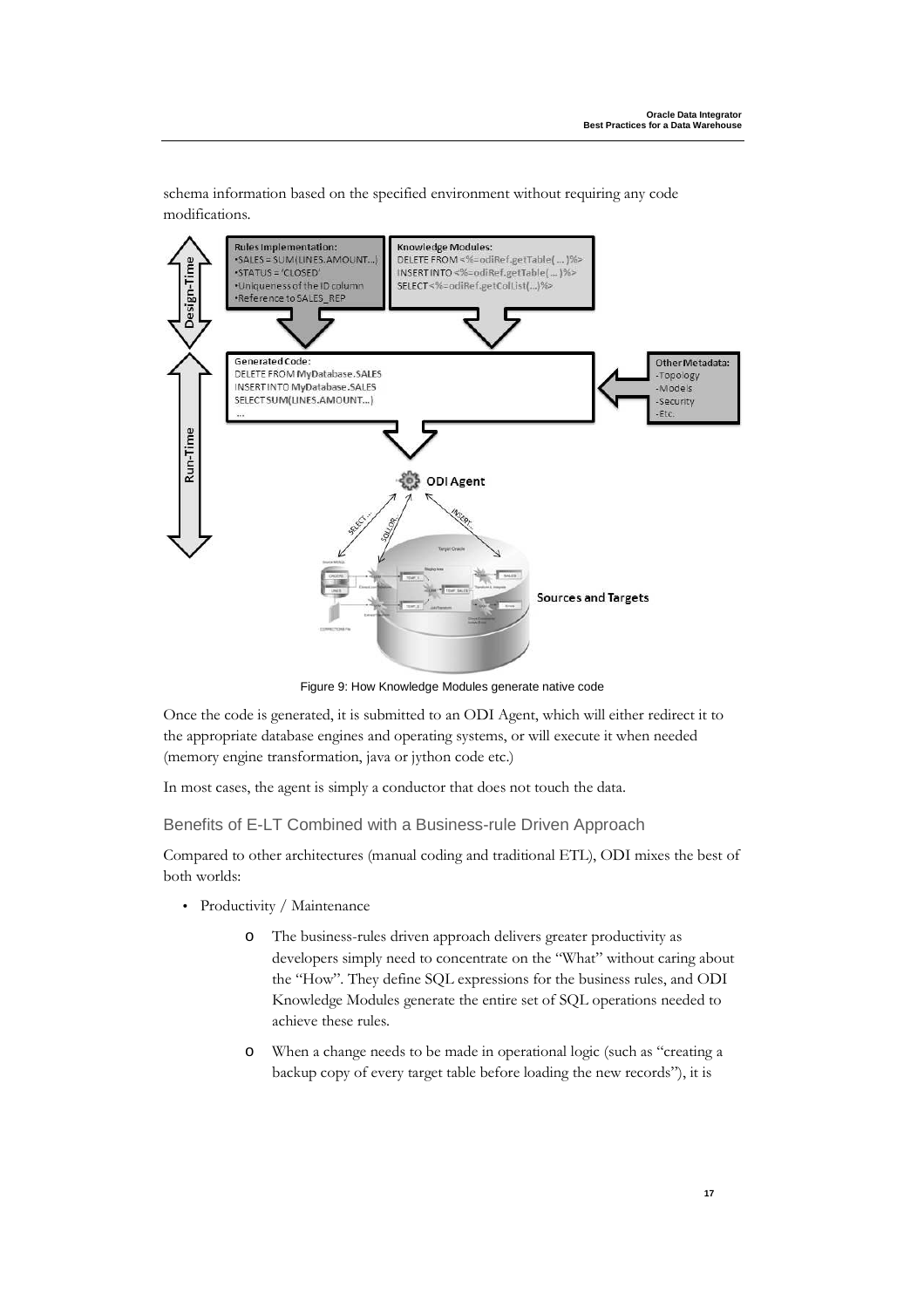simply applied in the appropriate Knowledge Module and it automatically impacts the hundreds of interfaces already developed. With a traditional ETL approach, such a change would have necessitated opening every job and manually adding the new steps, increasing the risk of mistakes and inconsistency.

- o Flexibility and a shallow learning curve are ensured by leveraging the RDBMS' latest features.
- o With a centralized repository that describes all the metadata of the sources and targets and a single unified and comprehensive graphical interface, maintenance is greatly optimized as cross-references between objects can be queried at any time. This gives the developers and the business users a single entry point for impact analysis and data lineage ("What is used where?", "Which sources populate which targets?" etc.)
- o In the ODI repository, the topology of the infrastructure is defined in detail, and moving objects between different execution contexts (Development, Testing, QA, Production, etc.) is straightforward. With a powerful version control repository, several teams can work on the same project within different release stages, with guaranteed consistency of deliverables.
- o With a centralized framework for Data Quality, developers spend less time on defining technical steps, and more time on the specification of data quality rules. This helps to build a consistent and standardized Data Warehouse.
- High Performance:
	- o The E-LT architecture leverages the power of all the features of in-place databases engines. ODI generates pure set-oriented SQL optimized for each RDBMS which can take advantage of advanced features such as parallel processing or other advanced features.
	- o Native database utilities can be invoked by the ODI Knowledge Modules provided.
	- o When data from the target database is referenced table lookups for example, it doesn't need to be extracted from the database, into an engine. It remains where it is, and it is processed by database engine.
- Low Cost:
	- o Oracle Data Integrator doesn't require a dedicated server. The loads and transformations are carried out by the RDBMS.

In conclusion, with its business-rule driven E-LT architecture, Oracle Data Integrator is the best solution for taking advantage of both manual coding and traditional ETL worlds.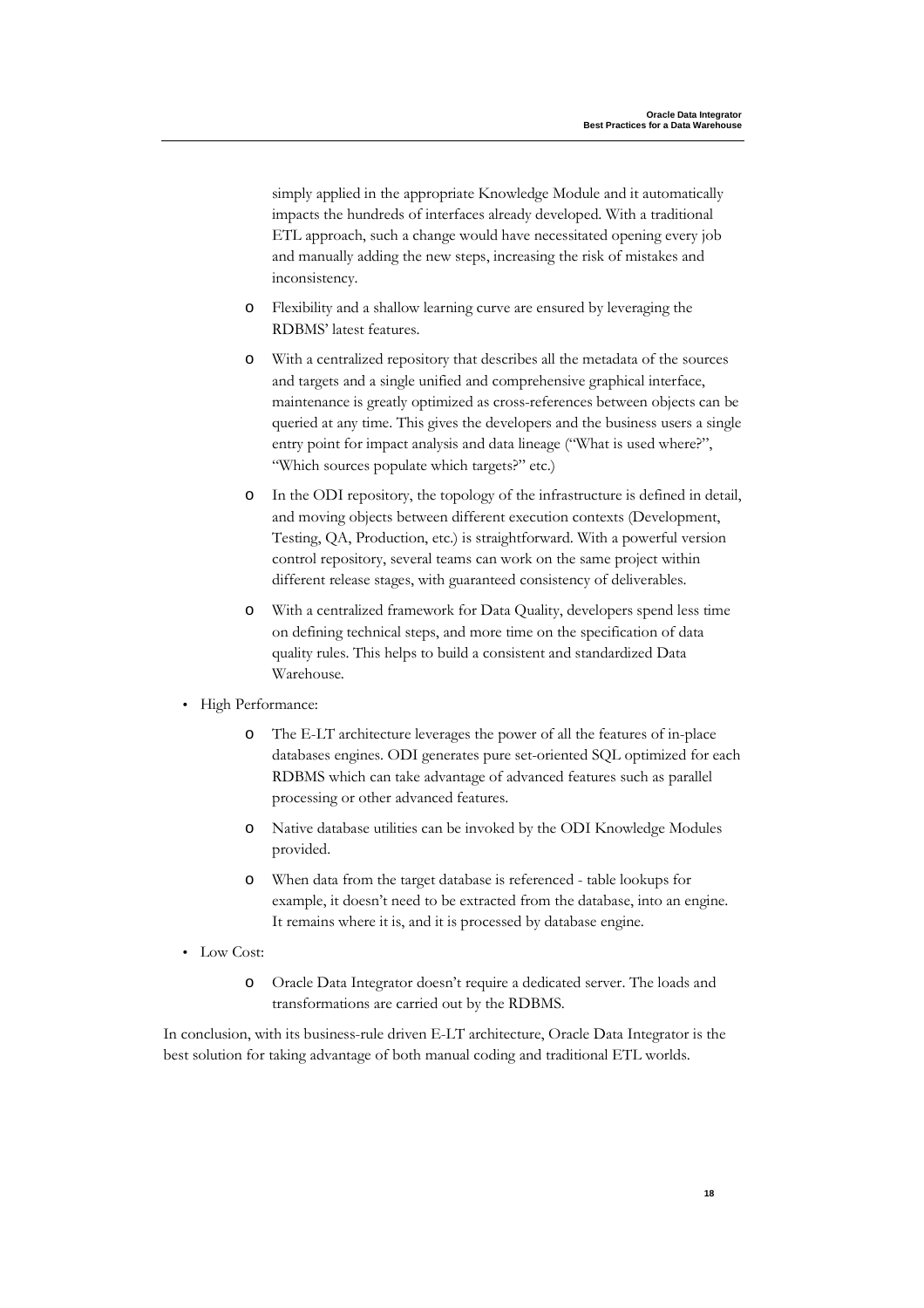### Using ODI in your Data Warehouse Project

#### ODI and the Data Warehouse Project

The main goal of a Data Warehouse is to consolidate and deliver accurate indicators to business users to help them make decisions regarding their everyday business. A typical project is composed of several steps and milestones. Some of these are:

- Defining business needs (Key Indicators)
- Identifying source data that concerns key indicators; specifying business rules to transform source information into key indicators
- Modeling the data structure of the target warehouse to store the key indicators
- Populating the indicators by implementing business rules
- Measuring the overall accuracy of the data by setting up data quality rules
- Developing reports on key indicators
- Making key indicators and metadata available to business users through ad-hoc query tools or predefined reports
- Measuring business users' satisfaction and adding/modifying key indicators

Oracle Data Integrator will help you cover most of these steps, from source data investigation to metadata lineage and through loading and data quality audit. With its repository, ODI will centralize the specification and development efforts and provide a unique architecture on which the project can rely to succeed.

#### Organizing the Teams

As Oracle Data Integrator relies on a centralized repository, different types of users may need to access it. The list below describes how ODI may be used by your teams.

| <b>PROFILE</b>          | <b>DESCRIPTION</b>                                                                                                                                                                                                                                                                                                                                               | <b>ODI MODULES USED</b>                                                |
|-------------------------|------------------------------------------------------------------------------------------------------------------------------------------------------------------------------------------------------------------------------------------------------------------------------------------------------------------------------------------------------------------|------------------------------------------------------------------------|
| <b>Business User</b>    | Business users have access to the final calculated key indicators through reports<br>or ad-hoc queries. In some cases, they need to understand what the definition of<br>the indicators is, how they are calculated and when they were updated.<br>Alternatively, they need to be aware of any data quality issue regarding the<br>accuracy of their indicators. | <b>ODI Console</b>                                                     |
| <b>Business Analyst</b> | Business Analysts define key indicators.<br>They know the source applications and specify business rules to transform<br>source data into meaningful target indicators.<br>They are in charge of maintaining translation data from operational semantics to<br>the unified data warehouse semantic.                                                              | Designer Navigator<br>(limited access)<br><b>ODI</b> Console           |
| Developer               | Developers are in charge of implementing the business rules in respect to the<br>specifications described by the Business Analysts. They release their work by<br>providing executable scenarios to the production team. Developers must have                                                                                                                    | <b>Topology Navigator</b><br>(read only access)<br>Designer Navigator: |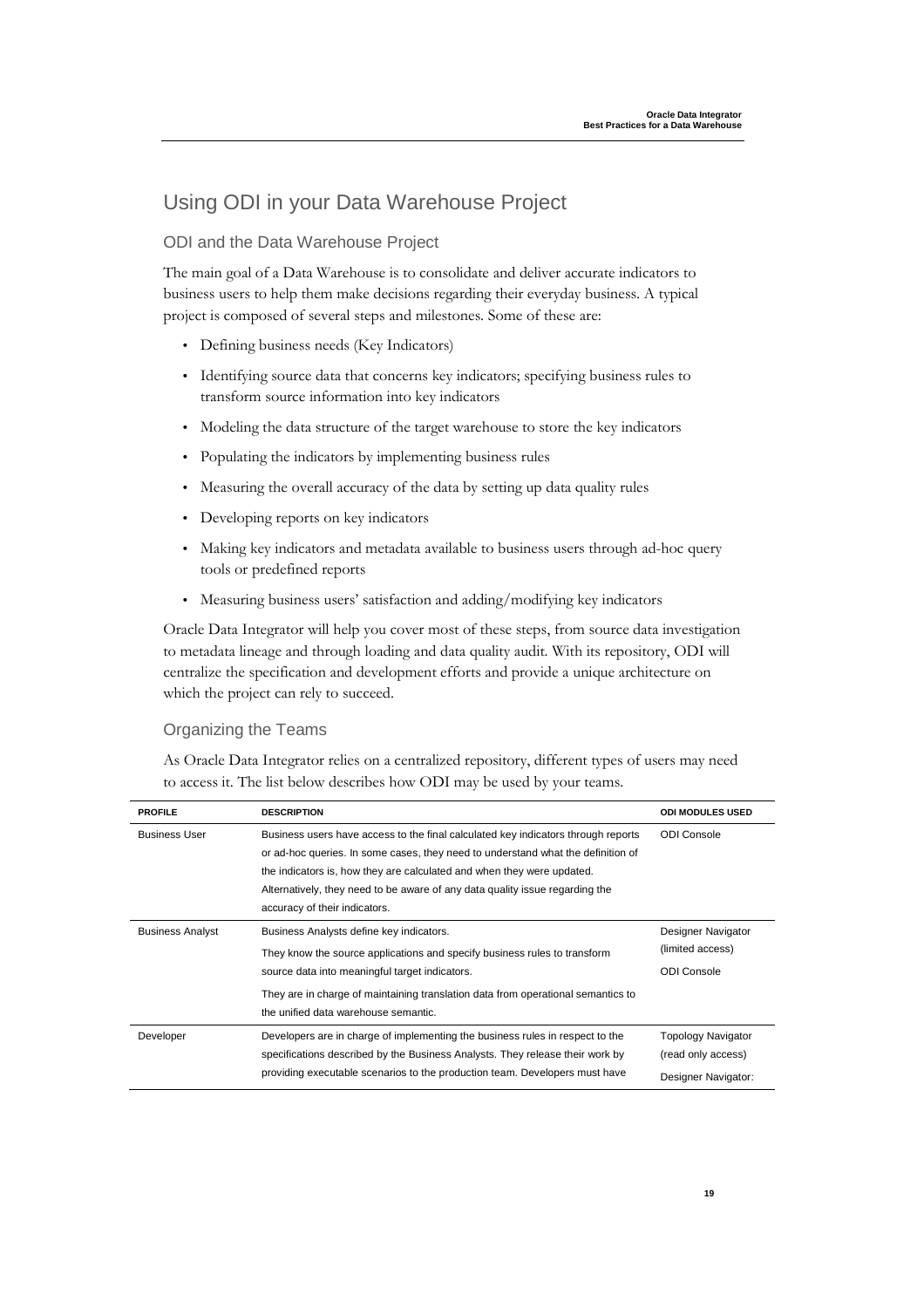| <b>PROFILE</b>            | <b>DESCRIPTION</b>                                                                                                                                                                                                                                       | <b>ODI MODULES USED</b>                         |
|---------------------------|----------------------------------------------------------------------------------------------------------------------------------------------------------------------------------------------------------------------------------------------------------|-------------------------------------------------|
|                           | both technical skills regarding the infrastructure and business knowledge of the<br>source applications.                                                                                                                                                 | Limited access to<br>Models                     |
|                           |                                                                                                                                                                                                                                                          | Full access to Projects                         |
|                           |                                                                                                                                                                                                                                                          | <b>Operator Navigator</b>                       |
|                           |                                                                                                                                                                                                                                                          | <b>ODI</b> Console                              |
| Metadata<br>Administrator | Metadata Administrators are in charge of reverse-engineering source and target<br>applications. They guarantee the overall consistency of Metadata in the ODI                                                                                            | <b>Topology Navigator</b><br>(limited access)   |
|                           | Repository. They have an excellent knowledge of the structure of the sources and                                                                                                                                                                         | Designer Navigator:                             |
|                           | targets and they have participated in the data modeling of key indicators. In<br>conjunction with Business Analysts, they enrich the metadata by adding                                                                                                  | Full access to Models                           |
|                           | comments, descriptions and even integrity rules (such as constraints). Metadata<br>Administrators are responsible for version management.                                                                                                                | Restore access to<br>Projects                   |
|                           |                                                                                                                                                                                                                                                          | <b>ODI</b> Console                              |
| Database<br>Administrator | Database Administrators are in charge of defining the technical database                                                                                                                                                                                 | <b>Topology Navigator</b><br>(full access)      |
|                           | infrastructure that supports ODI. They create the database profiles to let ODI<br>access the data. They create separate schemas and databases to store the<br>Staging Areas. They make the environments accessible by describing them in the<br>Topology | Designer Navigator<br>(full access)             |
|                           |                                                                                                                                                                                                                                                          | Operator Navigator<br>(full access)             |
|                           |                                                                                                                                                                                                                                                          | <b>ODI</b> Console                              |
| System Administrator      | System Administrators are in charge of maintaining technical resources and                                                                                                                                                                               | Agents                                          |
|                           | infrastructure for the project. For example, they may                                                                                                                                                                                                    | Topology Navigator                              |
|                           | install and monitor Scheduler Agents                                                                                                                                                                                                                     | (limited access)                                |
|                           | backup / restore Repositories                                                                                                                                                                                                                            | <b>ODI Console</b>                              |
|                           | install and monitor ODI Console                                                                                                                                                                                                                          |                                                 |
|                           | Setup environments (development, test, maintenance etc.)                                                                                                                                                                                                 |                                                 |
| Security Administrator    | The Security Administrator is in charge of defining the security policy for the ODI<br>Repository. He or she creates ODI users and grants them rights on models,                                                                                         | Security Navigator<br>(full access)             |
|                           | projects and contexts.                                                                                                                                                                                                                                   | Designer Navigator<br>(read access)             |
|                           |                                                                                                                                                                                                                                                          | Topology Navigator<br>(read access)             |
|                           |                                                                                                                                                                                                                                                          | <b>ODI</b> Console                              |
| Operator                  | Operators are in charge of importing released and tested scenarios into the                                                                                                                                                                              | <b>Operator Navigator</b>                       |
|                           | production environment. They schedule the execution of these scenarios. They                                                                                                                                                                             | <b>ODI Console</b>                              |
|                           | monitor execution logs and restart failed sessions when needed.                                                                                                                                                                                          | Oracle Enterprise<br>Manager Plug-in For<br>ODI |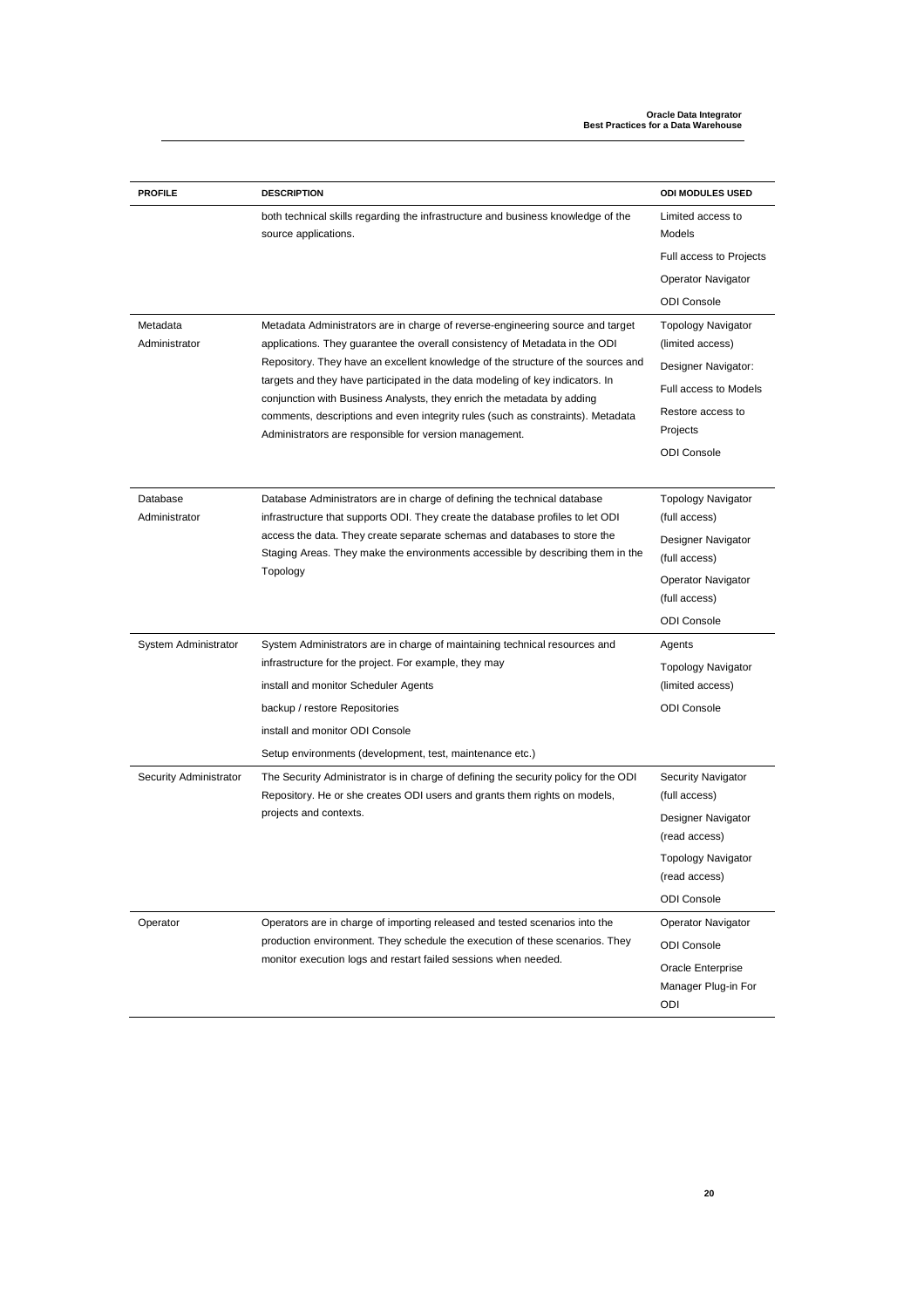| <b>PROFILE</b>          | <b>BUILT-IN PROFILE IN ORACLE DATA INTEGRATOR</b> |
|-------------------------|---------------------------------------------------|
| <b>Business User</b>    | CONNECT. NG REPOSITORY EXPLORER                   |
| <b>Business Analyst</b> | CONNECT, NG REPOSITORY EXPLORER, NG DESIGNER      |
| Developer               | CONNECT. DESIGNER                                 |
| Metadata Administrator  | CONNECT, METDATA ADMIN, VERSION ADMIN             |
| Database Administrator  | CONNECT, DESIGNER, METADATA ADMIN, TOPOLOGY ADMIN |
| System Administrator    | CONNECT, OPERATOR                                 |
| Security Administrator  | CONNECT, SECURITY ADMIN                           |
| Operator                | CONNECT, OPERATOR                                 |

The ODI Master Repository contains built-in default profiles that can be assigned to users. The following table suggests how to use these built-in profiles:

#### Reverse-engineering, Auditing and Profiling Source Applications

A good starting point for projects is to understand the contents and the structure of source applications. Rather than having paper-based documentation on source applications, a good practice is to connect to these source applications using ODI and to capture their metadata. Once this is achieved, it is usually helpful to define some data quality business rules in ODI Repository. This helps check the data consistency in the source and validate your understanding of the data models. At this phase of the project it is important to start having an answer to the following questions:

- How many different sources do we have to take in account to calculate our indicators?
- Is the data needed for our indicators present in the source systems?
- What data quality challenges will we have to address to ensure the accuracy of the target warehouse?
- What source system(s) will provide the master data (dimensions) that will be referenced by our indicators?
- What data volumes are we going to manipulate?
- And so forth.

In some cases, source applications are not accessible directly. Only ASCII or binary files extracts from these applications are provided. Starting to work with these source files before implementing the data warehouse model is recommended, as they represent the "vision of the truth" that the production source systems want to give you. The metadata of these files should typically be described in the repository. Samples of the files can also be initially loaded into temporary target tables to validate their structure and content.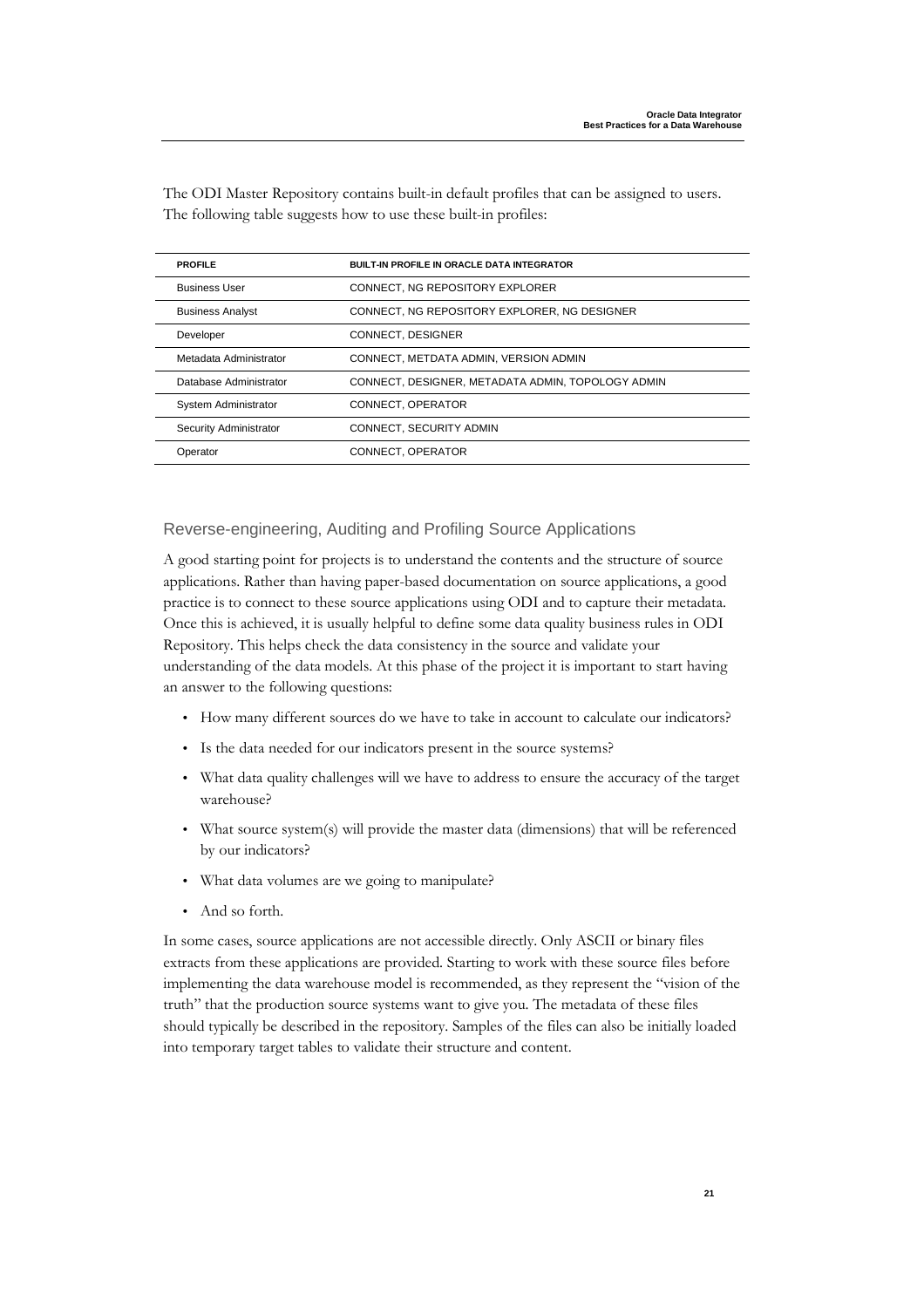All this can be implemented in Oracle Data Integrator as follows:

- Connect source applications or files in Topology Navigator
- Define a logical architecture in Topology Navigator
- Create one model per logical schema in Designer Navigator
- Reverse Engineer models when possible or manually describe datastores
	- o Use standard JDBC Reverse-engineering to get database metadata
	- o Use Customized Reverse-engineering strategies (Reverse Knowledge Modules) when standard JDBC reverse is not applicable (or not accurate)
	- o Use Cobol Copy Book import for ASCII or binary files if available
	- o Use Delimited File Reverse for ASCII delimited files
- Enrich the metadata by adding information when it is not available:
	- o Datastores and Columns descriptions and titles
	- o Unique keys information (Primary Keys, Alternate Keys)
	- o Referential Integrity assumptions between datastores (Foreign Keys)
	- o Check constraints (for example to check the domain of values for a column)
- When the source data is stored in files, develop simple interfaces to load these files into a temporary area in the target database to better evaluate their level of data quality.
- Locate the important entities in the source data and use the following features to profile the contents:
	- o View Data on a datastore
	- o View distribution of values for a column of a datastore
	- o Count the number of records
	- o Run ad-hoc SQL queries from Designer Navigator
- Validate the constraints that you have defined in the models by performing data quality control:
	- o Schedule or interactively run data quality "static" control on the datastores and models
	- o Access and understand the contents of the error tables
	- o Propose alternatives for handling data discrepancies in the future
	- o Define the "acceptable" level of data quality for the target warehouse

Of course, these action items should be done in conjunction with business analysts. Normally, in parallel to this phase, you will be designing the data model of the target Data Warehouse.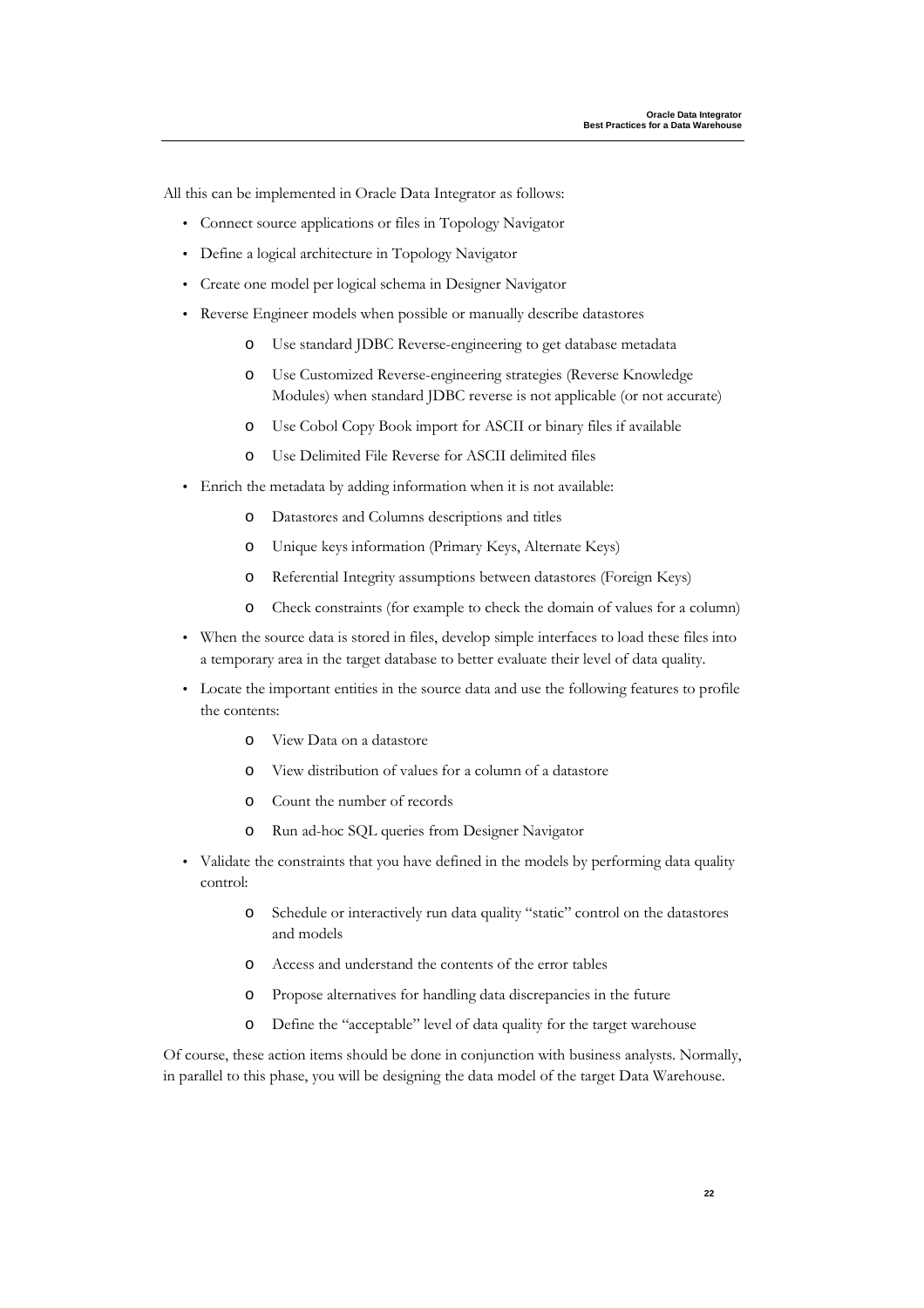Data quality audit errors and data profiling will help you refine your understanding of the truth, and consequently, will lead you to a better modeling of the target warehouse.

Designing and Implementing the Data Warehouse's Schema

This section could be a book on its own. The goal here is not to provide you with guidelines in Data Warehouse modeling, but rather to give some general hints and tips that may affect your ODI development.

It is always a good practice to have an Operational Data Store (ODS) to store raw operational data. Usually, the data model of the ODS is very close to the OLTP source applications data model. Any source data should be accepted in the ODS and almost no data quality rule should be implemented. This ensures to have a store representing all the data-of-the-day from the operational systems.

When designing the Data Warehouse schema, the following general tips may be helpful:

- Where possible, describe columns inside the data dictionary of the database (for example use "COMMENT ON TABLE" and "COMMENT ON COLUMN" SQL statements). By doing so, you allow ODI to retrieve these comments and descriptions into its metadata repository.
- Design a storage space for the Staging Area where ODI will create its necessary temporary tables and data quality error tables.
- Do not use primary keys of the source systems as primary key for your target tables. Use counters or identity columns whenever it is possible. This makes a flexible data model that will easily evolve over time.
- Design referential integrity (RI) and reverse engineer foreign keys in ODI models. Do not implement these foreign keys in the target database as they may lead to performance issues. With the automatic data quality checks, ODI will guarantee the consistency of data according to these RI rules.
- Standardize your object naming conventions. For example, use three letters to prefix table names by subject area. Avoid using very long names as ODI may add a prefix to your table names when creating temporary objects (for example E\$\_Customer will be the error table for table Customer).
- Use of either 3<sup>rd</sup> Normal Form modeling (3NF) or dimensional modeling ("Snow Flakes" or "Star Schemas") doesn't have any impact on ODI, but rather on the way you will design your future business rules development and business users' reports.

Once the ODS and DW are designed, you will have to create the appropriate models in Designer and perform reverse-engineering.

ODI comes with modeling capabilities in the form of a feature called Common Format Designer. It can help you design the structure of the ODS and the DW from the existing structures of the source systems by simply drag and dropping tables columns and constraints.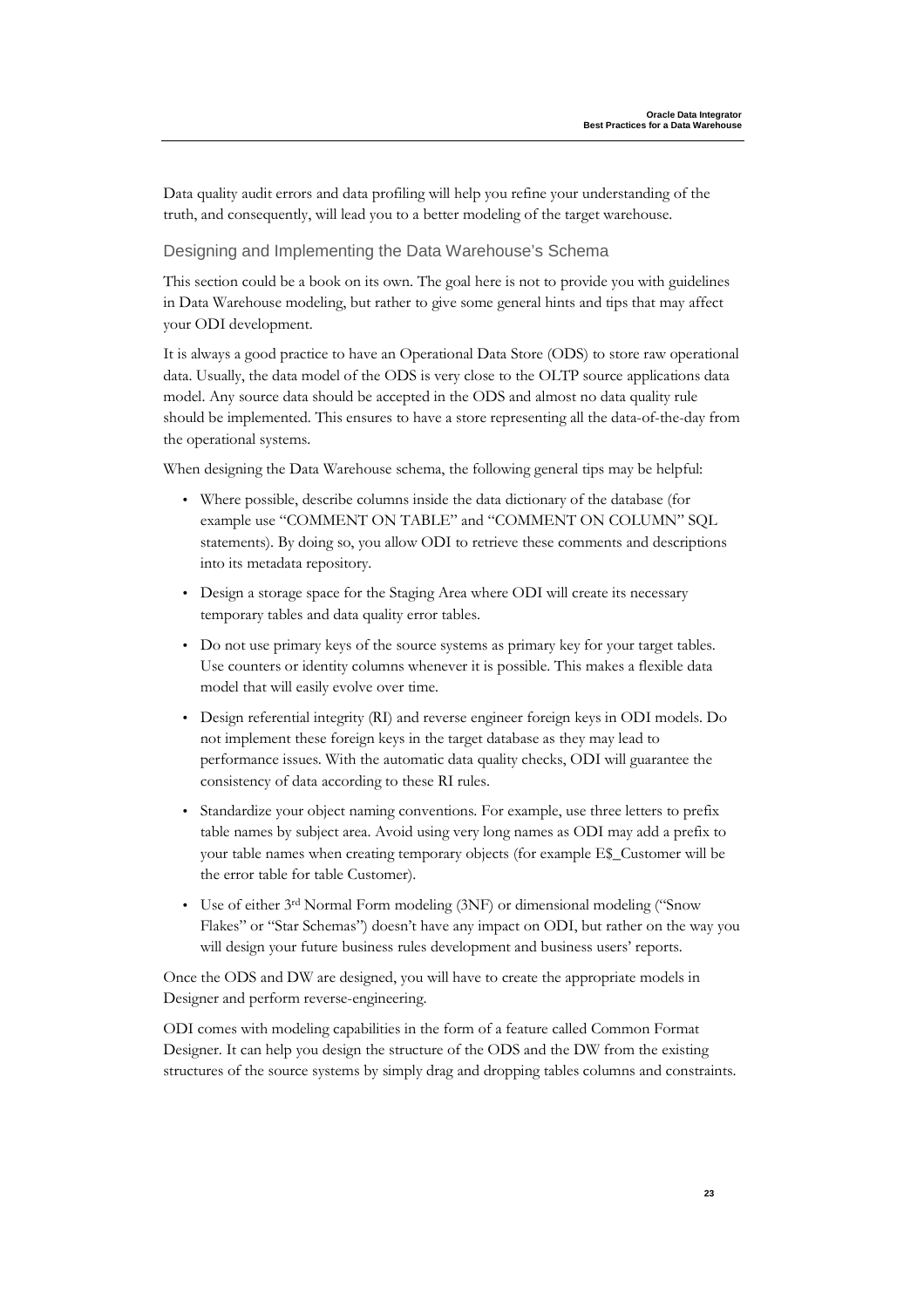The generated Data Description Language statements (DDL) automatically include specific features of the target database. It also keeps track of the origin of source columns to automatically generate the interfaces for loading the target, thus resulting in significant time savings. Best practices on the usage of Common Format Designer are out of the scope of this document.

Specifying and Designing Business Rules

Usually this step starts almost at the same time as the design of the target schema. Understanding the business needs is clearly a key factor in the success of the overall project. This influences the key indicators selected for the warehouse as well as the rules used to transform source to target data. The more accurate the specification of a business rule, the easier the design of this rule in ODI. Several successful projects have used ODI Designer to specify the business rules, thus avoiding having discrepancies between a Word document and the final developed rules.

| The following table summarizes what needs to be specified for every target table of the ODS |  |
|---------------------------------------------------------------------------------------------|--|
| or the DW before designing business rules.                                                  |  |

| <b>TARGET DATASTORE:</b>                            | Give the name of the target datastore, possibly preceded by a qualification prefix (such<br>as the database or schema name)                                                                           |
|-----------------------------------------------------|-------------------------------------------------------------------------------------------------------------------------------------------------------------------------------------------------------|
| <b>DESCRIPTION OF THE</b><br><b>TRANSFORMATION:</b> | Give a short description of the purpose of the transformation                                                                                                                                         |
| <b>INTEGRATION STRATEGY:</b>                        | Define how data should be written to the target. Examples:                                                                                                                                            |
|                                                     | Replace content with new data from sources                                                                                                                                                            |
|                                                     | Append incoming data onto the target                                                                                                                                                                  |
|                                                     | Update existing records and insert new ones according to an update key (specify the key<br>here)                                                                                                      |
|                                                     | Use a Slowly Changing Dimension strategy. Specify the surrogate key, the slowly                                                                                                                       |
|                                                     | changing attributes, the updatable ones, the columns for start and end date etc.                                                                                                                      |
|                                                     | A home-made strategy (for example: BASEL II compliance, SOX historical audit trail<br>$etc.$ )                                                                                                        |
|                                                     | Every strategy specified here will correspond to an ODI Integration Knowledge Module.                                                                                                                 |
| <b>REFRESH FREQUENCY:</b>                           | Specify when this datastore should be loaded (every night, every month, every 2 hours<br>etc)                                                                                                         |
| <b>DEPENDENCIES:</b>                                | Give all dependencies in the load process (e.g. what datastores have to be loaded prior<br>to the current one; what specific jobs need to be executed prior to this one etc.)                         |
| <b>SOURCE DATASTORES:</b>                           | Give the list of source datastores involved for loading the target table. This list should<br>include all the lookup tables as well. For each source datastore, include the following<br>information. |
| <b>SOURCE ODI MODEL</b>                             | Give the name of the source model as it appears in Designer                                                                                                                                           |
| <b>DATASTORE NAME</b>                               | Give the name of the datastore                                                                                                                                                                        |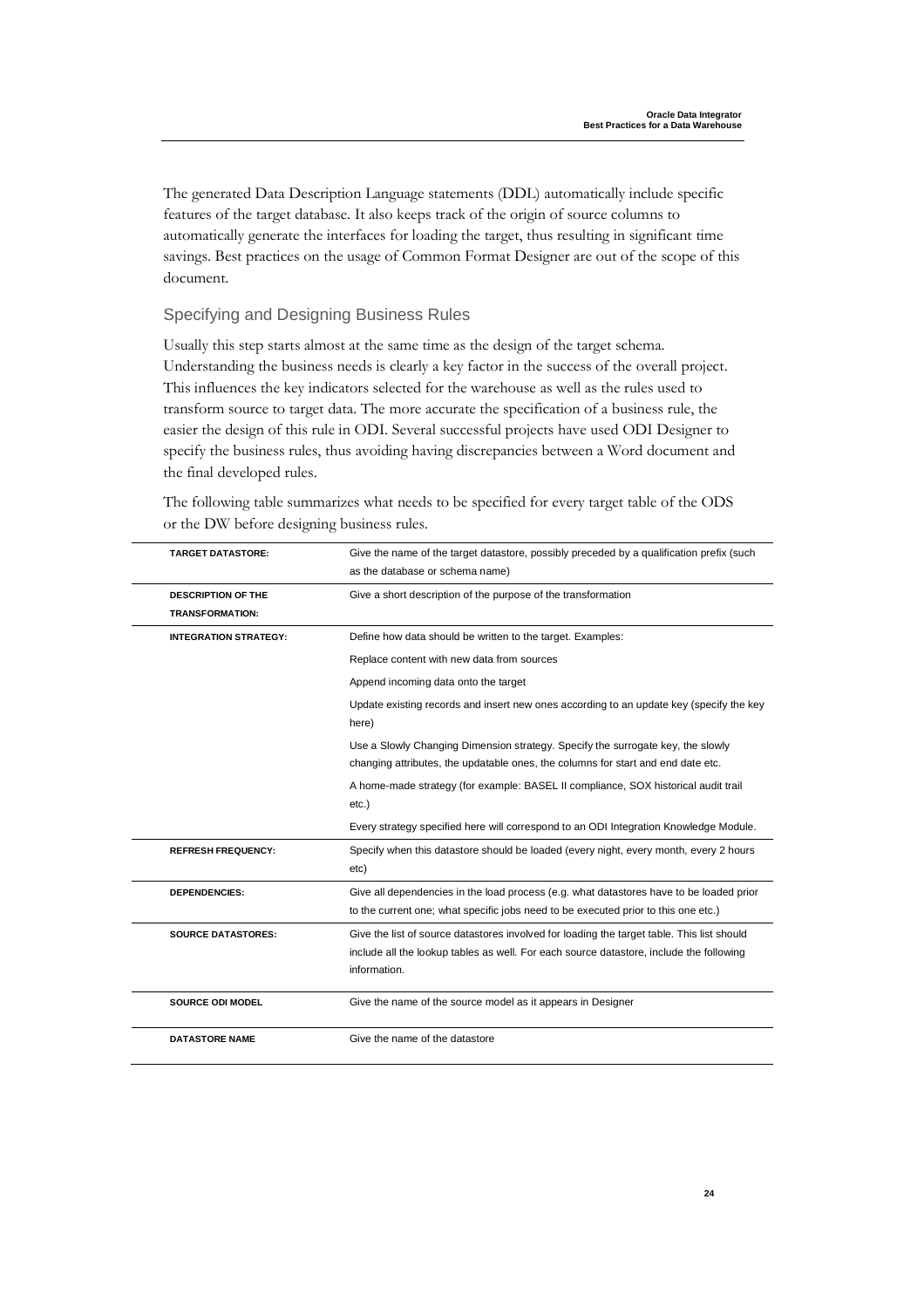| <b>PURPOSE/DESCRIPTION</b>                           | Indicate whether it is the main source set or a lookup one. If Change Data Capture is to<br>be used, it should be indicated here.                                                                         |
|------------------------------------------------------|-----------------------------------------------------------------------------------------------------------------------------------------------------------------------------------------------------------|
| <b>FIELD MAPPINGS AND</b><br><b>TRANSFORMATIONS:</b> | For every target field (or column), indicate what transformations need to be applied to<br>the source fields. These transformations should be written as expressions or formulas as<br>often as possible. |
| <b>TARGET COLUMN</b>                                 | Give the target column name                                                                                                                                                                               |
| <b>MAPPING DESCRIPTION</b>                           | Describe the purpose of the mapping                                                                                                                                                                       |
| <b>MAPPING EXPRESSION</b>                            | Give the expression using the source column names. Try to express it in pseudo code.                                                                                                                      |
| <b>LINKS OR JOIN CRITERIA</b>                        | For every pair of source datastores, specify the criteria to lookup matching records. This<br>is often known as an SQL join.                                                                              |
| <b>DATASTORE 1</b>                                   | Name of the first datastore                                                                                                                                                                               |
| <b>DATASTORE 2</b>                                   | Name of the second datastore                                                                                                                                                                              |
| <b>LINK EXPRESSION</b>                               | Give the expression used to link the 2 datastores in pseudo code                                                                                                                                          |
| <b>DESCRIPTION</b>                                   | Describe this link by specifying if it is a left, right or full outer join.                                                                                                                               |
| <b>FILTERS:</b>                                      | Give the list of filters that apply to source data. Filters should be expressed in natural<br>language and in pseudo code whenever possible.                                                              |
| <b>FILTER DESCRIPTION</b>                            | Describe this Filter.                                                                                                                                                                                     |
| <b>FILTER DESCRIPTION</b>                            | Give the expression used to implement the filter in pseudo code.                                                                                                                                          |
| DATA QUALITY REQUIREMENTS:                           | List here all the data quality requirements including error recycling if appropriate. The<br>requirements should be expressed as constraints whenever possible.                                           |
| <b>CONSTRAINT NAME</b>                               | Name or short description of the constraint to validate.                                                                                                                                                  |
| <b>DESCRIPTION</b>                                   | Purpose of the data quality check                                                                                                                                                                         |
| <b>CONSTRAINT EXPRESSION</b>                         | Expression in pseudo code required to control the data                                                                                                                                                    |

To illustrate the use of such a form, the following table gives an example for the business problem case study defined in the chapter "Introduction to Oracle Data Integrator (ODI)".

| <b>TARGET DATASTORE:</b>     | Oracle Warehouse.SALES                                                                   |
|------------------------------|------------------------------------------------------------------------------------------|
| <b>DESCRIPTION OF THE</b>    | Aggregate orders and order lines from the Microsoft SQL Server source production system. |
| <b>TRANSFORMATION:</b>       |                                                                                          |
| <b>INTEGRATION STRATEGY:</b> | Append new records of the day                                                            |
| <b>REFRESH FREQUENCY:</b>    | Every night                                                                              |
| <b>DEPENDENCIES:</b>         | The following tables need to be loaded prior to this one for referential integrity:      |
|                              | <b>PRODUCT</b>                                                                           |
|                              | SALES REP                                                                                |
| <b>SOURCE DATASTORES:</b>    |                                                                                          |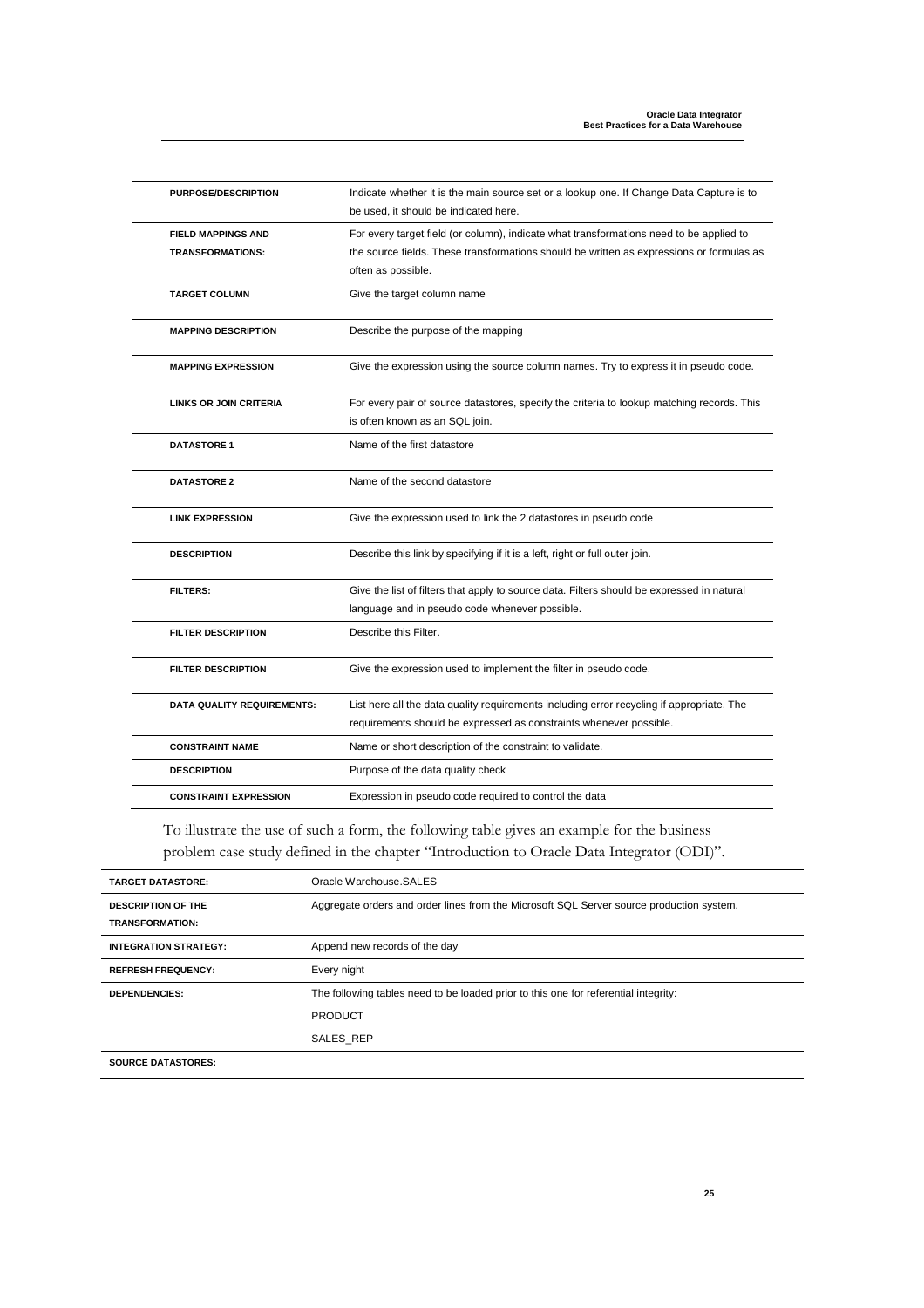| <b>SOURCE ODI MODEL</b>           | <b>DATASTORE NAME</b>                                                     |                                                             | <b>PURPOSE/DESCRIPTION</b>                     |  |
|-----------------------------------|---------------------------------------------------------------------------|-------------------------------------------------------------|------------------------------------------------|--|
| Microsoft SQL Server Source       | ORDERS                                                                    |                                                             | Orders from the production system              |  |
| Microsoft SQL Server Source       | <b>LINES</b>                                                              |                                                             | Order lines. Main source for aggregation       |  |
| User Data Files                   | <b>CORRECTIONS</b>                                                        |                                                             | File containing the value to add to the        |  |
|                                   |                                                                           |                                                             | amount sold if any manual correction has       |  |
|                                   |                                                                           |                                                             | occurred for a particular order line.          |  |
| <b>FIELD MAPPINGS AND</b>         |                                                                           |                                                             |                                                |  |
| <b>TRANSFORMATIONS:</b>           |                                                                           |                                                             |                                                |  |
| <b>TARGET COLUMN</b>              | <b>MAPPING DESCRIPTION</b>                                                |                                                             | <b>MAPPING EXPRESSION</b>                      |  |
| ID                                | Order Id                                                                  |                                                             | ORDERS.ORDER ID                                |  |
| PRODUCT_PK                        |                                                                           | Product Id as it appears in the order lines                 | LINES.PRODUCT_ID                               |  |
| SALES_REP                         |                                                                           | Sales Rep Id as it appears in the order                     | ORDERS.SALES_REP_ID                            |  |
| SALE                              |                                                                           | Amount sold. If a correction for this                       | SUM (LINES.AMOUNT +                            |  |
|                                   |                                                                           | amount exists in the "corrections" file, the                | (CORRECTIONS.VALUE when it exists))            |  |
|                                   |                                                                           | value should be added. The total value                      |                                                |  |
|                                   | needs to be summed.                                                       |                                                             |                                                |  |
| QUANTITY                          | Total quantity of product sold.                                           |                                                             | SUM (LINES.QUANTITY)                           |  |
| <b>LINKS OR JOIN CRITERIA</b>     |                                                                           |                                                             |                                                |  |
| <b>DATASTORE 1</b>                | <b>DATASTORE 2</b>                                                        | <b>LINK EXPRESSION</b>                                      | <b>DESCRIPTION</b>                             |  |
| ORDERS                            | LINES                                                                     | Link orders and order lines                                 | ORDERS.ORDER_ID =                              |  |
|                                   |                                                                           | on the order ID. Every order                                | LINES.ORDER_ID                                 |  |
|                                   |                                                                           | line must match an existing                                 |                                                |  |
|                                   |                                                                           | order                                                       |                                                |  |
| <b>LINES</b>                      | <b>CORRECTIONS</b>                                                        | Lookup a correction value<br>from the correction file if it | $LINES.LINE_ITEM_IID =$<br>CORRECTIONS.CORR_ID |  |
|                                   |                                                                           | exists given the line item ID                               |                                                |  |
|                                   |                                                                           | (left join)                                                 |                                                |  |
| Filters:                          |                                                                           |                                                             |                                                |  |
| <b>FILTER DESCRIPTION</b>         |                                                                           | <b>FILTER EXPRESSION</b>                                    |                                                |  |
|                                   |                                                                           |                                                             |                                                |  |
| Orders of the day                 | ORDER.ORDER_DATE between yesterday and now                                |                                                             |                                                |  |
|                                   | <b>ORDER.STATUS = Closed</b><br>Orders validated                          |                                                             |                                                |  |
| <b>DATA QUALITY REQUIREMENTS:</b> |                                                                           |                                                             |                                                |  |
| <b>CONSTRAINT</b>                 | <b>DESCRIPTION</b>                                                        |                                                             | <b>CONSTRAINT EXPRESSION</b>                   |  |
| Reference to SALES_REP            | Ensure that every SALES_REP ID exists in<br>the SALES_REP reference table |                                                             | SALES_REP references SALES_REP(ID)             |  |
| Reference to PRODUCT              | Ensure that every PRODUCT_PK exists in                                    |                                                             | PRODUCT PK references PRODUCT(ID)              |  |
|                                   | the PRODUCT reference table                                               |                                                             |                                                |  |
| <b>ID Not null</b>                | <b>ID Column is mandatory</b>                                             |                                                             | Check ID not null                              |  |
| Quantity greater than 0           | The quantity sold must always be positive                                 |                                                             | QUANTITY > 0                                   |  |
| Uniqueness of sale                | A sales rep can't sell the same product twice                             |                                                             | (PRODUCT_PK, SALES_REP) is unique              |  |
|                                   | inside the same order                                                     |                                                             |                                                |  |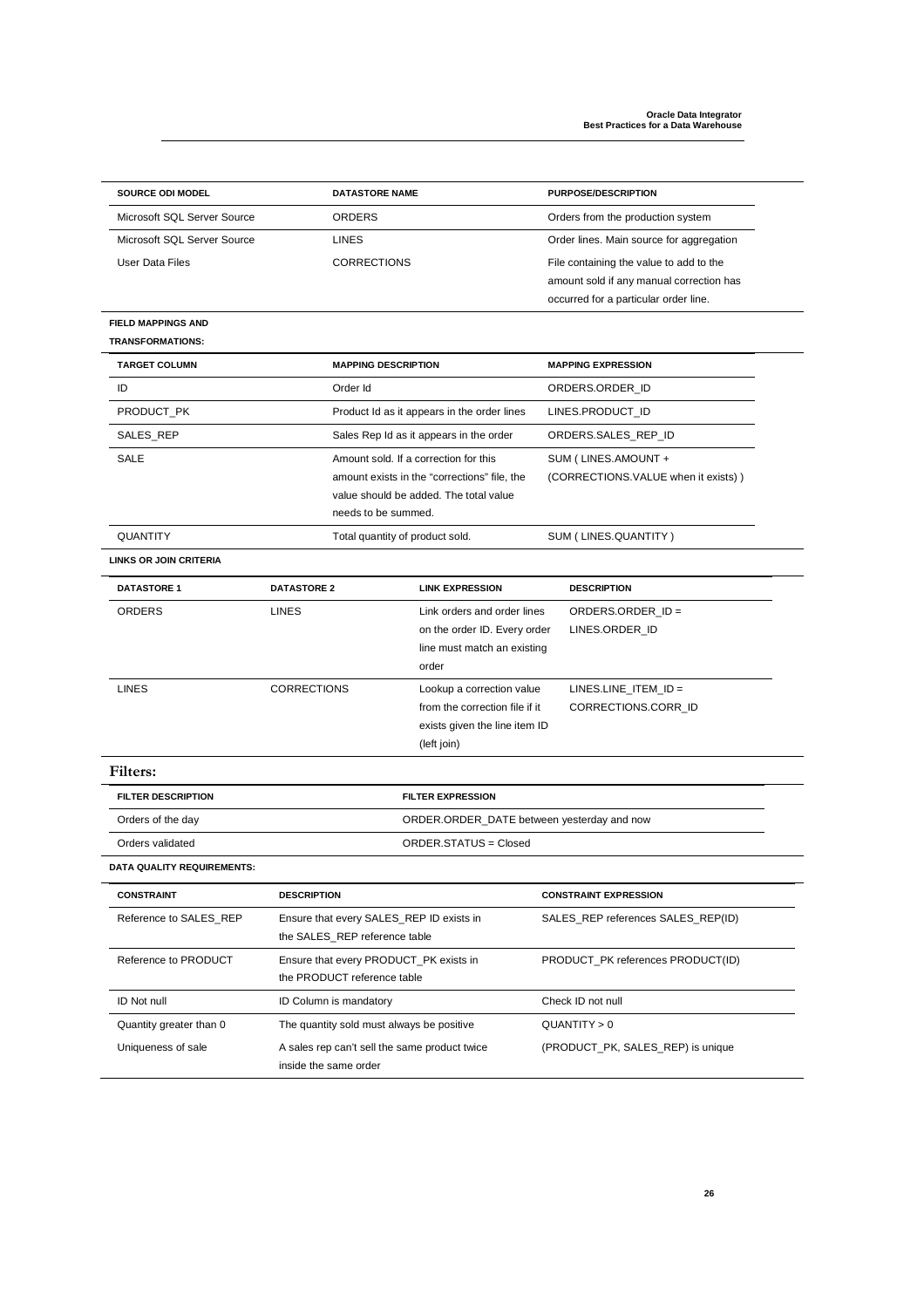The next step is to design these business rules in the Designer Navigator. The translation from the specification to the design is straightforward. Every specification of the loading of a target table will be converted into an interface. This process is even faster if the specification is made directly using the Designer Navigator.

The steps to implement the interface are typically as follows.

- Drag and drop the target datastore
- Drag and drop source datastores
- For every target field, translate the pseudo code of the transformation into SQL expressions. When possible, decide where to execute the expression (source, staging area, target)
- For every join, define the join in the source panel of the interface. Depending on the specification, define the join as inner, left, right, natural or full outer join. When possible, try to execute joins on the sources to minimize network traffic.
- For every filter, translate the pseudo code into an SQL expression. When the source database accepts SQL filters, set it as "execute on source" to minimize network traffic.
- In the flow diagram of the interface, define the loading strategies (LKM) and specify the integration strategy (IKM) to match the specification. Choose the appropriate options for the Knowledge Module and activate the data quality control when appropriate.
- In the control tab of the interface, select the constraints to control. If the constraints are not defined on the target datastore, define them in the Models view of the Designer Navigator.

After the design of every interface, you should review the code generated using the Simulation mode and then test it by executing it. The Operator Navigator allows you to easily follow the execution of your interface to get the number of records processed and many other useful indicators (such as the generated code, the elapsed time, the number of inserts, updates, deletes etc.) After the interface completes, the resulting data and errors can be directly selected from Designer to validate the accuracy of the business rules.

Thanks to ODI Contexts, the execution of the interface will happen on a "Development" environment and will not affect production data.

#### Building a Data Quality Framework

With an approach based on business rules, ODI is certainly the most appropriate tool to help you build a data quality framework to track data inconsistencies. Thanks to the Check Knowledge Modules, you simply have to define the control business rules, and inconsistent data is automatically isolated for you in error tables. However, isolating erroneous data is not the only issue in Data Quality. Even if ODI automatically detects duplicated keys, mandatory fields, missing references, and more complex constraints, you will need to involve business users in the process of qualifying data discrepancies and make the appropriate decisions. You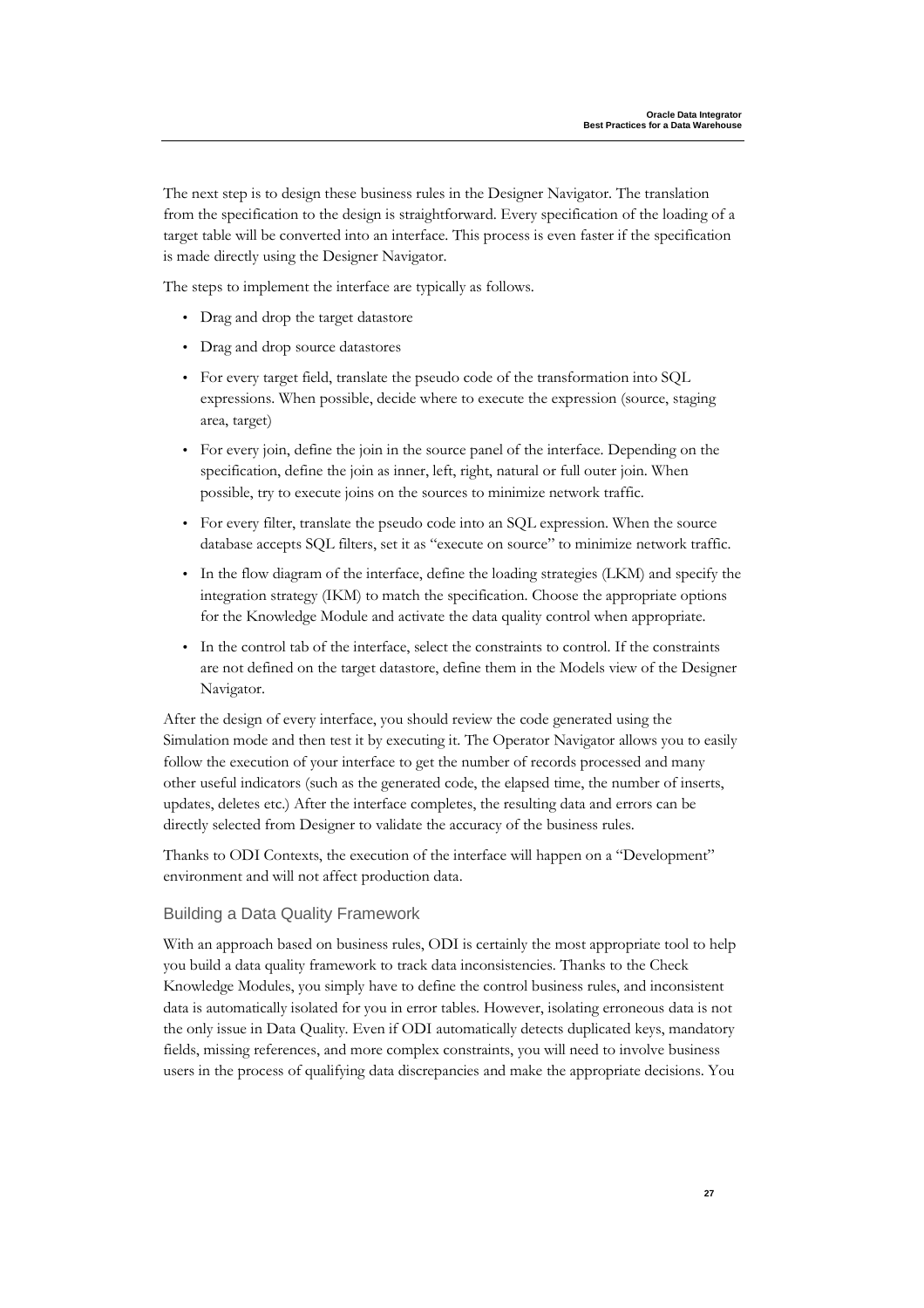should have an answer to each of the following questions before defining your data quality strategy:

- What level of data quality is required for the Data Warehouse?
- Who are the business owners of source data?
- What should we do with rejected records?
- Do we need to define an error recycling strategy?
- Do we need to involve business owners of the data and report rejected records?
- How would business users modify erroneous source data?
- Do we provide a GUI to have them modify erroneous records in the error tables?

The document "Comprehensive Data Quality with Oracle Data Integrator" further discusses Data Quality issues and the recommended best practices.

#### Developing Additional Components

Not all the typical tasks of the loading of the Data Warehouse can be achieved using ODI Interfaces. It is usual to develop additional components or jobs that would carry on tasks such as, for example:

- Receiving and sending e-mails
- Copying, moving, concatenating, renaming files in the file system
- Compressing, decompressing files
- Executing web services
- Writing and executing shell scripts for a specific operating system
- Writing and executing java programs
- And so on.

These components can be developed and tested within the Designer Navigator as Procedures, Variables, User Functions, or Steps in a package. ODI Procedures offer a broad range of possibilities for developing these components. They can include, for example:

- An ad-hoc SQL statement written for any database
- An Operating System call
- ODI built-in tools and APIs (Send Mail, Read Mail, Wait For File etc.)
- Code written in any of the scripting languages supported by the Jakarta Bean Scripting Framework. This includes Java, Java Script, Python, Perl, NetRexx, Groovy, etc.

Of course, the risk here is to start developing transformation processes as Procedures by hand coding shell and SQL scripts rather than using the powerful mechanism of ODI Interfaces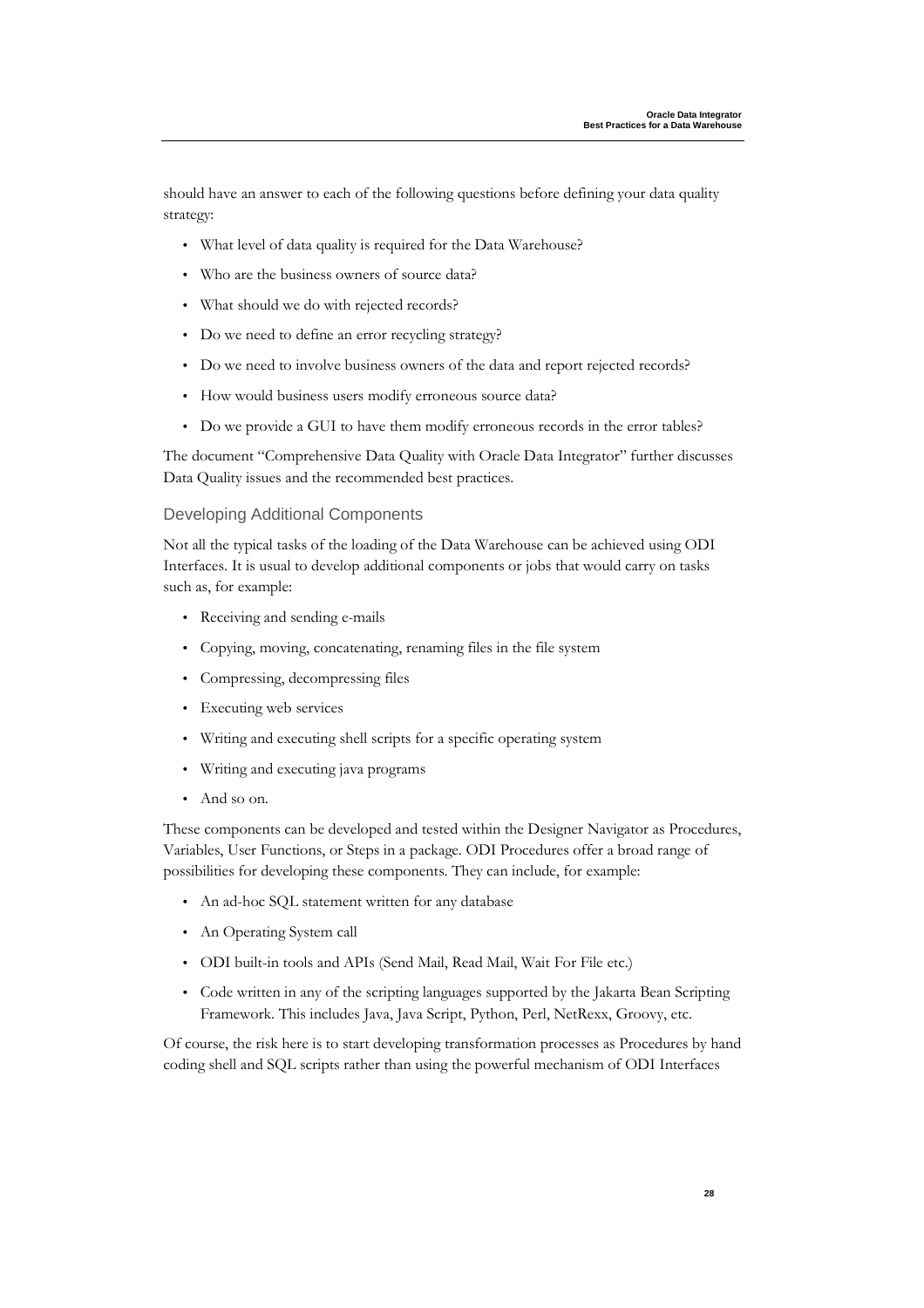combined with Knowledge Modules. To avoid that, try as much as possible to specify your transformations as business rules and not as a technical processes. ODI Procedures should always be considered as technical steps that have to be achieved in the overall process, but they shouldn't have in-depth business logic that applies to the data. Typical Data Warehouse projects would have less than 10% of development in the form of Procedures.

Packaging and Releasing Development

Now that the Interfaces, Procedures and Variables are developed and tested, they need to be ordered as steps within Packages. Start thinking about what should happen in case of error in any of these steps. By default, the ODI Agent will stop the execution of a package at the step that has failed and it will rollback any open transaction on all the connected databases. Even though errors are reported in ODI Logs, it is always a good practice to have an "on-error" procedure that is triggered if some of the steps fail. This procedure can for example send an email to an operator to warn them that the package has failed, reporting the session ID.

Particular attention has to be paid to the following step attributes:

- Next step on failure
- Number of attempts in case of failure
- Interval between attempts

Try to avoid heavy loops inside packages (more than 50 iterations). In most cases, a loop can be avoided by simply adding a table as source to an interface!

When the package is successfully tested, you will have to release it as a Scenario. Think of a scenario as a compiled version of your source objects such as interfaces, procedures, packages, etc. This Scenario will then be imported in the Test environment before validation for Production.

#### Versioning Development

Before going to production, you should record a stable version of all the objects involved in the release of the Scenarios. Creating versions of objects will allow you to restore previous released items for further maintenance in case of problem.

Starting from ODI 10g, versions of objects are stored in the Master Repository and the dependencies between objects are maintained in objects called Solutions. To make sure all the objects involved in the release are consistently versioned, it is thus recommended that you create a Solution object and add the Project to this Solution. Designer calculates all the dependencies between objects and automatically creates a new version for Projects, Models, Scenarios and global objects used. Restoring these objects from a previous version can be done when needed from the Designer Navigator by simply selecting the Restore menu.

Section "Using ODI Version Management" further discusses the best practices for version control.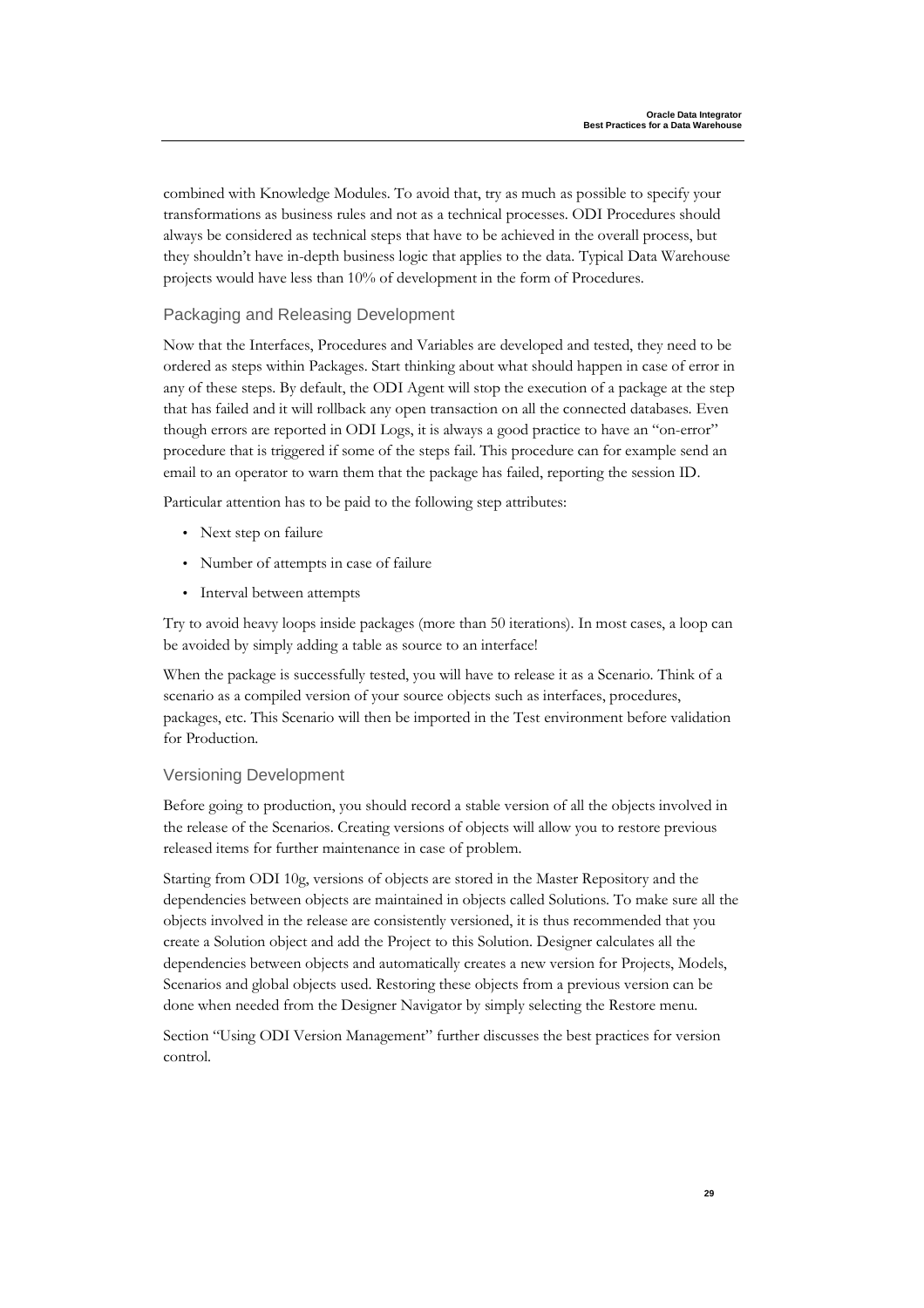#### Scheduling and Operating Scenarios

Scheduling and operating scenarios is usually done in the Test and Production environments in separate Work Repositories. The Operator Navigator provides a graphical interface to perform these tasks. Any scenario can be scheduled by an ODI Agent or by any external scheduler, as scenarios can be invoked by an operating system command.

When scenarios are running in production, agents generate execution logs in an ODI Work Repository. These logs can be monitored either through the Operator Navigator, through any web browser using the ODI Console or the Oracle Enterprise Manager Plug-in for ODI.

Operating teams need to be trained on the use of the Operator Navigator, ODI Console or Oracle Enterprise Manager. They will have to monitor logs, restart failing jobs and submit adhoc tasks for execution.

#### Monitoring the Data Quality of the Data Warehouse

Business users rely on the accuracy of key indicators of the Data Warehouse to make decisions. If these indicators are wrong, the decisions are worthless.

Depending on the data quality strategy you have defined, business users will actively participate in the monitoring of data discrepancies. They will have to help the IT team to better refine the calculations of the indicators as well as the qualification of the erroneous data. This generally leads to modifications of the business rules. These updates are done in the development environment and follow the normal release cycle defined for the project.

Typical projects report data quality errors to business users through reports generated from ODI's error tables. These reports are pushed to the data owner in their email system or to any workflow application used internally.

#### Publishing Metadata to Business Users

Business users usually need to have access to other data quality indicators based on metadata such as:

- When was the last time my table was updated?
- How many records were added, removed or updated in my table?
- What are the rules that calculate a particular indicator?
- Where does the data come from, and how is it transformed?
- Where does the data go to, and how is it transformed?
- Etc.

All these questions can be answered if you give access to the ODI Console to business users. This is done simply by assigning them a user ID in the Security Navigator. The web-based interface allows them to see all the data models, and the interactions between them. This includes: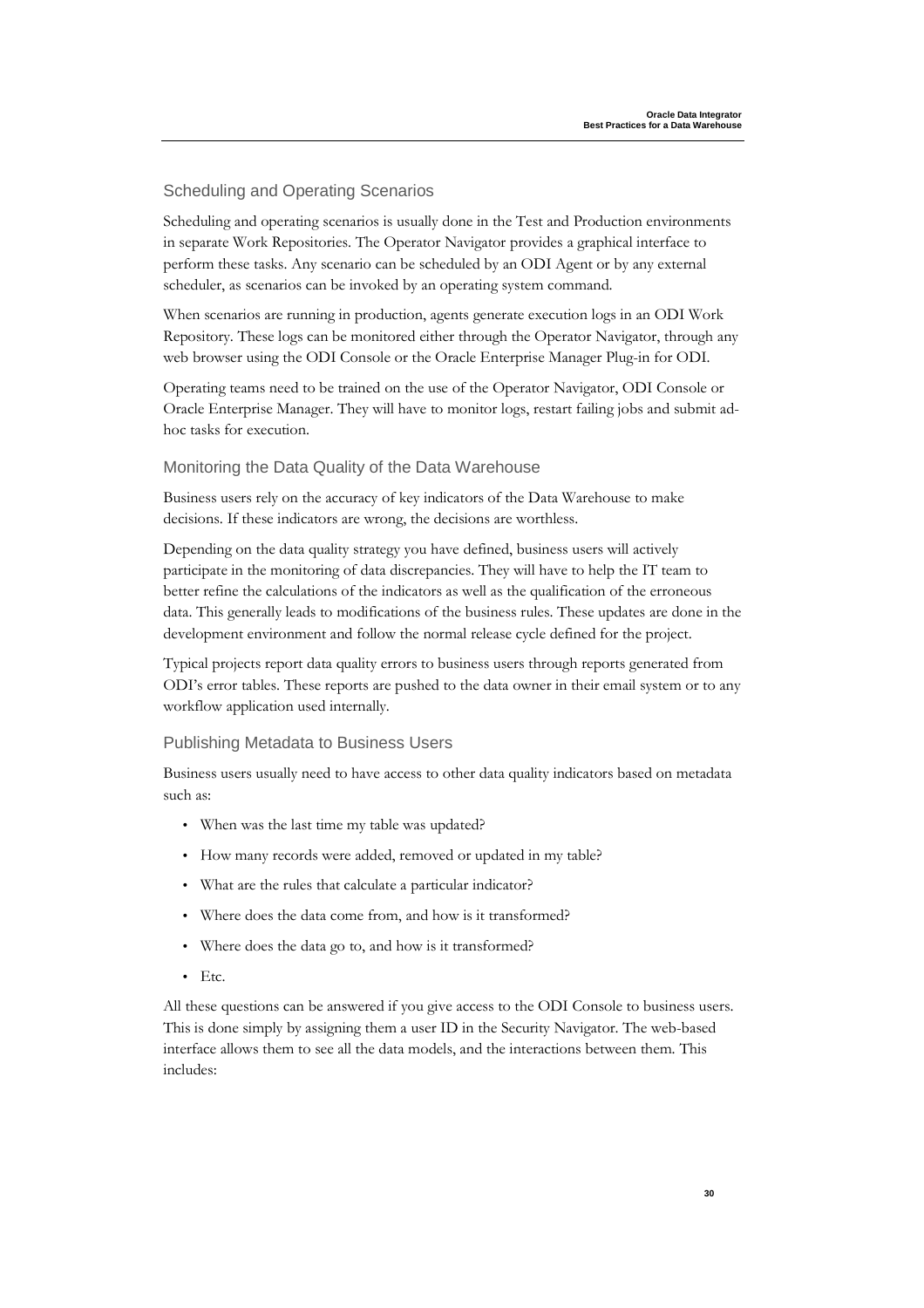- Flow Maps
- Data Lineage, which is usefully for understanding the path taken by data and the transformations between applications
- Execution logs with accurate statistics on the number of records processed (number of inserts, updates, delete and errors).

#### Planning for Next Releases

A Data Warehouse evolves as the business need of the enterprise change. This leads to frequent updates of the data models. This constant changing has an impact on the development of new components and the maintenance of existing ones. However it is important to understand that it should always be a cycle driven by business requirements. The general steps listed below give you a brief overview of how this could be planned:

- 1. Define or refine Business Rules specifications
- 2. Make sure previous releases of the objects are properly versioned and can be restored safely in a new empty work repository before modifying anything in your current work repository.
- 3. Define new sources or targets in Topology Navigator.
- 4. Reverse-engineer new and/or existing models. Use the ODI cross references to evaluate the impact of the changes to the structure of source and target fields. Pay special attention to fields that were removed from tables as they may still be used in some transformations.
- 5. Develop new interfaces and update existing ones. Create or update additional components. Test every item separately in the development environment.
- 6. Update existing packages or create new ones. Test every package, even those that haven't changed since the last release, as the underlying schema may have changed.
- 7. Regenerate the new scenarios for your next release.
- 8. Release the scenarios into each Test environment. Correct any bug that would be reported from the Test process. Involve business users in the test process.
- 9. Create new Solutions and version every project and model. Use the change indicators that appear on every object to detect which objects should be versioned.
- When acceptance tests are successful, release your new scenarios into production.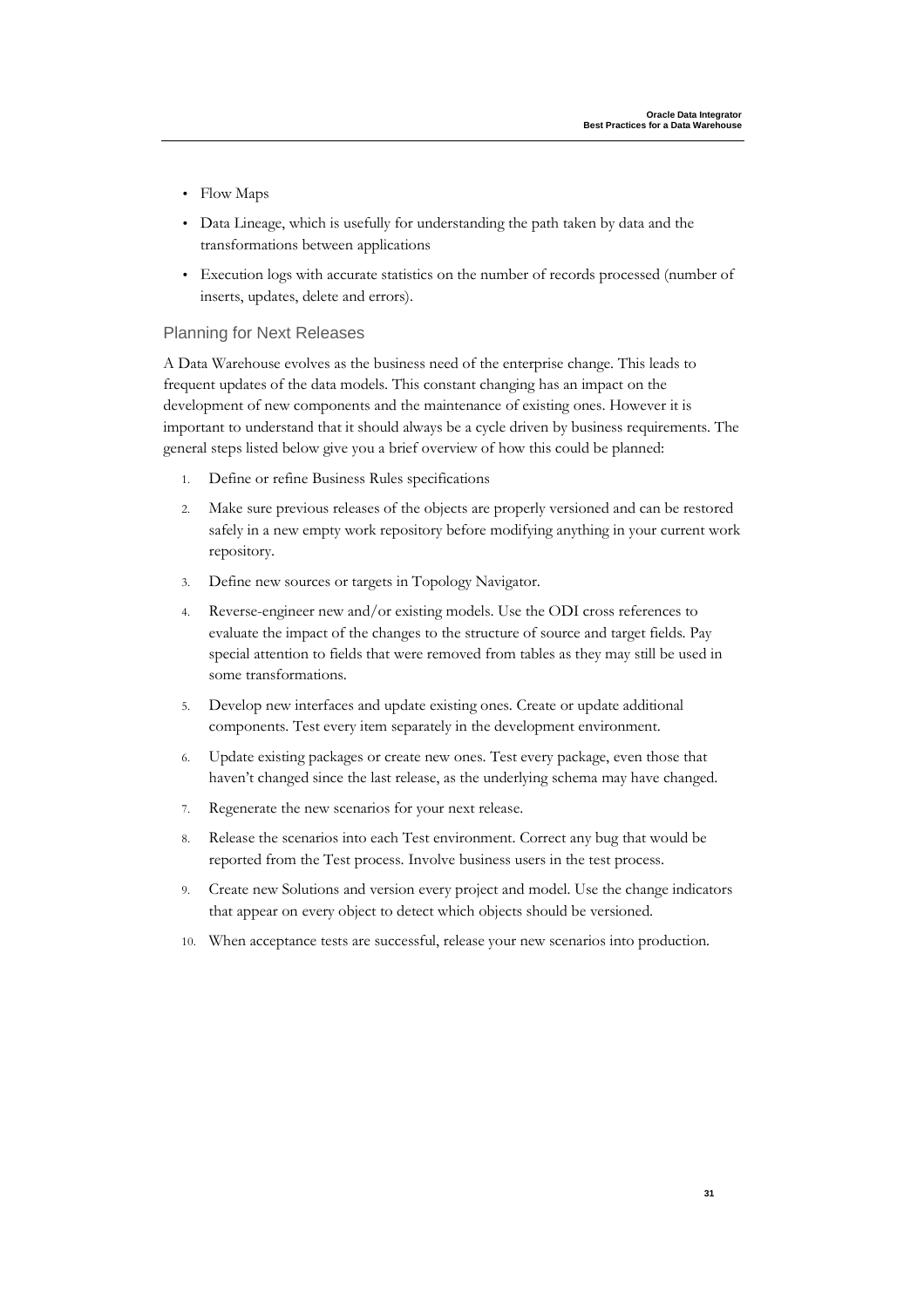### Oracle Data Integrator for Oracle Best Practices

Architecture of ODI Repositories

It is recommended that you install the ODI Master and Work repositories in an OLTP database distinct from the source or target applications.

#### Reverse-engineering an Oracle Schema

The Oracle JDBC driver implements most metadata APIs. You can therefore use the standard JDBC reverse-engineering with ODI. Using this method, you can capture metadata for:

- Tables, Views etc. including table comments,
- Columns including data types, length and scale, and comments
- Primary Keys
- Foreign Keys
- Check Constraints

In some cases a custom reverse-engineering approach using the RKM Oracle may be necessary. For example ODI 11g natively supports database partitions which can only be reverse-engineered using the RKM Oracle.

| <b>RKM</b>        | <b>DESCRIPTION</b>                              |
|-------------------|-------------------------------------------------|
| <b>RKM Oracle</b> | Reverse-engineering Knowledge Module for Oracle |

This RKM uses the Oracle system tables known as the Oracle Data Dictionary to extract the metadata definition of a table and its related artifacts (columns, keys, partitions etc.).

#### Oracle Loading Strategies

When loading an Oracle data warehouse the goal is always to load the data into the database in the most efficient manner and Oracle Data Integrator provides several Loading Knowledge Modules optimized for Oracle that will help you achieve this. Choosing the right Knowledge Module for each use case will greatly improve the efficiency of your data integration processes.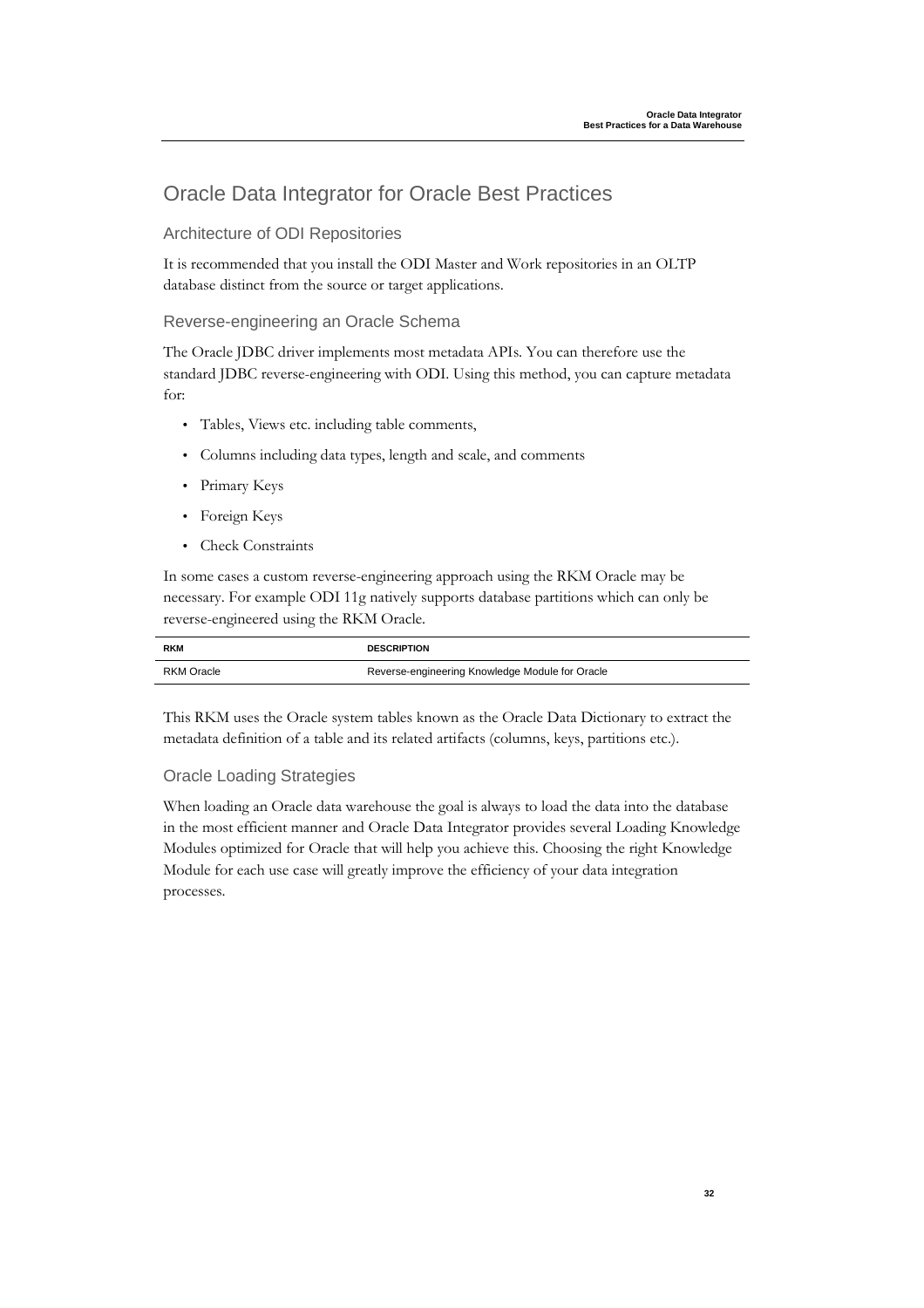| <b>LKM</b>                          | <b>DESCRIPTION</b>                                                                                                                                                                            |
|-------------------------------------|-----------------------------------------------------------------------------------------------------------------------------------------------------------------------------------------------|
| LKM File to Oracle (EXTERNAL TABLE) | Loads data from a file to an Oracle staging area using the EXTERNAL<br>TABLE SOL Command.                                                                                                     |
| LKM File to Oracle (SQLLDR)         | Loads data from a file to an Oracle staging area using the SQL*Loader<br>command line utility. The Oracle client must be installed on the machine<br>hosting the ODI Agent.                   |
| <b>LKM SQL to Oracle</b>            | Loads data through the agent from any SQL RDBMS to an Oracle<br>staging area.                                                                                                                 |
| LKM MSSQL to Oracle (BCP SQLLDR)    | Loads data from a Microsoft SQL Server database to an Oracle staging<br>area using the BCP and SQL*Loader utilities. The utilities must be<br>installed on the machine hosting the ODI Agent. |
| LKM Oracle to Oracle (DBLINK)       | Loads data from an Oracle source database to an Oracle staging area<br>database using database links.                                                                                         |
| LKM Oracle to Oracle (datapump)     | Loads data from an Oracle source database to an Oracle staging area<br>database using external tables in the datapump format.                                                                 |

You can refer to the following table for a list of the Loading Knowledge Modules optimized for Oracle:

There are also several additional Knowledge Modules which can be used to extract data from SAP ERP, SAP BW or Oracle BI and load the records into an Oracle database.

#### **Using Loaders for Flat Files**

When your interface contains a flat file as a source, you may want to use a strategy that leverages the most efficient loading utility available for your staging area technology rather than the standard "LKM File to SQL" which uses the ODI Agent to load the flat file data.

The agent uses JDBC to write to the target, using this method would lead to significant performance issues compared to loading into Oracle using the External Table SQL command or SQL\*Loader.

We advise against using the ODI Agent when loading large files and recommend the "LKM File to Oracle (EXTERNAL TABLE)" to transfer large files into an Oracle database.

#### **Using Unload/Load for Remote Servers**

When the source result set is located on a remote database server, an alternative to using the agent to transfer the data would be to unload the date into a file and then load it into the staging area.

The "LKM MSSQL to Oracle (BCP SQLLDR)" is an example of a Knowledge Module that follows these steps, it uses the BCP utility to bulk unload data from a Microsoft SQL Server database into a file and SQL\*Loader to load the data back into an Oracle staging area. This Loading Knowledge Module provides the most optimal approach to extracting data out of Microsoft SQL Server and loading it into an Oracle database.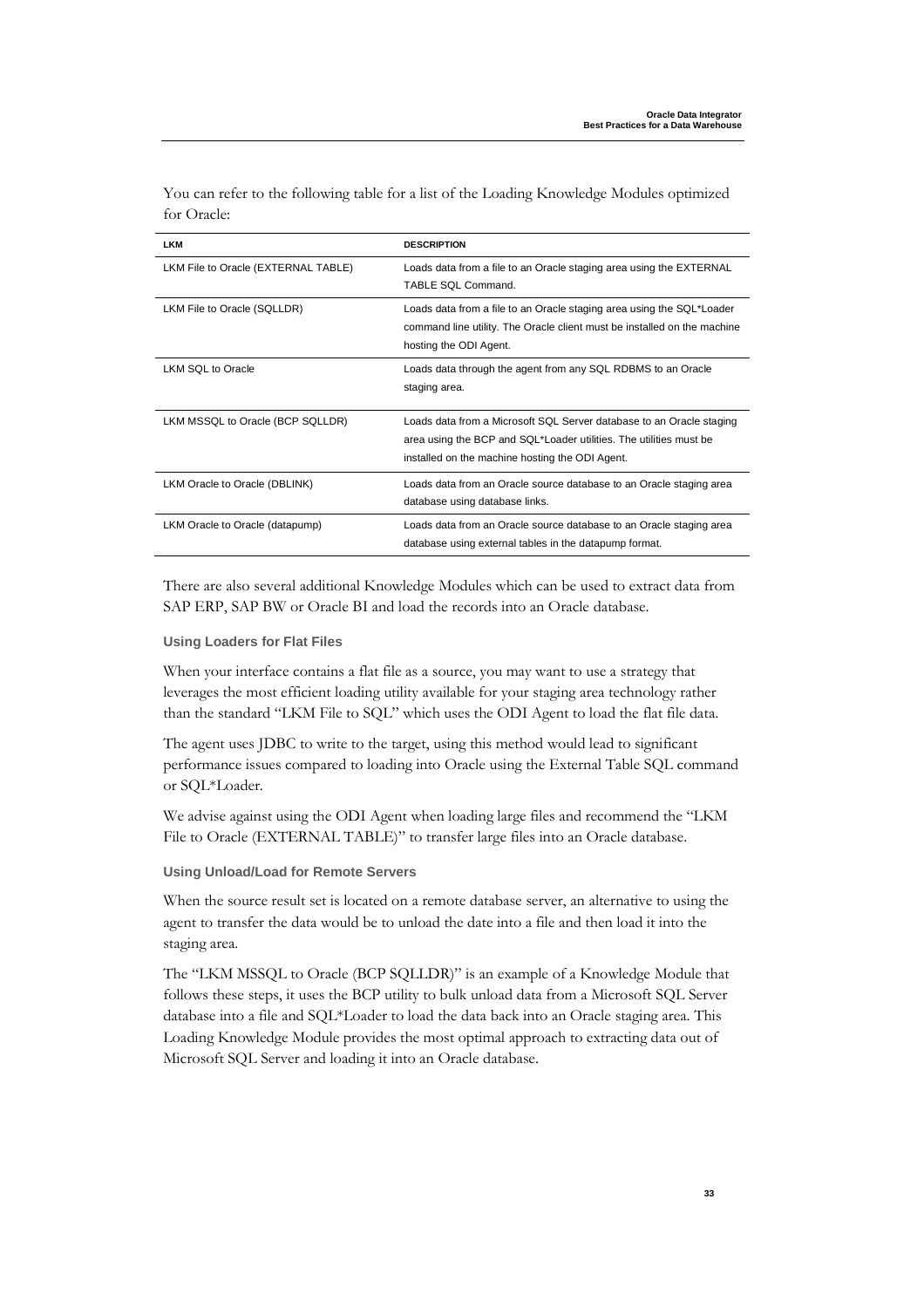Several Knowledge Modules use a similar approach including the SAP ERP and BW LKMs.

#### **Oracle to Oracle**

There are use cases in which there is a need to move data between Oracle systems and ODI provides several ways to achieve this.

One of the best methods when it comes to loading data in such a scenario is to use Oracle Data Pump and Oracle Data Integrator provides the "LKM Oracle to Oracle (datapump)" which leverages Oracle Data Pump to export and load the data efficiently through the creation of External Tables using Oracle Data Pump on both the source and the target databases.

ODI also provides the "LKM Oracle to Oracle (DBLINK)" which has the ability to create a database link between the source and the target Oracle database to load the data.

#### Using Changed Data Capture

Applying a Change Data Capture (CDC) approach can significantly improve the performance of your ODI processes.

For example if you are loading your data warehouse nightly you only need to extract the data that has changed in the past 24 hours, loading the entire source data sets will result in a significant degradation of the efficiency of your ODI jobs.

Using CDC ensures that the extract from your various source systems is done incrementally. This reduces the amount of data transferred from your source systems into your target database as well as the amount of data transformed by ODI. The creation of the CDC process can be challenging and ODI simplifies it by providing Knowledge Modules which leverage many CDC mechanisms including the native database CDC capabilities.

#### **Change Data Capture on Oracle**

When it comes to detecting changes occurring in an Oracle database ODI offers several options:

- CDC using Oracle GoldenGate
- CDC using Oracle Streams
- CDC using database triggers

The Oracle Journalization Knowledge Modules (JKMs) automatically create the underlying infrastructure required by the ODI CDC framework so that end users do not have to worry about it. For example, the Oracle JKMs have the ability to configure Oracle GoldenGate or the Oracle Streams infrastructure when required.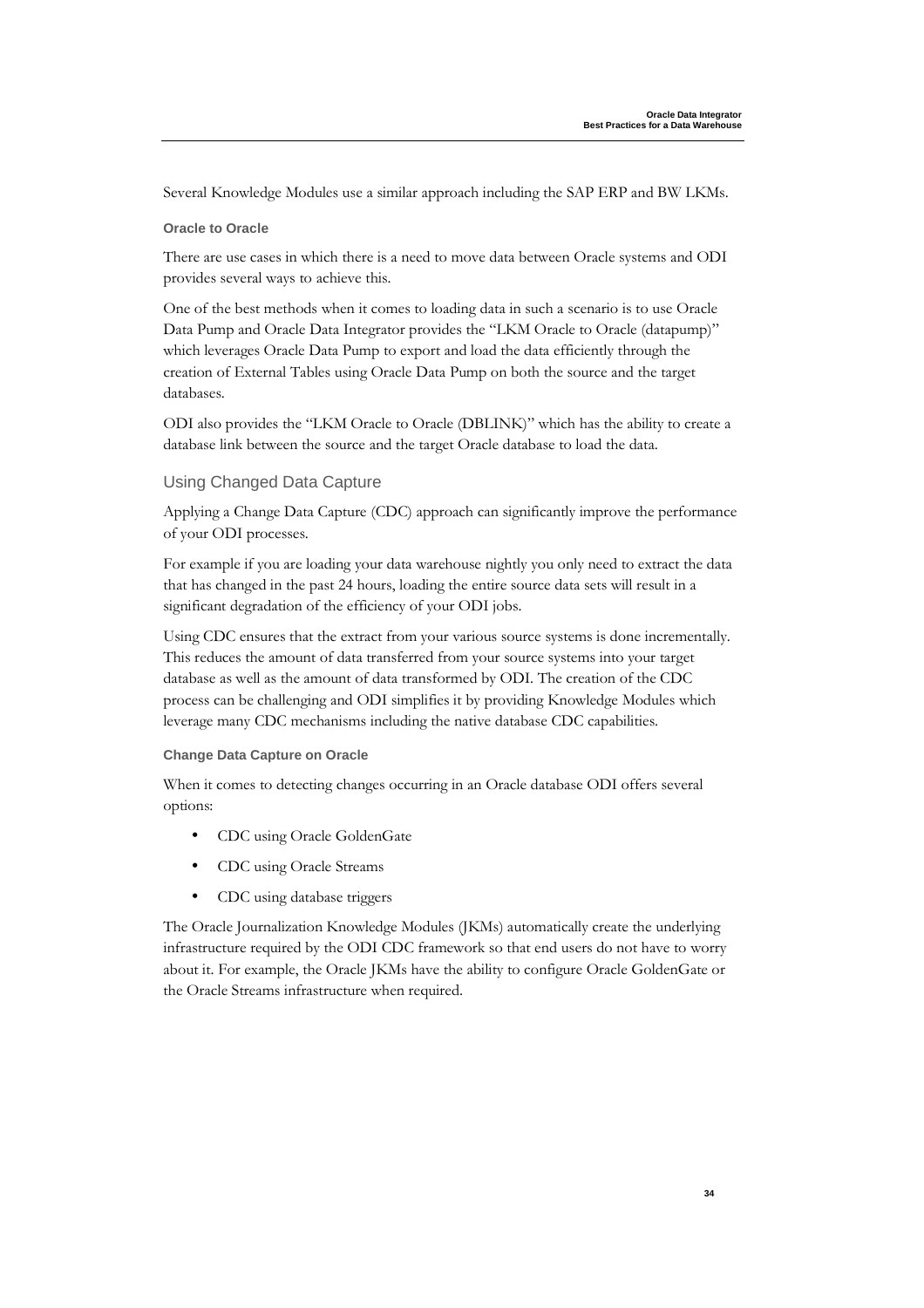| <b>JKM</b>                            | <b>DESCRIPTION</b>                                                                                                                                                    |
|---------------------------------------|-----------------------------------------------------------------------------------------------------------------------------------------------------------------------|
| JKM Oracle to Oracle Consistent (OGG) | Creates and manages the ODI CDC framework infrastructure when using<br>Oracle GoldenGate for CDC.                                                                     |
| JKM Oracle 10g Consistent (Streams)   | Creates the journalizing infrastructure for consistent set journalizing on Oracle<br>10g tables, using Oracle Streams.                                                |
| JKM Oracle 11g Consistent (Streams)   | Creates the journalizing infrastructure for consistent set journalizing on Oracle<br>11g tables, using Oracle Streams.                                                |
| <b>JKM Oracle Consistent</b>          | Creates the journalizing infrastructure for consistent set journalizing on Oracle<br>tables using triggers                                                            |
| JKM Oracle Consistent (Update Date)   | Creates the journalizing infrastructure for consistent set journalizing on Oracle<br>tables using triggers based on a Last Update Date column on the source<br>tables |
| <b>JKM Oracle Simple</b>              | Creates the journalizing infrastructure for simple journalizing on Oracle tables<br>using triggers                                                                    |

You can refer to the following table for a list of the JKMs for Oracle provided with ODI:

It is also possible to leverage other mechanism in ODI to detect changes like timestamps, dates or sequence numbers.

There are many more JKMs provided with ODI, you can refer to the ODI Documentation for a complete list of the JKMs.

#### Oracle Integration Strategies

The Integration Knowledge Modules optimized for the Oracle database are implementing many of the best practices to insert data into an Oracle data warehouse:

- Direct Path loading is applied whenever possible using the /\*+ APPEND \*/ hint
- Additional optimizer hints such as PARALLEL which specifies the degree of parallelism for a given database operation can be specified via the OPTIMIZER\_HINT option of the IKMs
- The ODI Staging Area tables are created by default using NOLOGGING to ensure best performance
- The MERGE SQL statement can be leveraged using the "IKM Oracle Incremental Update (MERGE)". MERGE combines an INSERT and an UPDATE in one single optimized SQL command
- ODI gathers tables statistics to ensure that the Oracle database Cost Based Optimizer (CBO) selects the most optimal execution plan over time
- Indexes are created to speed up the joins and filters execution. End users can choose from several options including the creation of bitmap indexes which can greatly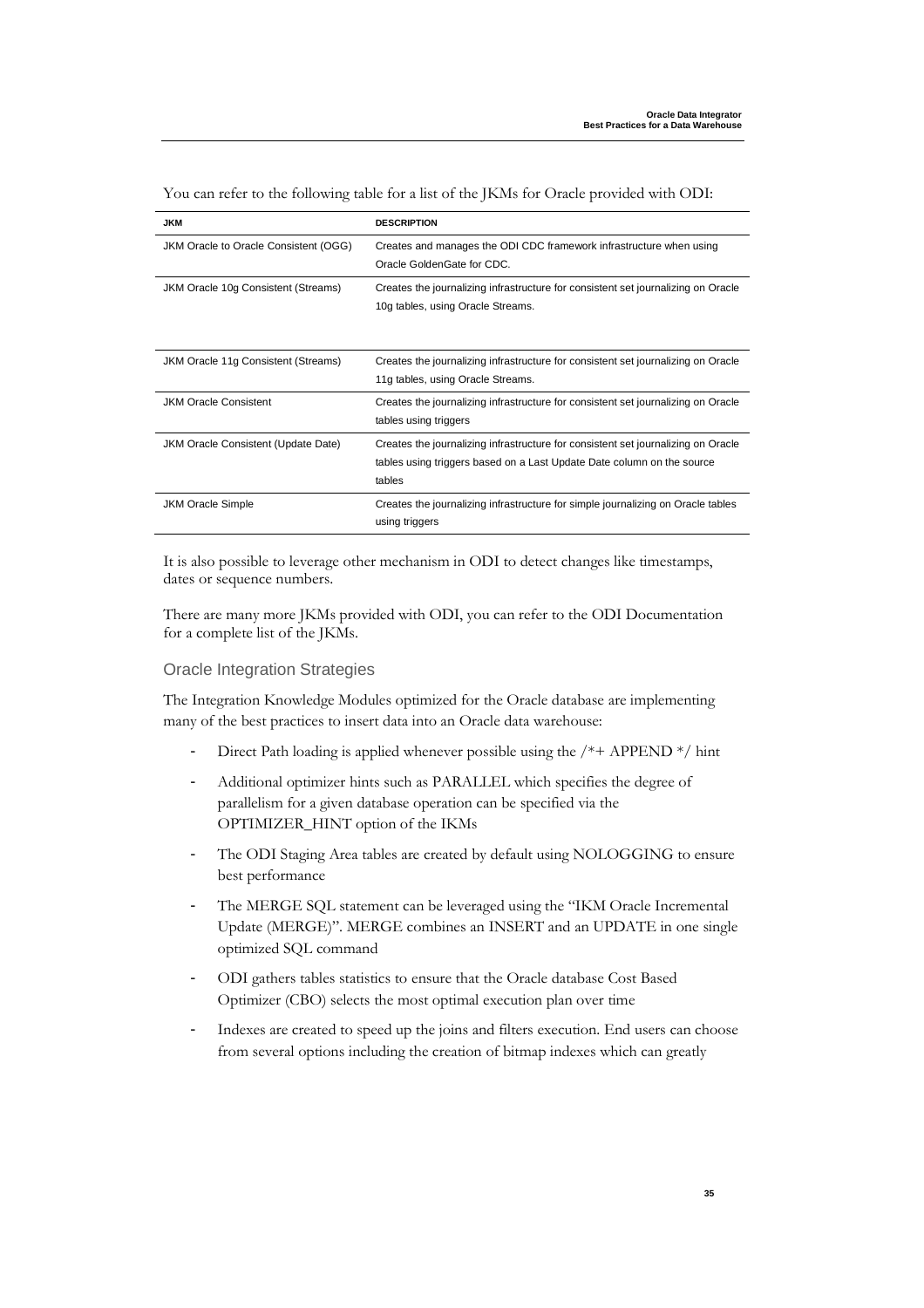improve the efficiency of joins between large fact tables and smaller dimension tables in a star schema.

You can refer to the following table for a list of the IKMs that can be used with an Oracle database:

| <b>IKM</b>                               | <b>DESCRIPTION</b>                                                                                                                                                                                         |
|------------------------------------------|------------------------------------------------------------------------------------------------------------------------------------------------------------------------------------------------------------|
| IKM SQL Control Append                   | Integrates data in any ISO-92 compliant database target table in<br>TRUNCATE/INSERT (append) mode.) Data quality can be checked. Invalid<br>data is rejected in the "E\$" error table and can be recycled. |
| IKM Oracle Incremental Update            | Set-based incremental update for Oracle                                                                                                                                                                    |
| IKM Oracle Slowly Changing Dimension     | Slowly Changing Dimension Type II for Oracle                                                                                                                                                               |
| IKM Oracle Incremental Update<br>(MERGE) | Integrates data in an Oracle target table in incremental update mode, using a<br><b>MERGE</b> statement                                                                                                    |
| IKM Oracle Multi Table Insert            | Integrates data from one source into one or many Oracle target tables in<br>append mode, using a multi-table insert statement (MTI).                                                                       |
| IKM Oracle AW Incremental Update         | Integrates data in an Oracle target table in incremental update mode and is<br>able to refresh a Cube in an Analytical Workspace.                                                                          |

It is also possible to extend the ODI Knowledge Modules with your own best practices when needed. Thanks to the reusability of the KMs it is simple to ensure that best practices are enforced and utilized by each developer.

#### Defining a Data Quality Strategy

Loading data that is not clean in your data warehouse can have a major impact on the overall performance of your ETL processes. Primary key or foreign key violations, business rules that are not met, null values that are not expected can waste time and resources if the appropriate Data Quality framework is not in place within your data integration process.

Oracle Data Integrator provides an out of the box framework to handle Data Quality errors occurring while data is being loaded into a database. Business rules and constraints are defined at the metadata level and those validation rules are checked against the data prior to being integrated into the target tables. The constraints can be enabled or disabled when required. The errors that are captured are routed into error tables managed by ODI that can be reviewed through the Designer Navigator as well as the ODI Console.

 "CKM Oracle" is the recommended Check Knowledge Module for checking data integrity constraints defined on a given Oracle table.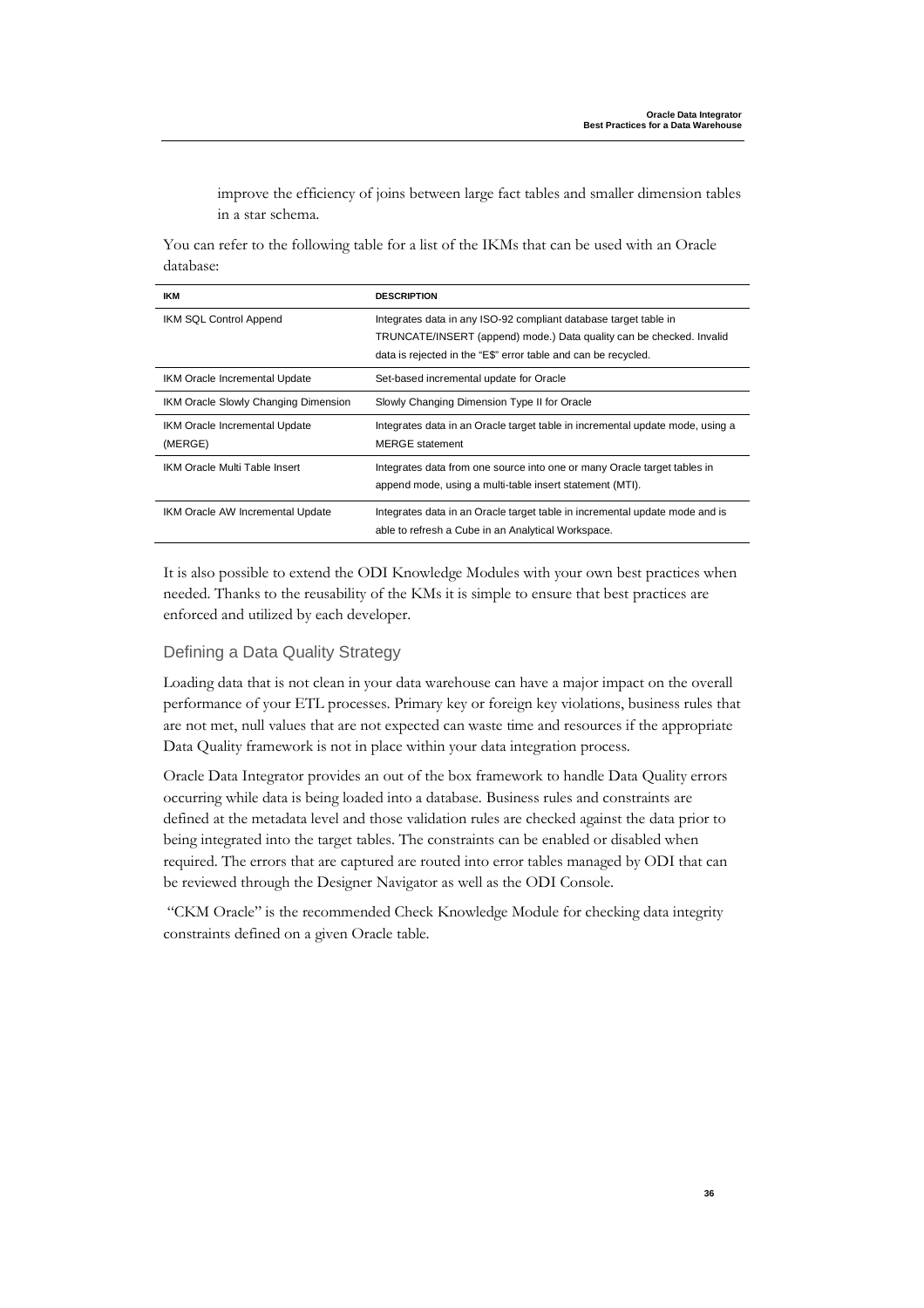Setting up Agents in an Oracle environment

#### **Where to Install the Agent(s)?**

A typical data warehouse implementation can have one or more ODI agent in production. In an Oracle environment, the agent is usually installed on the host machine that is used to load data in the data warehouse. The agent requires a connection to the source databases or files, and triggers the appropriate load utilities.

Starting from ODI 11g it is also possible to install the ODI agents in WebLogic Server to achieve High-Availability (HA) through a clustered deployment.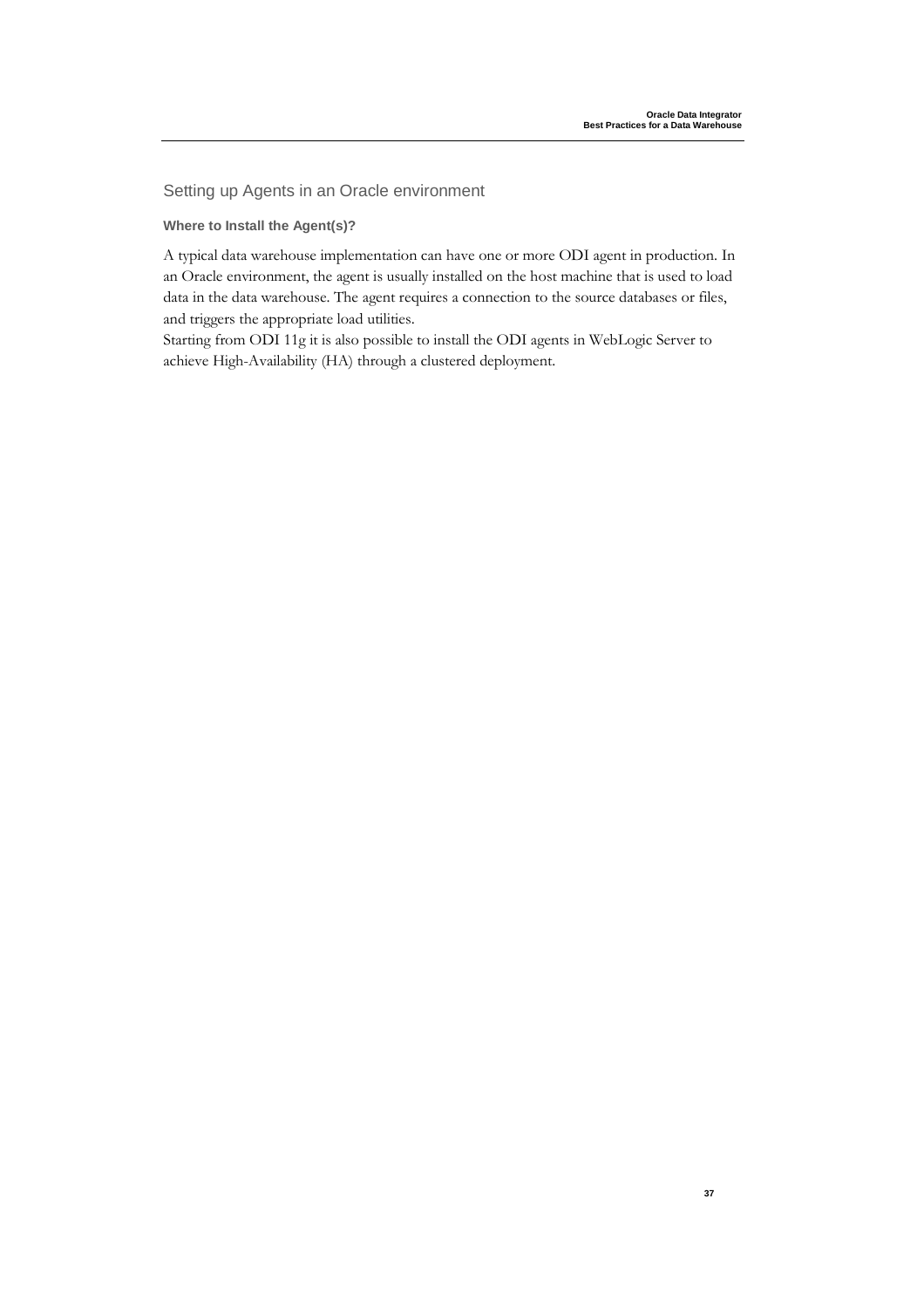### Architecture Case Studies

Setting up Repositories

#### **General Architecture for ODI Repositories**

In a typical environment for a data warehouse project, you would create the following repositories:

- A single master repository that holds all the topology and security information. All the work repositories are registered in this master repository. This single master repository contains all the versions of objects that are committed by the designers.
- A **"Development"** work repository shared by all ODI designers. This repository holds all the projects and models under development.
- A **"Testing"** work repository shared by the IT testing team. This repository contains all the projects and models being tested for future release.
- A **"User Acceptance Tests"** work repository shared by the IT testing team and the business analysts. This repository contains all the projects and models about to be released. Business analysts will use the ODI Console on top of this repository to validate the scenarios and transformations before releasing them to production.
- A **"Production"** work repository shared by the production team, the operators and the business analysts. This repository contains all the projects and models in read-only mode for metadata lineage, as well as all the released scenarios.
- A **"Hot fix"** work repository shared by the maintenance team and the development team. This work repository is usually empty. Whenever a critical error happens in production, the maintenance team restores the corresponding projects and models in this repository and performs the corrections with the help of the development team. Once the problems are solved, the scenarios are released directly to the production repository and the new models and projects are versioned in the master repository.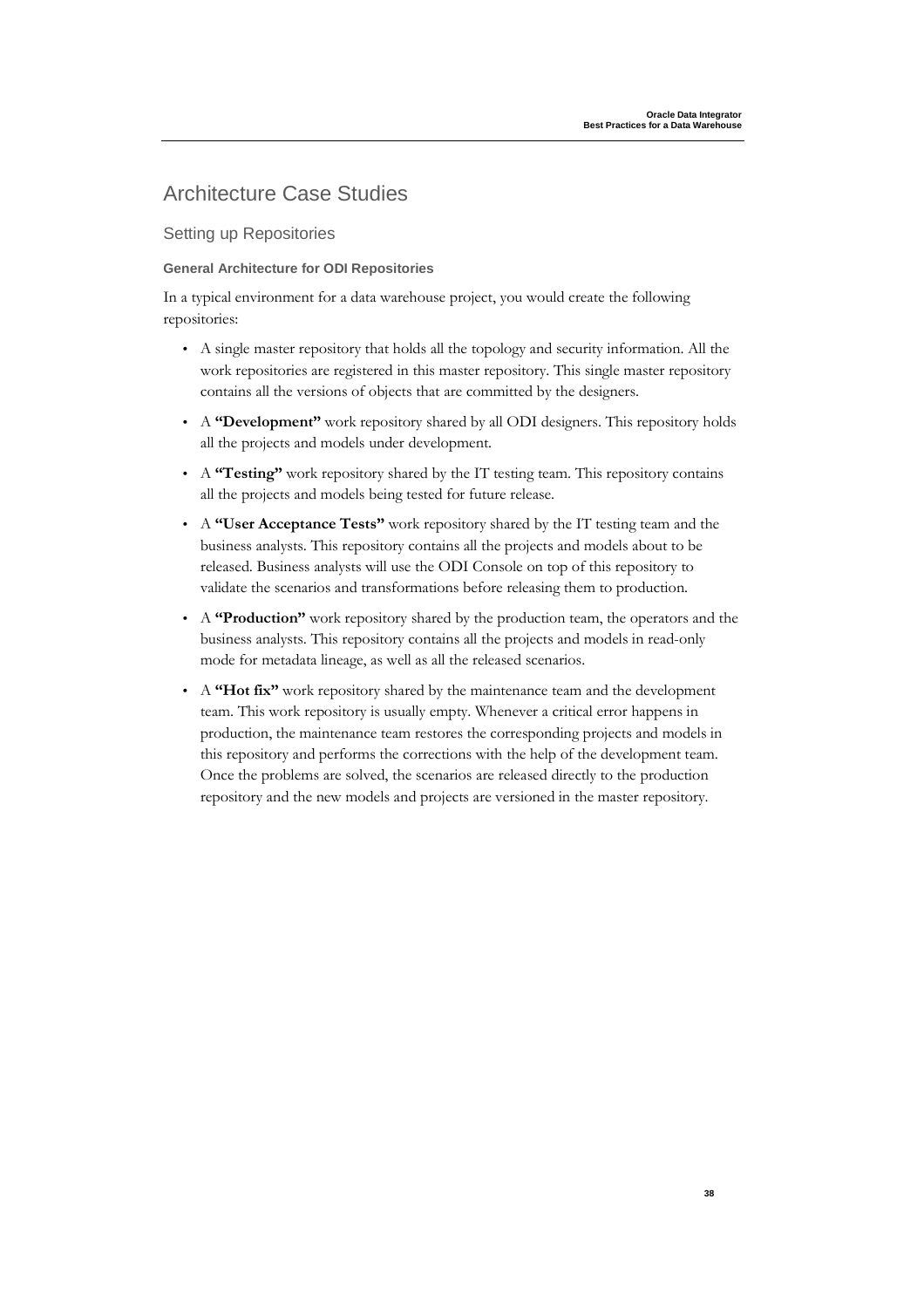

This recommended architecture is described in the figure below:

Figure 10: ODI Repositories and Teams Organization

The master repository and all work repositories are usually created in the same OLTP database instance in separate schemas or catalogs.

When developers have finished working on a project and decide to release it, they create a **version** for their projects and models and store it in the master repository. This version is then restored by the IT testing team in the testing repository. After the technical tests have completed, the testing team initializes the "user acceptance tests" repository for business analysts. They restore the same version they were working on to have it tested by business users. Once this version is functionally accepted, it is restored by the production team in the production repository.

When a critical bug is discovered in production, the developers are usually already working on the next release. Therefore they are usually not able to stop their development and restore the previous version for corrections. The maintenance team is then in charge of restoring the version used in production into a separate empty work repository called "Hot Fix" and applying the appropriate fixes. Once done, the maintenance team releases its modified projects, models and scenarios into the master repository so that the production team can restore them as a patch in the production repository.

#### **Creating a Separate Master Repository for Production**

For some particular security requirements, you may not want to share the same master repository between development and production. In this case, the solution is to duplicate the master repository and to isolate the production environment from other environments as shown below: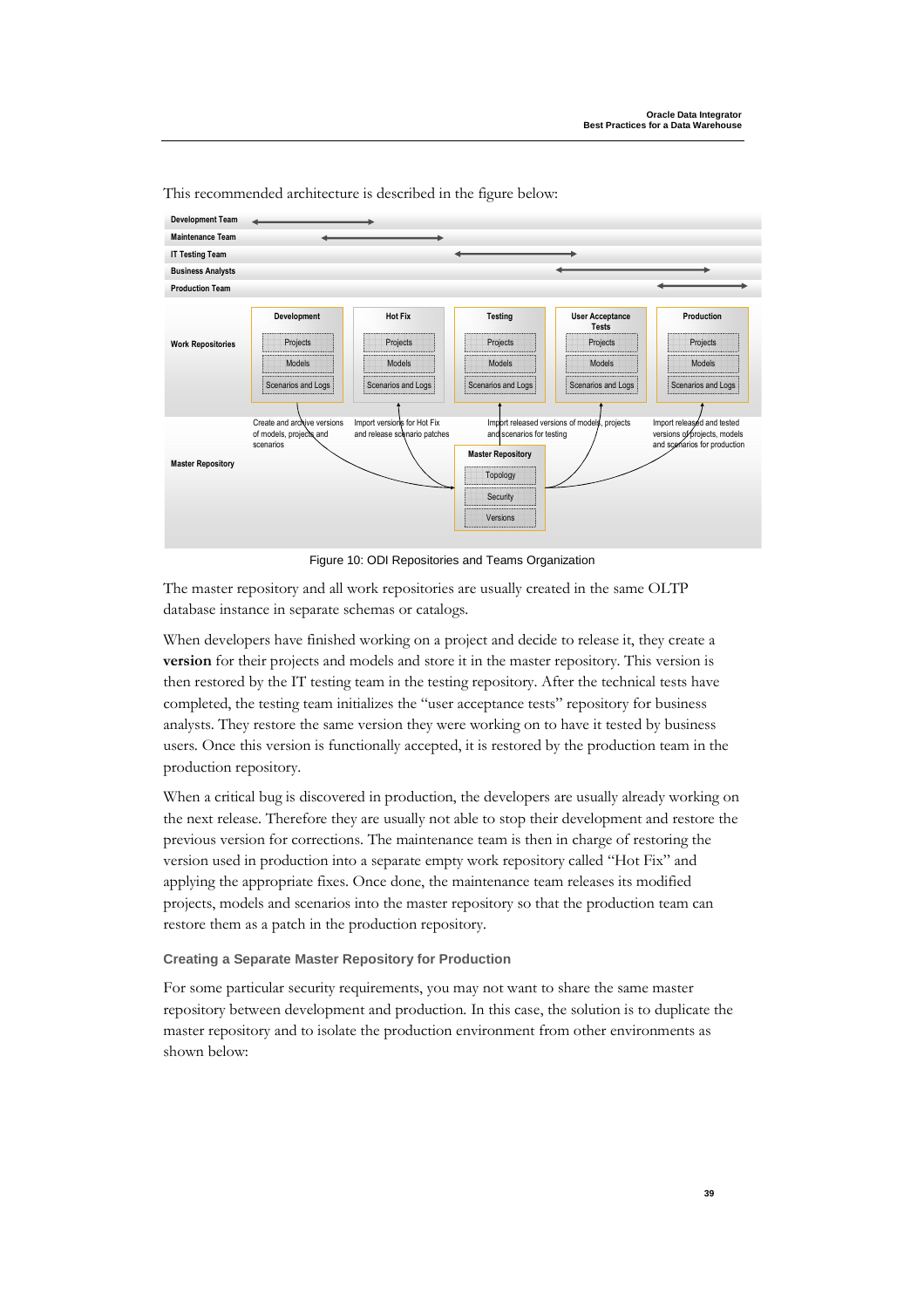

Figure 11: Several Master Repositories

To create a new master repository for your production environment, it is recommended that you use an export of your master repository from your Topology Navigator and then use the Master Repository Import Wizard. You can find the Master Repository Import Wizard in the ODI Studio. When creating the new master repository, you should assign a new ID to it, different from the ID used by the development master repository.

Once created, do the following to set up the production environment:

- Create the production context
- Create all the production data servers and physical schemas in the physical architecture of the Topology
- Link your production physical schemas to the existing logical schemas defined by the designers in the production context.
- Do not change or remove existing contexts and logical schemas.
- Update the Security so that only production users and business analysts can access the repository.
- Create the production work repository and give it an ID different from any of the IDs used by the other work repositories (Development, Hot Fix, Testing and User Acceptance Tests). See *Understanding the Impact of Work Repository IDs*.
- Every time the development master repository is updated, manually replicate the changes in the production master repository.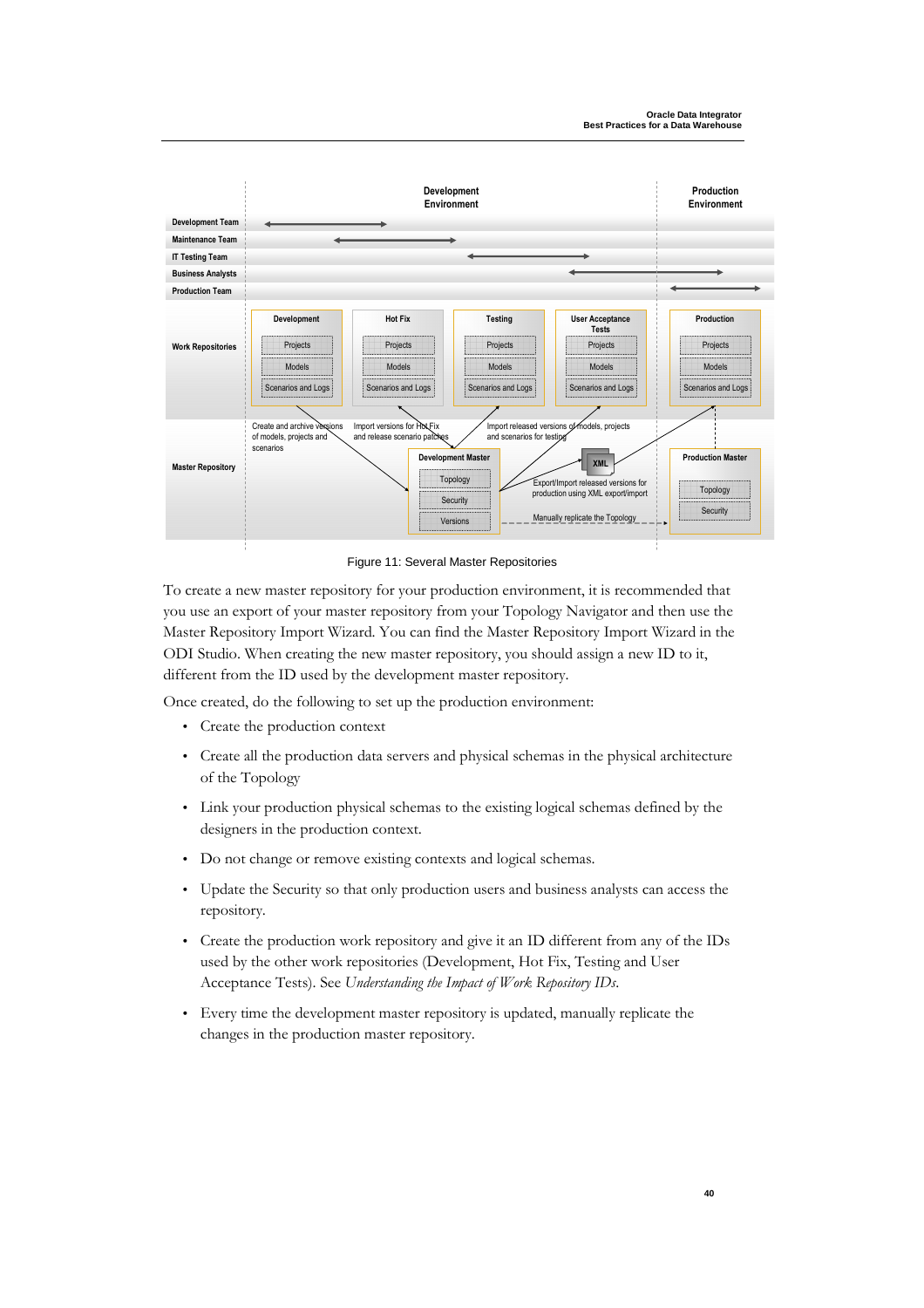- Export projects, models and scenarios that are ready for production from the development master repository into XML files. You can use the "Version Browser" to do so. Alternatively, if using Solutions, export your solutions into compressed files
- Connect to the production work repository with Designer and import the XML files or the solution's compressed files.

#### **Understanding the Impact of Work Repository IDs**

When creating a master repository or a work repository, ODI asks you for a 3 digit ID for this repository. You should select this ID by following the rules below:

- Every master repository created in your enterprise should have a unique ID.
- Every work repository created in your enterprise should have a unique ID even if it belongs to a different master repository.

Every type of object in an ODI repository has a unique ID calculated according to the following rule:

<auto number> concatenated with the 3 digits of the repository ID. For example, if the internal ID of an interface is 1256023, you can automatically guess that it was first created in the work repository ID 023.

The main goal of this rule is to enable export and import in "Synonym mode" of objects across work repositories without any risk of ID collision.

If 2 work repositories have the same ID, there is a chance that 2 different objects within these 2 repositories have the same ID. Therefore, importing the first object from the first repository to the second may overwrite the second object! The only way to avoid that is, of course, to have 2 different work repository IDs.

### Using ODI Version Management

#### **How Version Management Works**

Version management in ODI is designed to allow you to work on different versions of objects across work repositories as shown below: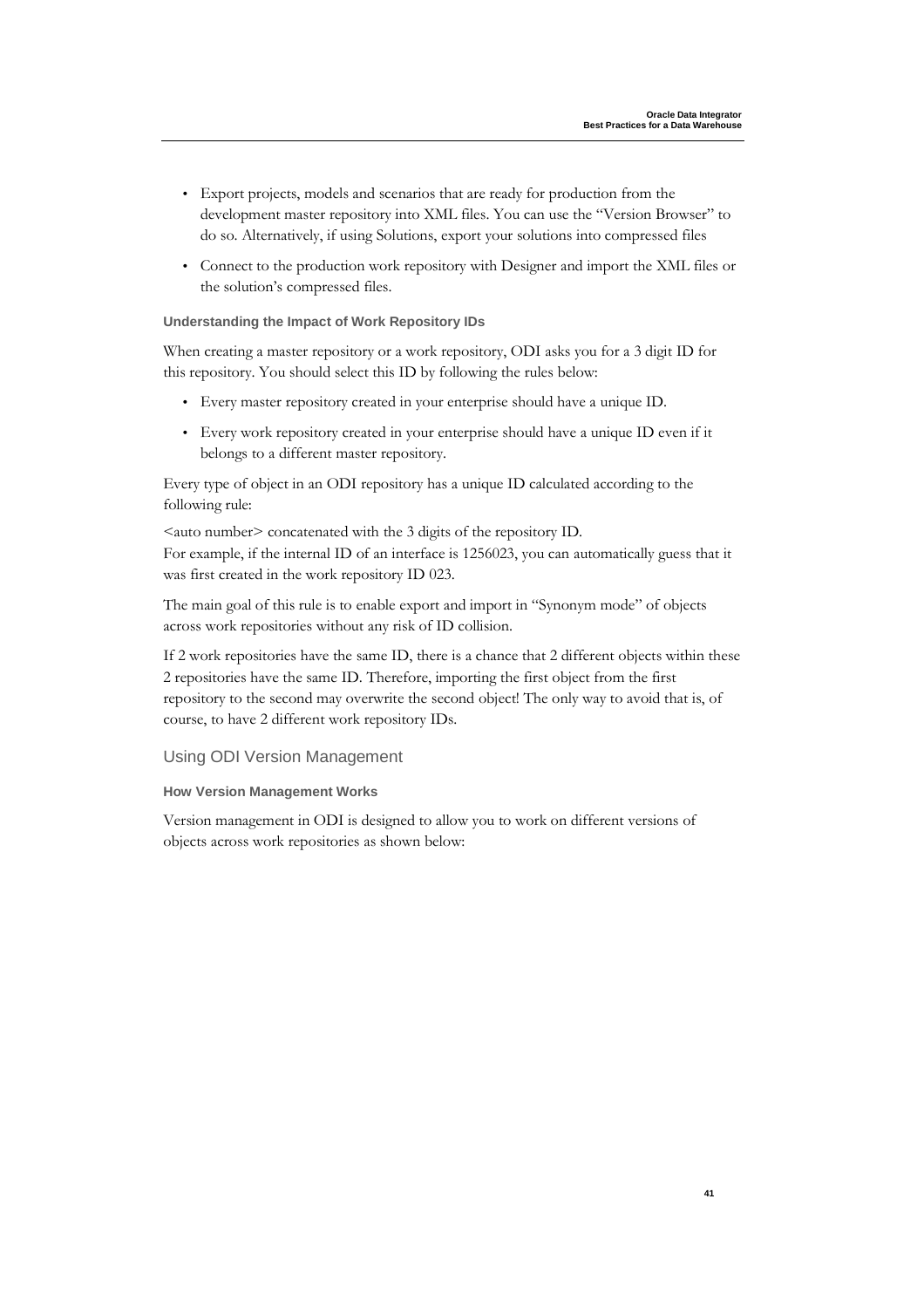

**Note:** The user acceptance tests repository does not appear in this diagram as the mechanism for populating it with new versions is similar to the one used for the testing repository.

The developers have already released versions 1.0, 2.0 and 2.1 of their development in the master repository. Every time they have released a version they have used a Solution. See *Using Solutions for Configuration* Management for details. They are now working on the next release as they are about to release solution version 2.2. Meanwhile, the IT testing team is testing version 2.1 in its work repository. The production team is still working on version 2.0 and it has discovered a critical bug in this version. Therefore, the maintenance team has restored version 2.0 in the Hot Fix work repository and is working on a patch release, v2.0.5. As soon as this patch release is committed to the master repository, the production team will have to restore it into the production repository. Developers will have to manually update versions 2.1 and 2.2 so they reflect the changes made by the maintenance team to version 2.0.5.

**Note**: Every work repository can only have a single version of an object.

**Creating and Restoring Versions of Objects** 

To create a version of an object, users simply have to right-click on the object and select "Version->Create Version".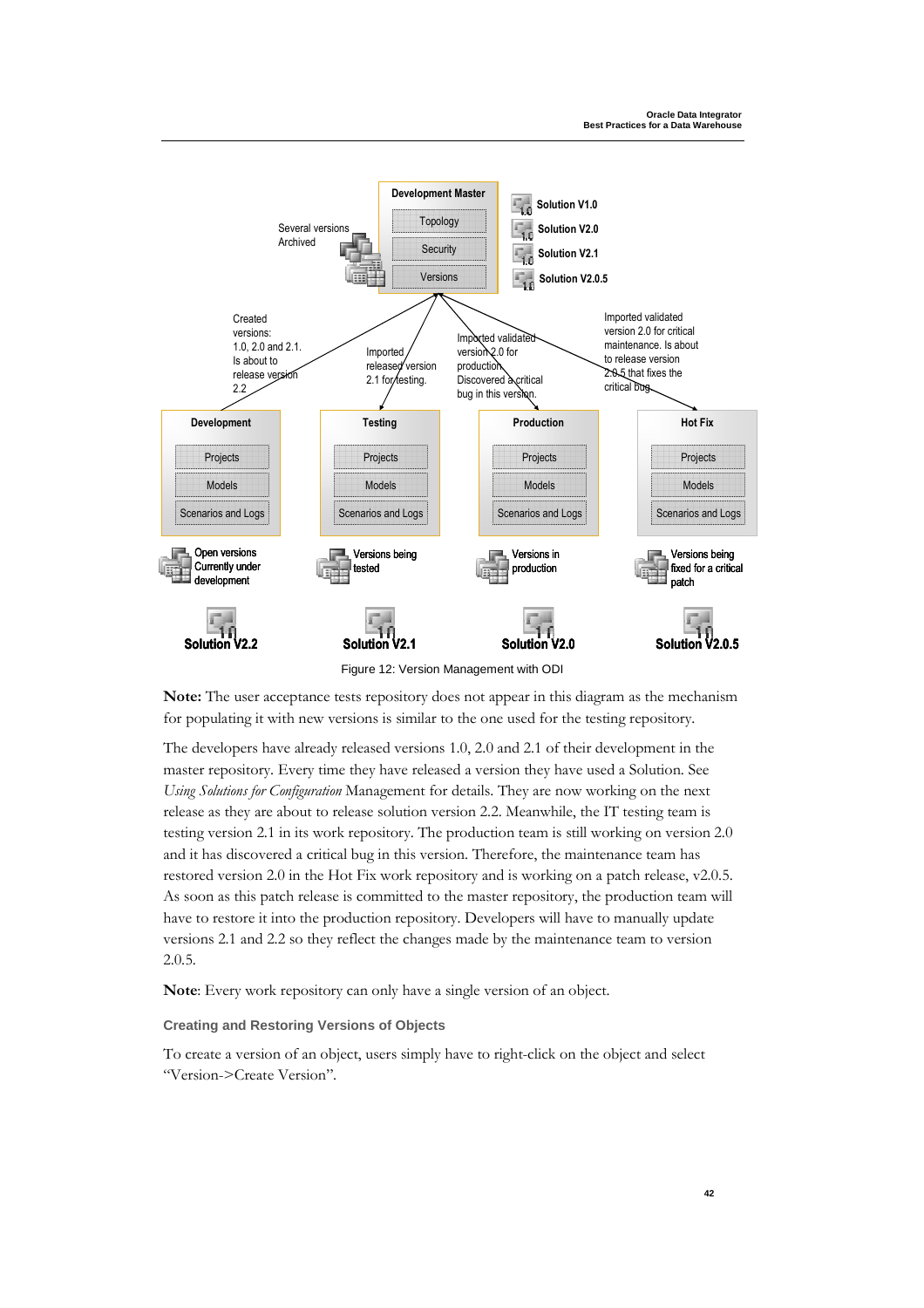When the version of the object is created, it becomes available in the "Version Browser" and in the "Version" tab of the object. ODI also updates all the "I" and "U" flags relating to this object to indicate that it is up to date with the version in the master repository. If you change your object in the work repository after committing it in the master, you will notice that its icon is changed and a small "U" appears besides it to indicate that its status is now "Updated". This feature is very helpful as it shows you all the differences between the current version and the last version committed in the master repository.

When you create a version of an object, the object is exported to XML in memory, compressed and stored in the master repository as a binary large object. Therefore, you should consider creating a version of an object only when you are about to commit it definitely for a release.

To restore an object to one of its previous versions, users simply have to right-click on the object and select "Version->Restore ". Then select from the list of available versions which one to restore. You should use caution for the following reasons:

- All updates that you have done since the last time you have created a version of your current object will be lost
- The object that you are about to restore may reference other objects that were removed from your work repository. The typical situation is restoring an interface that references a column that doesn't exist anymore in your models. If this happens, the restored object will be marked as "invalid" with a red exclamation mark and you will have to edit it to correct all missing references.

#### **Using Solutions for Configuration Management**

During design time you will probably create versions of your objects for backup. For example, you will create versions of your models, folders, interfaces, variables, Knowledge Modules, etc. Most of these objects are designed to work together as they may depend on one another. For example, interface version 2.1.0 requires tables from model 3.1.2 and Knowledge Modules version 1.2 and 4.5. Maintaining the list of dependencies can be very tedious and time consuming. Therefore, when you are about to release what has been developed for the testing team, you would prefer to have a single object that manages these dependencies.

ODI solution objects are designed to manage these dependencies between a project and all models, global objects and scenarios it references. When you are about to release your development, you simply need to create a new solution and drag and drop your project into this solution. ODI will then create a new version of your project (if required) and a new version of every model, scenario, other project or global object referenced by this project. Therefore, instead of releasing several objects, you simply release the solution.

#### **Notes**:

For performance reasons, you should consider having small projects to improve the efficiency of the version creation mechanism. It is recommended that you split your development into several small projects containing less than 300 objects.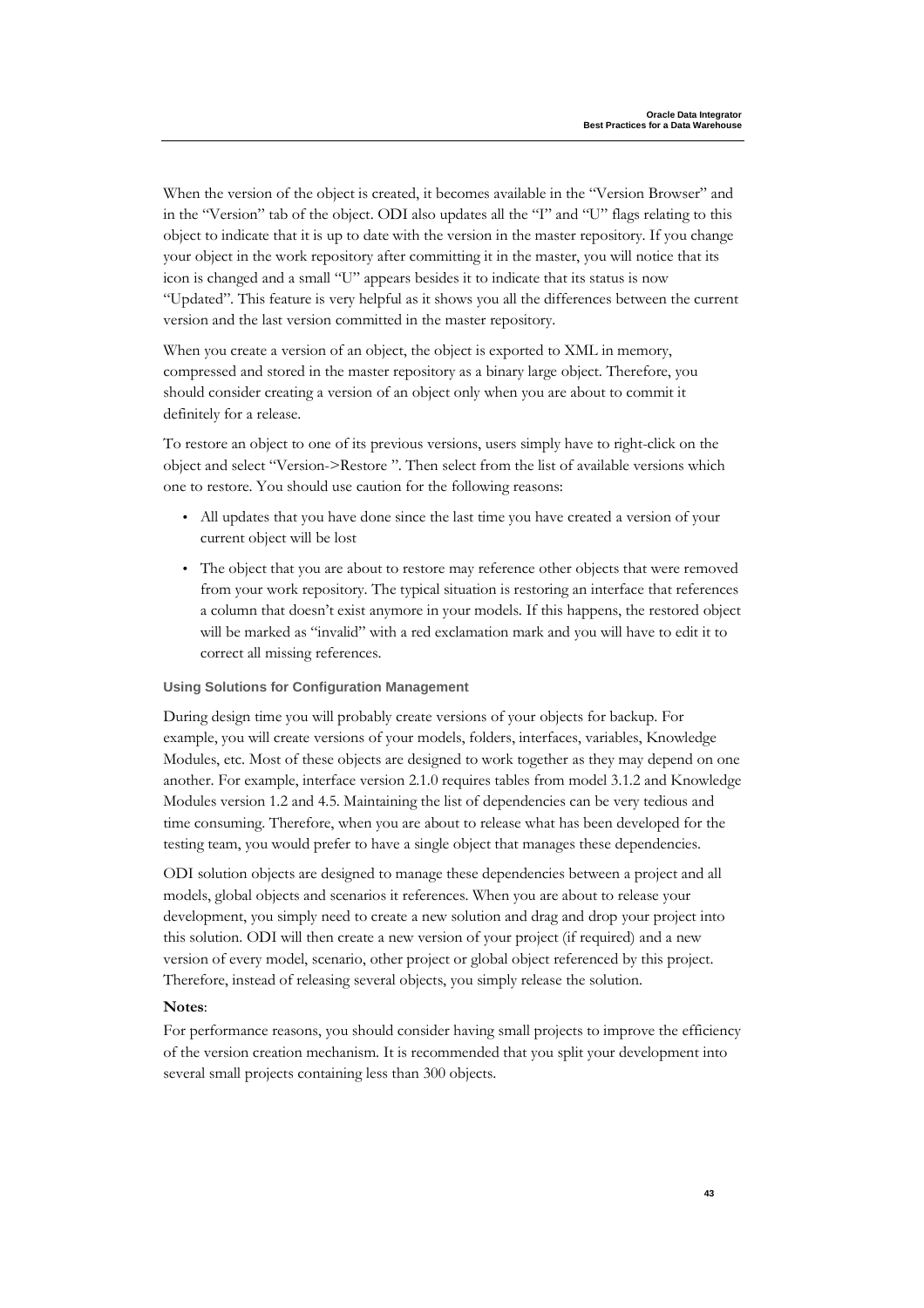When calculating the dependencies for a project in order to build the solution, ODI creates a version of every model referenced by this project. Then it looks at every model to see what Knowledge Modules it references (RKM, JKM and CKM). And finally it creates a new version of every project to which these Knowledge Modules belong. So if your models reference Knowledge Modules from 3 different projects, the solution will reference these 3 projects as well. A best practice to avoid this is to create a project called "Metadata Knowledge Modules" and to have in this project all the RKMs, CKMs and JKMs that you will reference in your models. Therefore every time you create a solution, this project will be added as a dependency, instead of 3 or 4 different projects.

#### Going to Production

#### **Releasing Scenarios**

Section *Using ODI Version Management* gives an overview on how to handle versions of objects to release them to the production environment. However, sometimes you will only want your scenarios in the production work repository without their corresponding projects and models. For that, you would create an "Execution" work repository rather than a "Development" work repository. When your scenarios are released into the master repository or as simple XML files, you would either restore them to your work repository or import them in "synonym" or "duplication" mode from the Operator Navigator.

#### **Executing Scenarios**

#### **Executing a Scenario Manually**

You can execute your scenario manually from the Operator Navigator. In this case if your scenario requires variables to be set, you would edit every variable used by the scenario and update its default value. To execute the scenario, you also need to indicate the context for the execution as well as the logical agent in charge of this execution.

An alternative way to execute a scenario is to use the ODI Console to start the scenario from your web browser. This approach can be useful if you are considering having scenarios that will be executed on-demand by your business users and analysts. Should your scenario require variables, the user would be asked to fill in the variable values accordingly.

#### **Executing a Scenario Using an Operating System Command**

You can also start a scenario from an operating system command using the "startscen" shell script. You would do that if you plan to use an external scheduler to schedule your jobs. Refer to the ODI Documentation for details on this operating system command

When starting a scenario from the operating system, you do not need a running agent. The "startscen" command has its own built-in agent that executes the scenario and stops at the end of the session.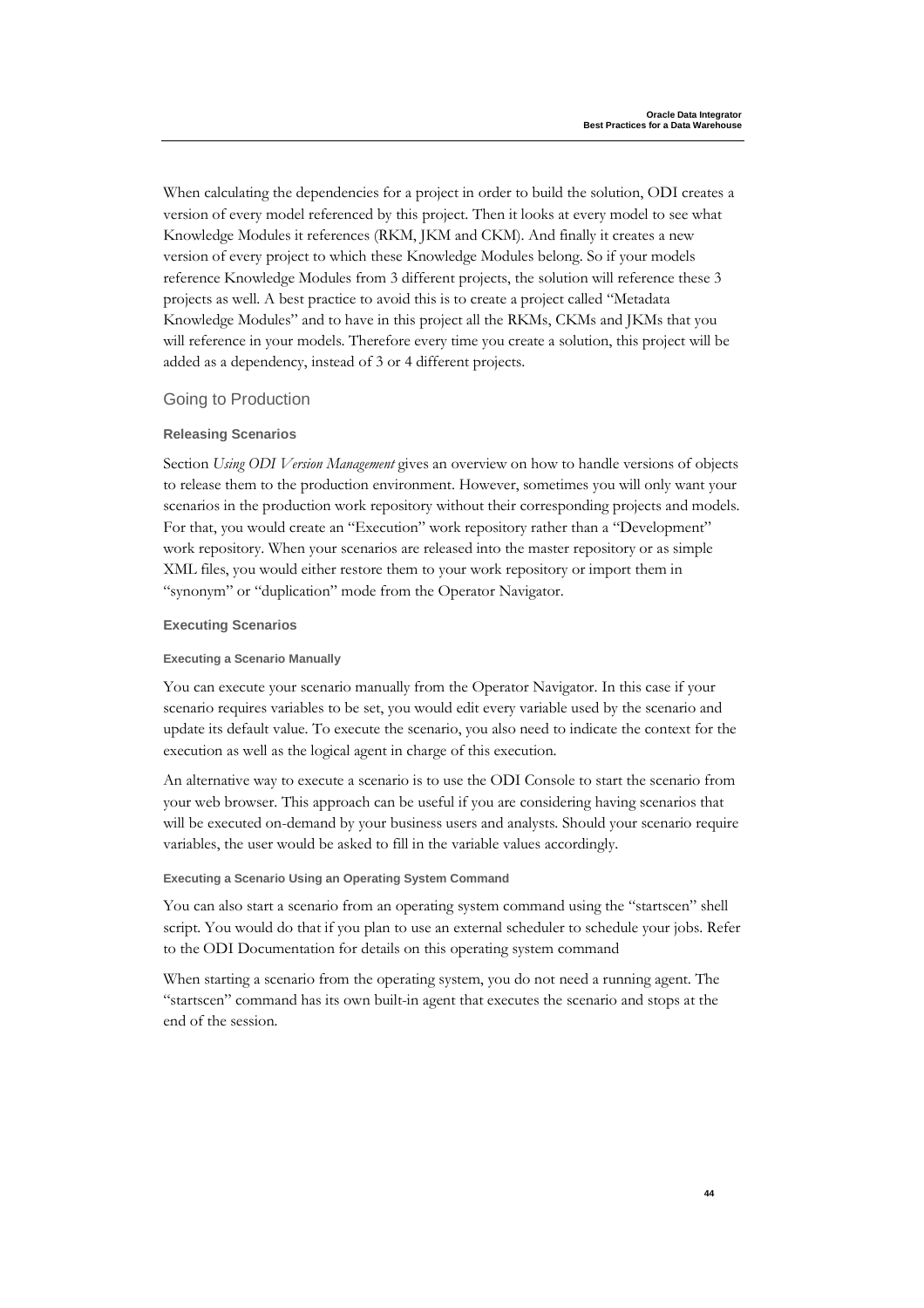**Assigning Session Keywords for a Scenario** 

You may occasionally find it difficult to browse the Operator Navigator log as it may contain a large number of sessions. To overcome this limitation, ODI allows keywords to be assigned to a session. This session will be stored automatically in the appropriate session folder created in the Operator Navigator.

In the figure below, the folder "Product Dimensions" was created for the "PDIM" keyword. When starting the LOAD\_FAMILY\_HIERARCHY and LOAD\_PRODUCTS scenarios, the "-KEWORDS" parameter was set to "-KEYWORDS=PDIM". Therefore when using the operator to access the executed sessions, they are automatically available under the "Product Dimensions" folder.



#### Figure 13: Session Folders and Keywords

You can use this feature to distribute your sessions across your business areas.

**Using the Operator Navigator in Production** 

The Operator Navigator in the ODI Studio is the module that is used the most in a production environment. From this module, operators have the ability to:

- Import scenarios into the production work repository
- Execute scenarios manually and assign default values to scenario variables
- Follow execution logs with advanced statistics including the number of row processed and the execution elapsed time
- Abort a currently-running session.
- Restart a session that has failed and possibly redefine the restart point by updating the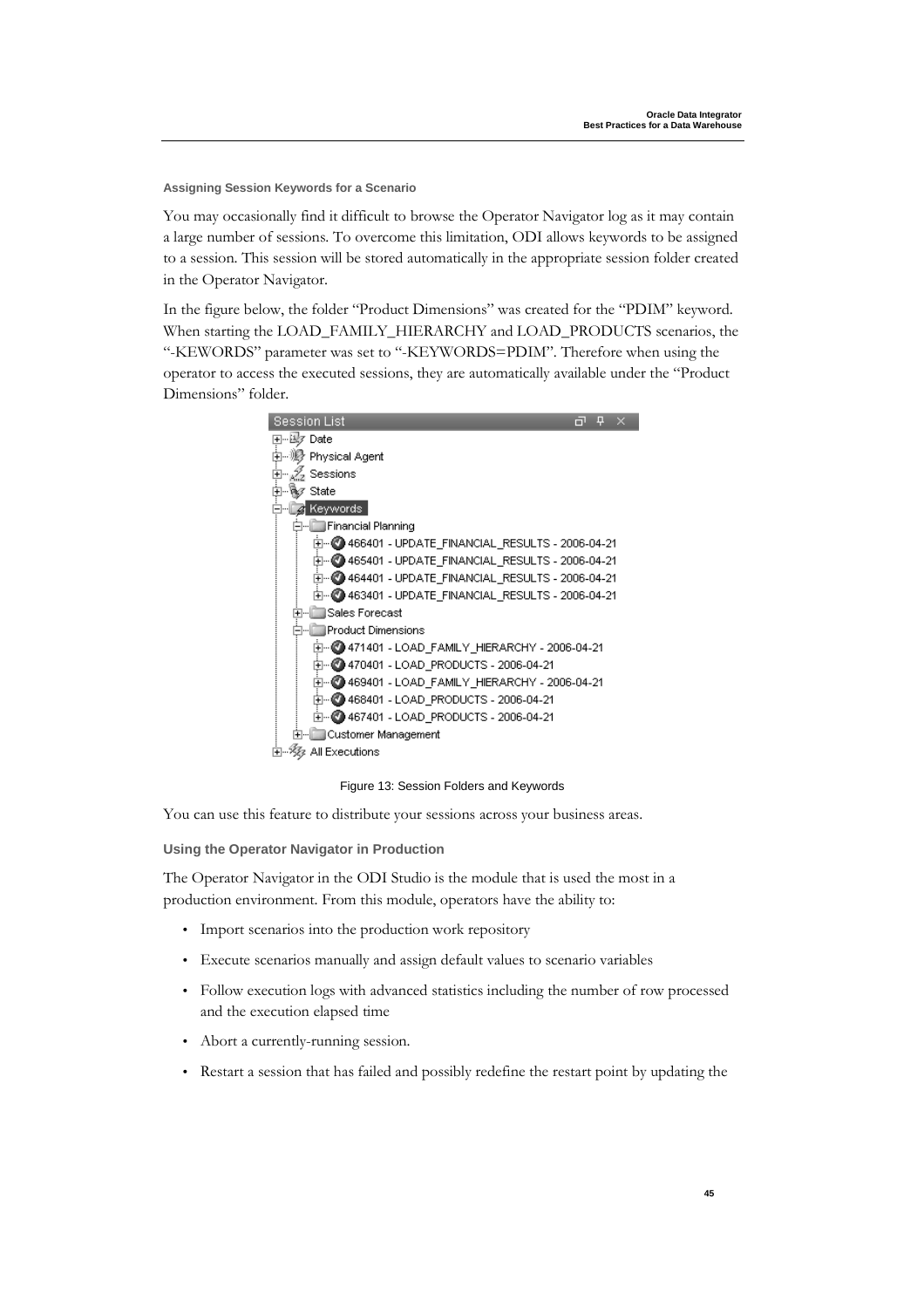task statuses.

- Create session folders to hold sessions with pre-defined keywords
- Access and define scheduling information

#### **Using the ODI Console in Production**

The ODI Console can be used in production for 2 purposes:

- To give business users, analysts and operators access to metadata lineage, metadata searching, scenario execution, and log monitoring. In this situation, the production work repository should be a "development" repository, and all the released projects, models and scenarios should be restored in this repository.
- To give operators access only to scenarios and logs. In this case, the production work repository would only be an "execution" work repository, and would only contain the released scenarios.

#### Setting up Agents

#### **Where to Install the Agent(s)?**

A typical data warehouse implementation usually requires one or more ODI agents in production. In a data warehousing environment an ODI agent is usually installed on the host machine that is used to load data in the data warehouse. The agent requires a connection to source databases or files, and triggers the appropriate load utilities.

ODI 11g introduces Java EE agents which are deployed in a Java EE application server and can leverage its features, such agents are recommended when one of your requirements is to centralize the deployment and management of your agents or when there is a need for high availability.

The network bandwidth between the machine hosting the agents and the data warehouse should be large enough to handle the volume of data that will be loaded by the utilities in the warehouse database. On the other hand, as the agents may need to access other source servers, close attention should be paid to the network bandwidth to and from these source servers.

If your Knowledge Modules generate operating-system-specific commands, these must match the operating system on which the agent is installed.

In a normal environment, you will set up:

- 1 physical agent for the development team, preferably on the same operating system as the production agent
- 1 physical agent shared by the testing team, the maintenance team and the user acceptance team. Again, try to use the same operating system as the agent in production.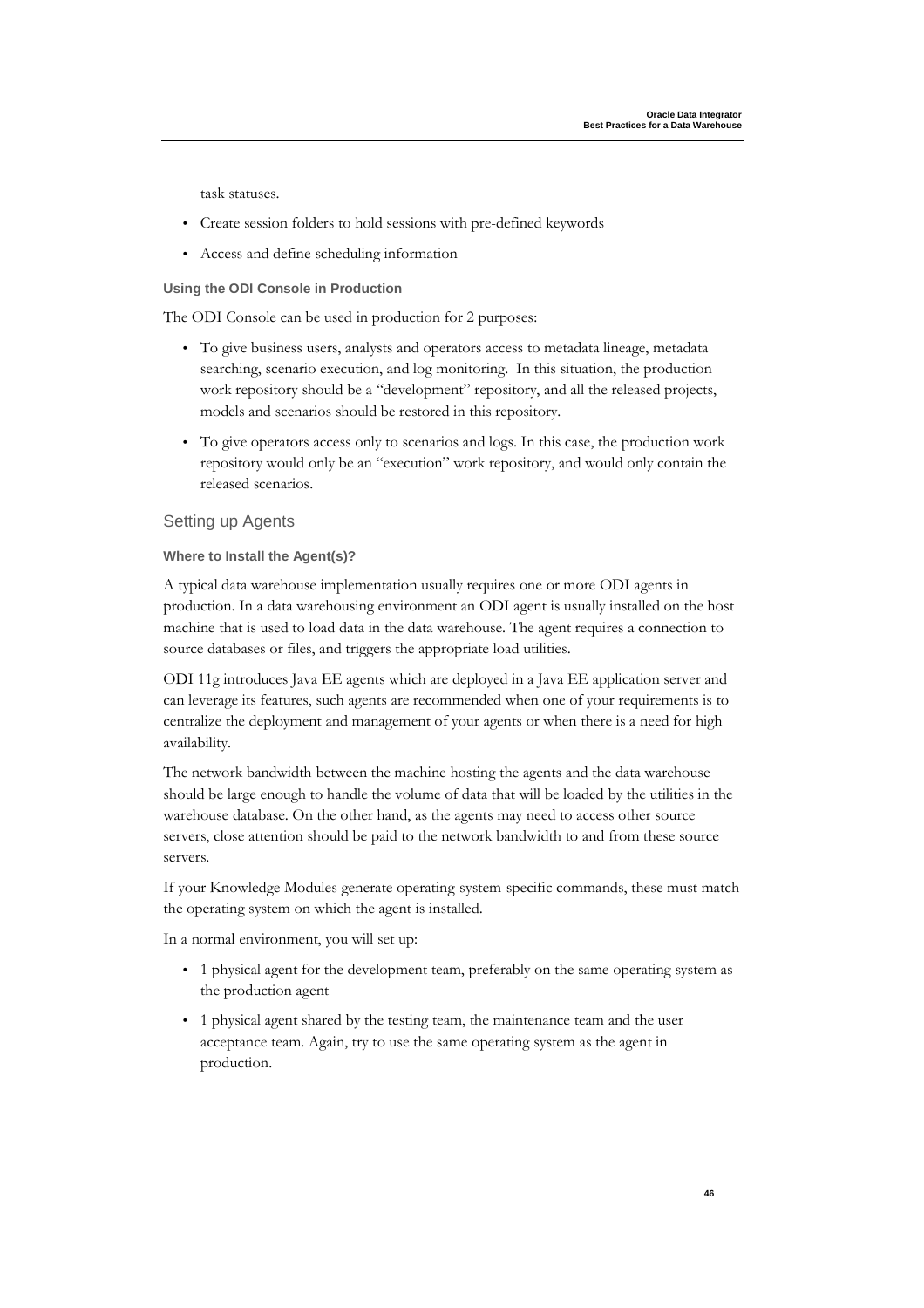• 1 physical agent for the production

#### **Using Load Balancing**

There are cases when a single agent can become a bottleneck, especially when it has to deal with large numbers of sessions started in parallel. For example, suppose you want to retrieve source data from 300 stores. If you attempt to do this in parallel on a single agent, it may lead to excessive overhead as it will require opening 300 threads (1 for every session). A way to avoid that is to set up load balancing across several agents.

To set up load balancing in ODI, you can follow these steps in the Topology Navigator:

- Define the agent that will be in charge of distributing the workload. In the following, this agent will be referred to as the "master agent". The master agent usually has only 2 concurrent sessions. All the scenarios will be executed by this single agent by using the –AGENT parameter.
- Define several child agents that will be in charge of actually executing the scenarios. Set the maximum number of sessions of each agent to a value between 2 and 20.
- Edit the master agent in the Topology Navigator, and in the "Load Balancing" tab, select all your child agents.



The diagram below gives you an example of how you can setup this architecture:

Figure 15: Example of Load Balancing

In this example, 4 agents are installed on 2 different machines. Each of them accepts a maximum of 3 sessions in parallel. The master agent is installed on another machine.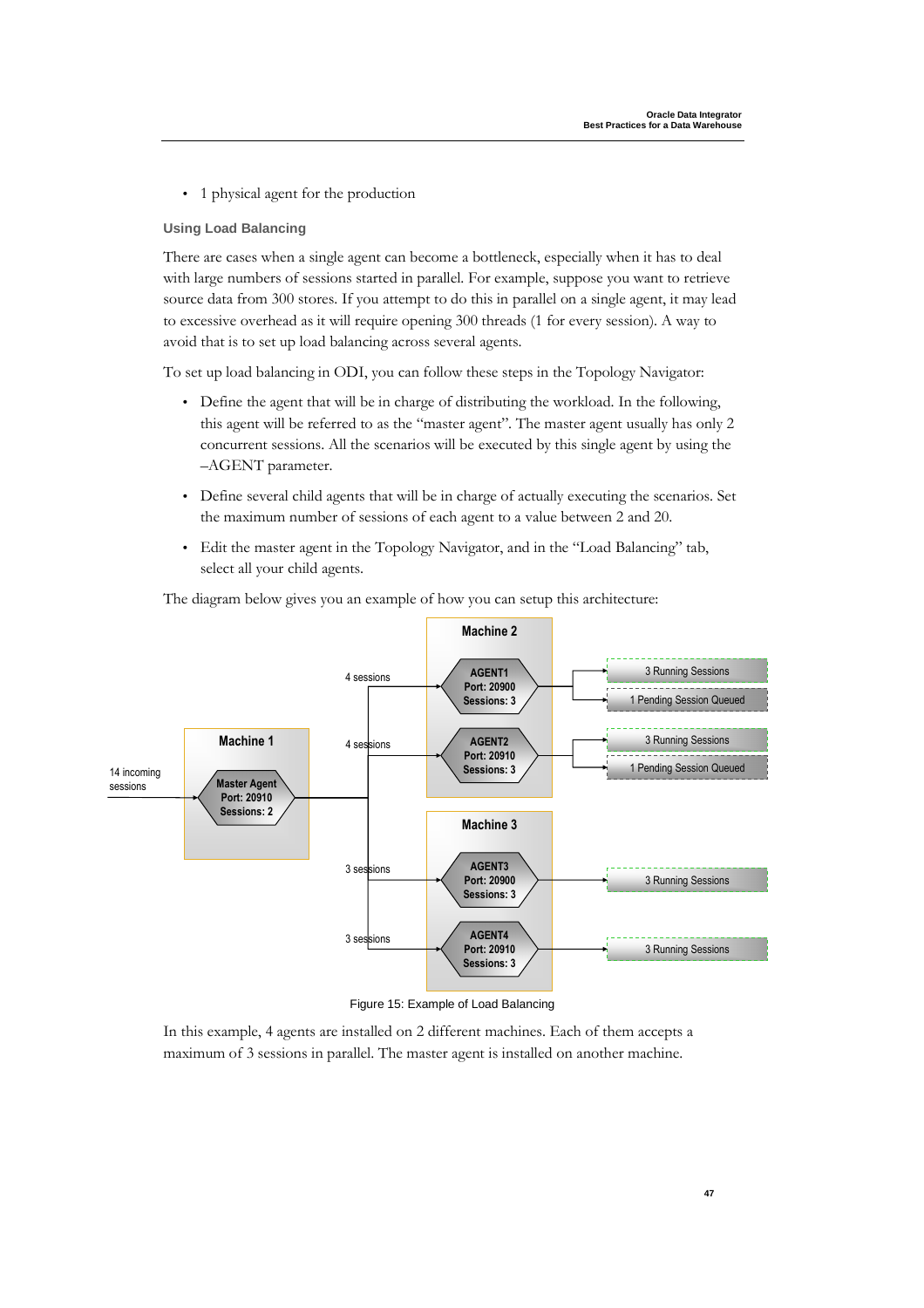The master agent receives 14 requests to start several scenarios in parallel. It distributes these 14 requests to the available agents. Each agent will start 3 scenarios in parallel, and the first 2 agents will simply queue the remaining sessions for future execution. As soon as one of the agents becomes available, it will pick one of the queued sessions and begin executing it.

The master agent initially calculates the workload per agent according to the ratio given by the number of sessions currently being executed versus the maximum number of sessions allowed for this agent. It distributes incoming sessions one by one to every agent and then recalculates the workload's ratio. As the queued sessions for an agent can be picked up by another agent, the entire system becomes balanced.

This flexible architecture allows you to add as many agents as needed to reach the maximum scalability for your system. If you plan to start several scenarios in parallel, you can refer to section Using ODI Version Management for a detailed example on how to achieve that elegantly.

**Notes:** The number of agents required and the maximum number of sessions that they may support will depend on your environment settings. It should be tested carefully before going to production. The main bottleneck in this architecture is obviously the RDBMS hosting the ODI repositories as all agents access the same database tables. It is recommended that you dedicate a database server to the ODI repository if you plan to setup such architecture. You would therefore have more flexibility to tune this server in the case of locks or performance issues.

#### Backing up Repositories

ODI recommends that you backup your master and work repositories on a daily basis to avoid any loss of your work.

To backup your repositories, you simply need to backup every schema on which you have installed a master or work repository, using your standard database backup procedure.

Refer to your specific database documentation for information on how to backup a schema or catalog.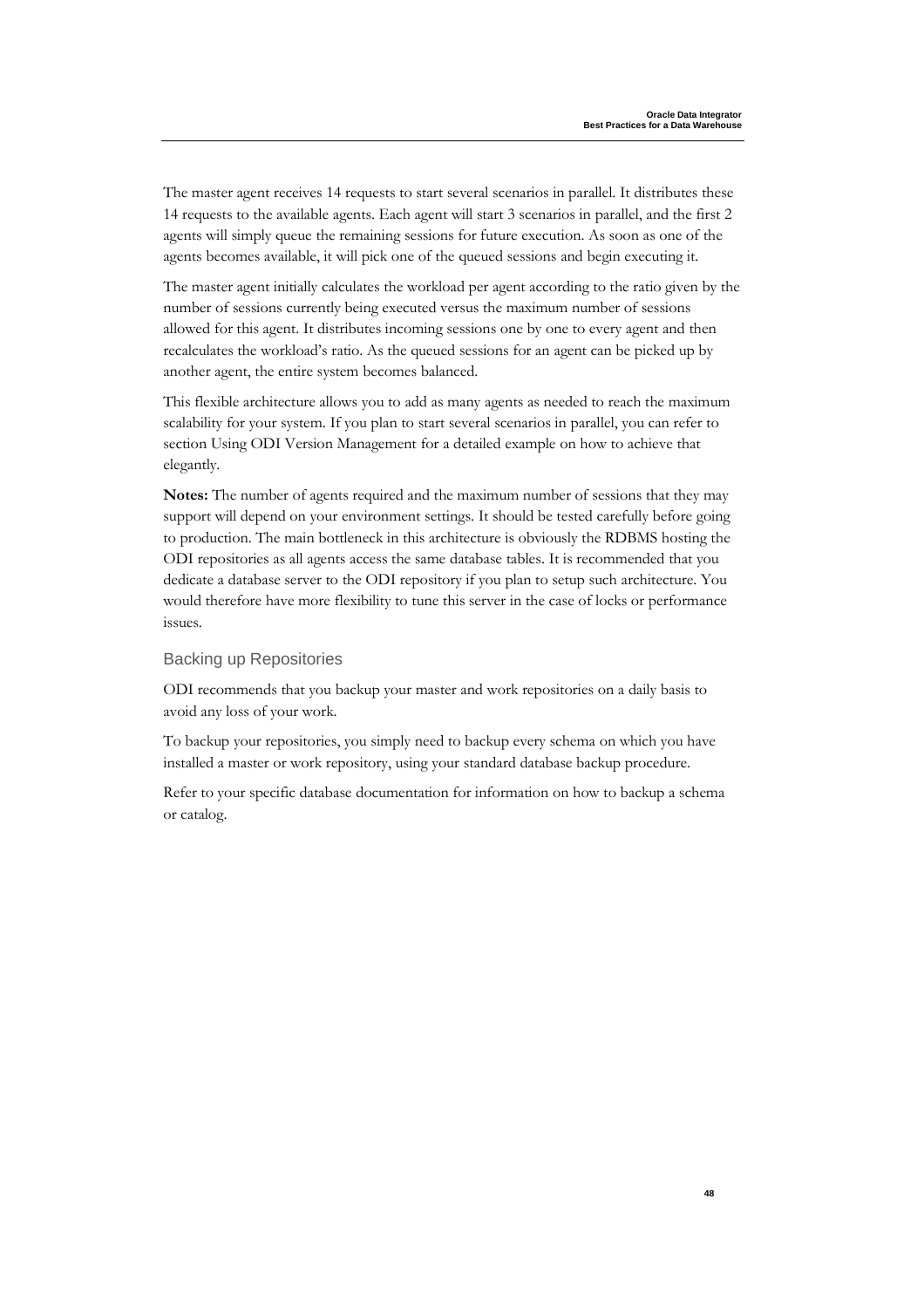### Appendices

### Appendix I. Oracle Data Integrator for Teradata Best **Practices**

#### Architecture of ODI Repositories

It is recommended that you install the master and work repositories in an OLTP database distinct from the source or target applications. The Teradata database is not recommended for hosting ODI repositories.

Reverse-engineering a Teradata Schema

The Teradata JDBC driver implements most metadata APIs. You can therefore use the standard JDBC reverse-engineering with ODI. Using this method, you can capture metadata for:

- Tables and Views including table comments,
- Columns including data types, length and scale, and comments
- Primary Keys when they are defined using a PRIMARY KEY constraint statement in the databases

However, you will probably face the following limitations:

- Foreign Key metadata is not implemented in the JDBC driver. Therefore ODI will not retrieve foreign keys.
- Unique Primary Indexes (UPI) and Non Unique Primary Indexes (NUPI) are not imported. To have a UPI imported as a primary key in ODI, you need to define it as a PRIMARY KEY constraint at the database level.
- Other indexes are not imported
- Check constraints are not imported

You can bypass some of these limits by using the Reverse Knowledge Module for Teradata provided with Oracle Data Integrator. This RKM is based on the DBC catalogue tables (DBC.Tables, DBC.Columns etc). You may also enhance this Knowledge Module and adapt it to your needs.

| <b>RKM</b>   | <b>DESCRIPTION</b>                                                        |
|--------------|---------------------------------------------------------------------------|
| RKM Teradata | Retrieves metadata from the Teradata database using the DBC system views. |
|              | This RKM supports UNICODE columns.                                        |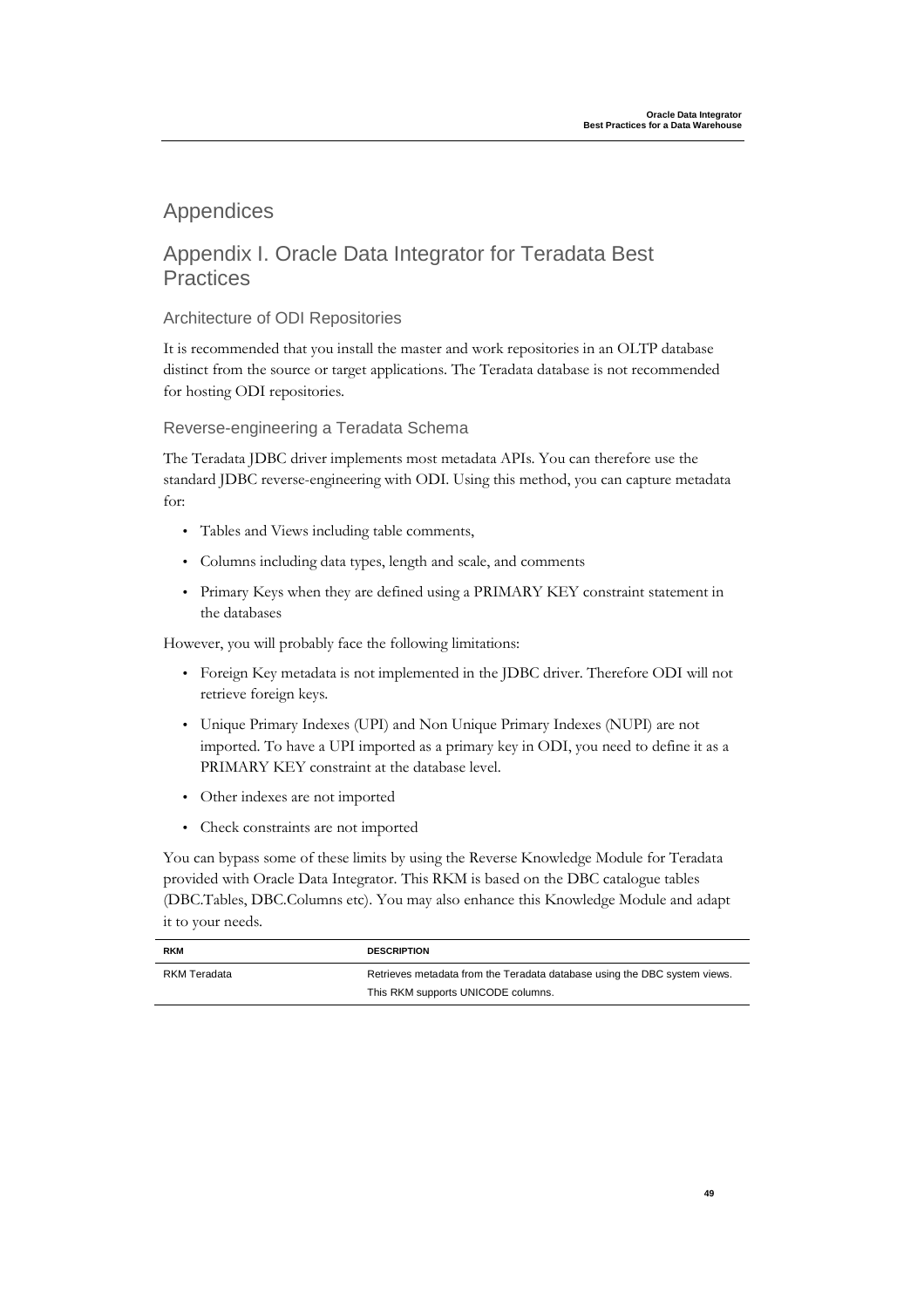#### Teradata Loading Strategies

You can refer to the following table for Loading Knowledge Modules optimized for Teradata:

| <b>LKM</b>                 | <b>DESCRIPTION</b>                                                                                                                                                                                         |
|----------------------------|------------------------------------------------------------------------------------------------------------------------------------------------------------------------------------------------------------|
| LKM SQL to SQL             | Loads data through the agent from any SQL RDBMS to any SQL<br>RDBMS staging area                                                                                                                           |
| LKM File to Teradata (TTU) | Loads data from a File to a Teradata staging area database using the<br>Teradata bulk utilities. The utilities must be installed on the machine<br>hosting the ODI Agent.                                  |
| LKM SQL to Teradata (TTU)  | Loads data from a SQL compliant source database to a Teradata<br>staging area database using a native Teradata bulk utility. The utilities<br>must be installed on the Unix machine hosting the ODI Agent. |

#### **Using Loaders for Flat Files**

When your interface contains a flat file as a source, you may want to use a strategy that leverages the most efficient loading utility available for the staging area technology, rather than the standard "LKM File to SQL".

The ODI Agent accepts binary files and supports several native binary data types such as Binary Big and Little Endian, Ebcdic, Ebcdic zoned decimals, Packed decimals, etc. However, we recommend against using ODI Agent to load large binary files into the Teradata staging area.

As the agent uses JDBC to write to the target, using this method would lead to significant performance issues compared to loading using the native Teradata Tools and Utilities (TTU) which include FastLoad, MulitLoad, TPump, Teradata Parallel Transporter or FastExport. You can refer to the TTU documentation for a way to load binary files in a Teradata table. The "LKM File to Teradata (TTU)" should meet your needs for generating and executing the appropriate TTU scripts.

#### **Using Unload/Load for Remote Servers**

When the source result set is on a remote database server, an alternative to using the agent to transfer the data would be to unload it to a file and then load that into the staging area.

The "LKM SQL to Teradata (TTU)" follows these steps and uses the OdiSqlUnload tool to unload data from any remote RDBMS. Of course, this KM can be optimized if the source RDBMS is known to have a fast unload utility.

#### **Using Piped Unload/Load**

When using an unload/load strategy, data needs to be staged twice: once in the temporary file and a second time in the "C\$" table, resulting in extra disk space usage and potential efficiency issues. A more efficient alternative would be to use pipelines between the "unload" and the "load" utility. Unfortunately, not all the operating systems support file-based pipelines (FIFOs).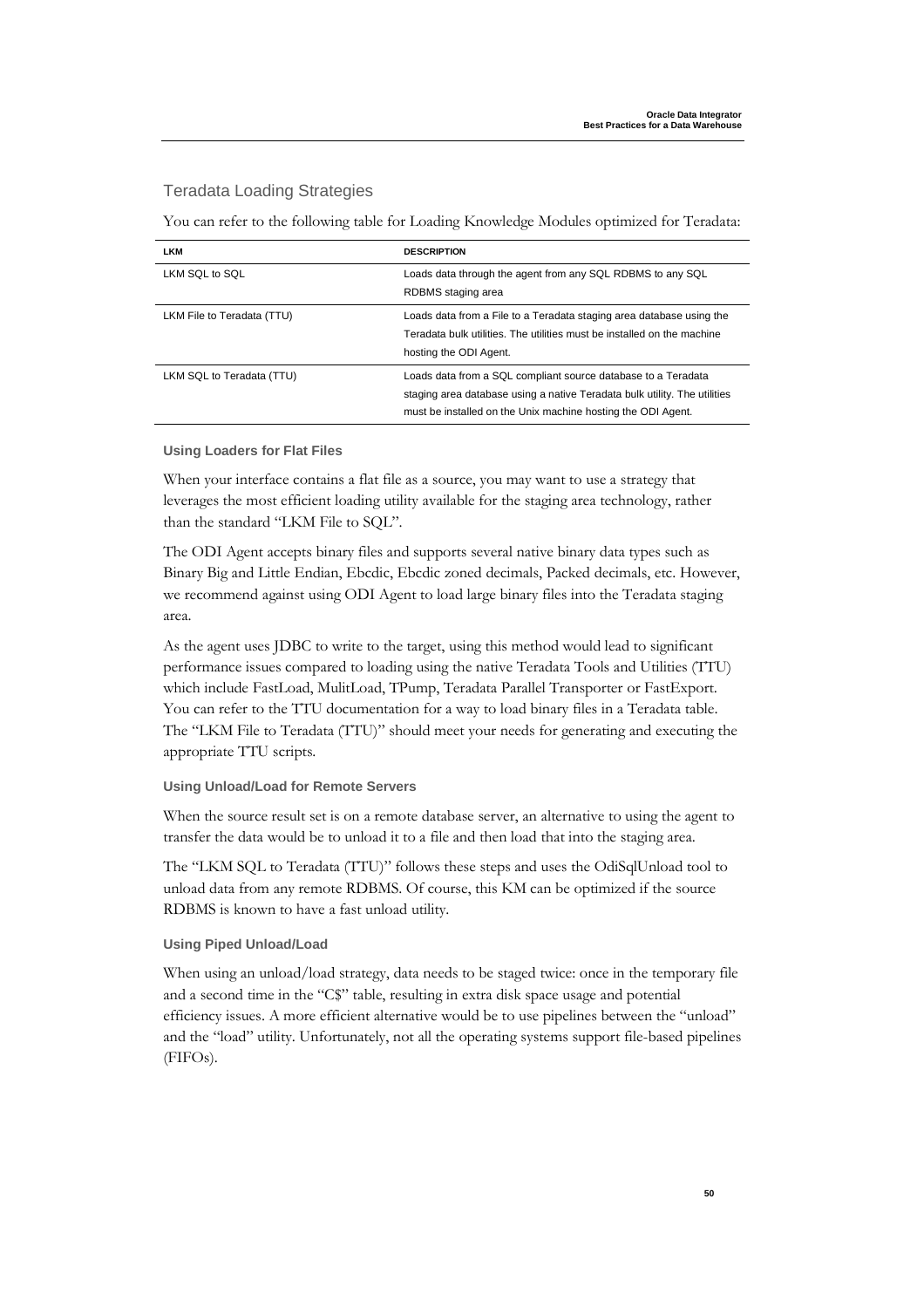ODI provides the "LKM SQL to Teradata (TTU)" that uses this strategy. To have a better control on the behavior of every detached process (or thread), this KM was written using Jython. The OdiSqlUnload tool is also available as a callable object in Jython.

#### Teradata Integration Strategies

The following table lists some of the Integration Knowledge Modules optimized for Teradata:

| <b>IKM</b>                                | <b>DESCRIPTION</b>                                                                                                                          |
|-------------------------------------------|---------------------------------------------------------------------------------------------------------------------------------------------|
| IKM Teradata Control Append               | Integrates data in a Teradata target table in replace/append mode.                                                                          |
| IKM Teradata Incremental Update           | Integrates data in a Teradata target table in incremental update mode.                                                                      |
| IKM Teradata Slowly Changing<br>Dimension | Integrates data in a Teradata target table used as a Type II Slowly Changing<br>Dimension in your Data Warehouse.                           |
| IKM File to Teradata (TTU)                | This IKM is designed to leverage the power of the Teradata utilities for loading<br>files directly to the target.                           |
| IKM SQL to SQL Append                     | Integrates data into an ANSI-SQL92 target database from any remote ANSI-<br>SQL92 compliant staging area in replace or append mode.         |
| IKM SQL to Teradata (TTU)                 | Integrates data from a SQL compliant database to a Teradata database target<br>table using Teradata Utilities TPUMP, FASTLOAD OR MULTILOAD. |
| <b>IKM Teradata Multi Statement</b>       | Integrates data in Teradata database target table using multi statement<br>requests, managed in one SQL transaction.                        |
| IKM Teradata to File (TTU)                | Integrates data in a target file from a Teradata staging area in replace mode.                                                              |

#### **IKMs with Staging Area Different from Target**

#### **File to Server Append**

There are some cases when your source is composed of a single file that you want to load directly into the target table using the most efficient method. By default, ODI will suggest putting the staging area on the target server and performing such a job using an LKM to stage the file in a "C\$" table and an IKM to apply the source data of the "C\$" table to the target table.

The recommended Knowledge Module when a file needs to loaded into Teradata without staging the data is the "IKM File to Teradata (TTU)", which allows the generation of appropriate scripts for each of these Teradata utilities depending on your integration strategy.

#### **Server to Server Append**

When using a staging area different from the target and when setting this staging area to an RDBMS, you can use an IKM that will move the transformed data from the staging area to the remote target. This kind of IKM is very close to an LKM and follows almost the same rules.

The IKM SQL to Teradata (TTU) uses this strategy.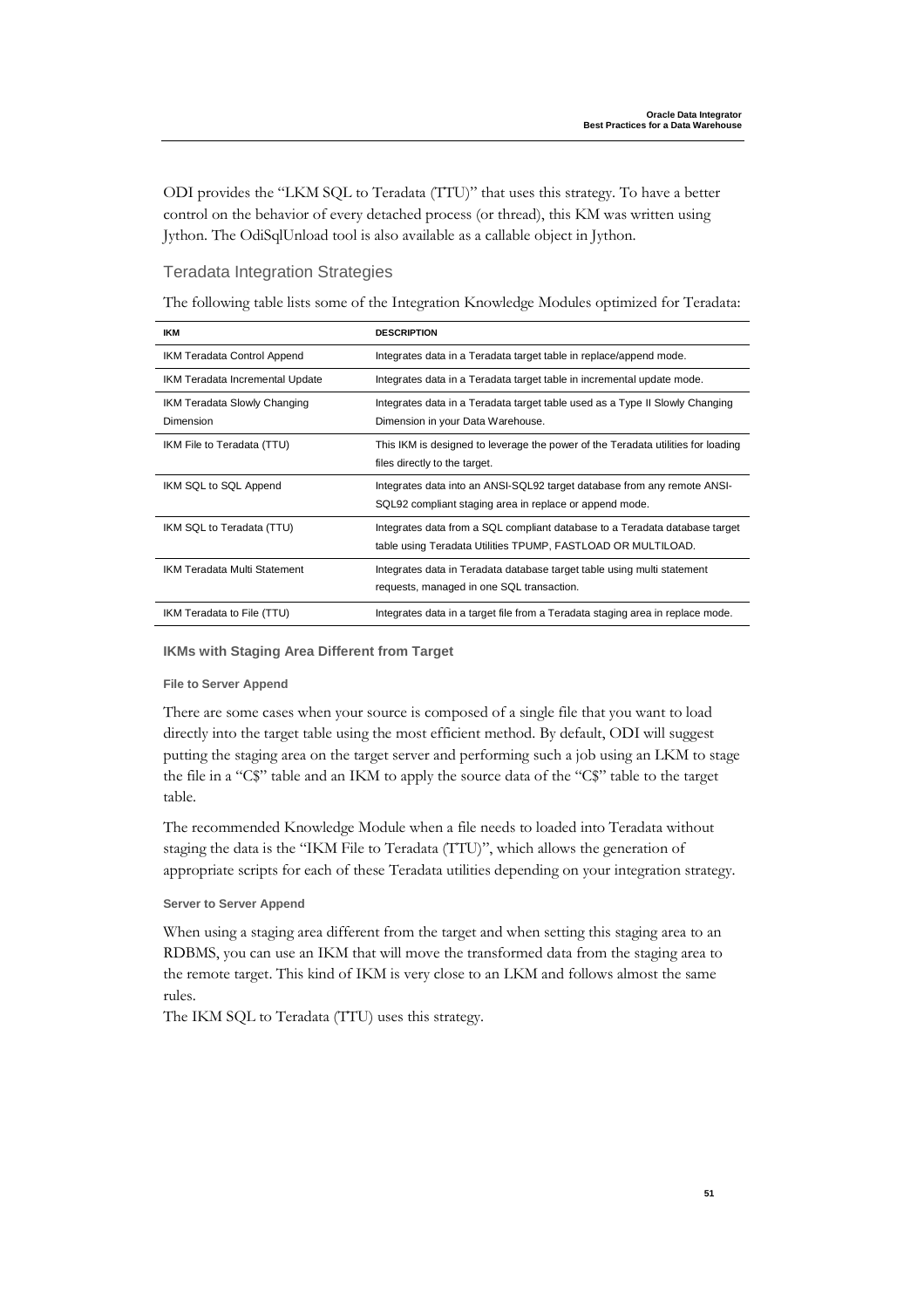**Server to File or JMS Append** 

When the target datastore is a file or JMS queue or topic you will obviously need to set the staging area to a different place than the target. Therefore, if you want to target a file or a queue datastore you will have to use a specific "Multi-Connection" IKM that will export the transformed data from your staging area to this target. The way that the data is exported to the file or queue will depend on the IKM. For example, you can choose to use the agent to have it select records from the staging area and write them to the file or queue using standard ODI features. Or you can use specific unload utilities such as Teradata FastExport if the target is not JMS based.

You can refer to the following IKMs for further details:

| IKM                        | <b>DESCRIPTION</b>                                                                                       |
|----------------------------|----------------------------------------------------------------------------------------------------------|
| IKM Teradata to File (TTU) | Integrates data in a target file from a Teradata staging area in<br>replace mode.                        |
| IKM SQL to File Append     | Exports data from any SQL compliant staging area to an ASCII or<br>BINARY file using the ODI File driver |

Setting up Agents in a Teradata environment

**Where to Install the Agent(s)?** 

A typical data warehouse implementation usually requires one or more ODI agents in production. In a Teradata environment, the agent is usually installed on the host machine that is used to load data in the data warehouse. The agent requires a connection to source databases or files, and triggers the appropriate load utilities (fastload, multiload, tpump). Starting from ODI 11g it is also possible to install the ODI agents in WebLogic Server to achieve High-Availability (HA) through a clustered deployment.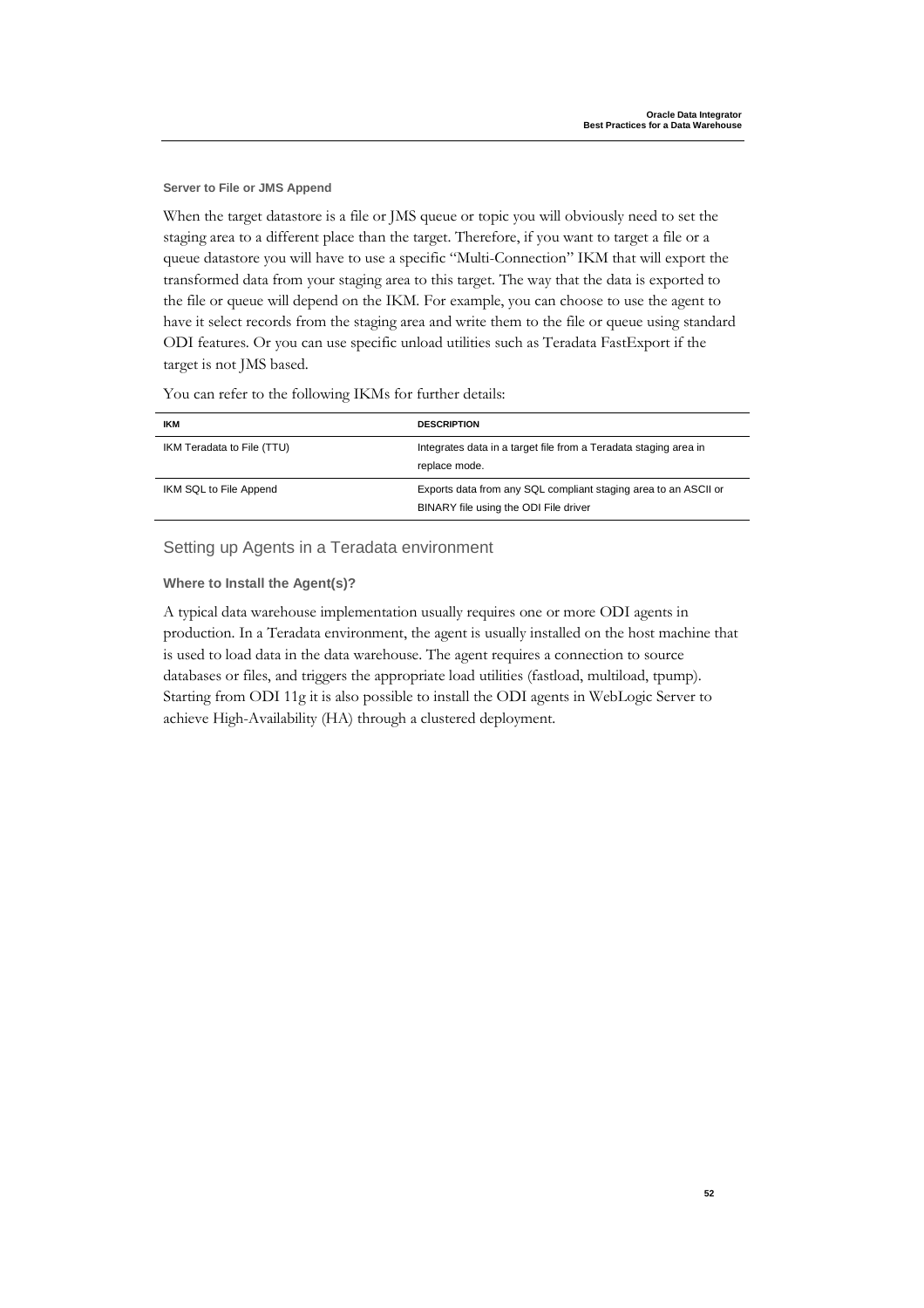## Appendix II: Additional Information

| 3NF           | 3rd Normal Form                                    |
|---------------|----------------------------------------------------|
| API           | Application Programming Interface                  |
| <b>ASCII</b>  | American Standard Code for Information Interchange |
| <b>CKM</b>    | Check Knowledge Module                             |
| DDL           | Data Description Language                          |
| DML           | Data Manipulation Language                         |
| DW            | Data Warehouse                                     |
| <b>EBCDIC</b> | Extended Binary-Coded Decimal Interchange Code     |
| $E-LT$        | Extract, Load and Transform                        |
| ETL           | Extract, Transform and Load                        |
| <b>GUI</b>    | Graphical User Interface                           |
| <b>HTTP</b>   | Hypertext Transport Protocol                       |
| <b>IKM</b>    | Integration Knowledge Module                       |
| IТ            | Information Technology                             |
| JEE           | Java Enterprise Edition                            |
| <b>JDBC</b>   | Java Database Connectivity                         |
| JKM           | Journalizing Knowledge Module                      |
| JMS           | Java Message Services                              |
| JNDI          | Java Naming Directory Interface                    |
| JVM           | Java Virtual Machine                               |
| KМ            | Knowledge Module                                   |
| <b>LDAP</b>   | Lightweight Directory Access Protocol              |
| <b>LKM</b>    | Loading Knowledge Module                           |
| <b>ODS</b>    | Operational Data Store                             |
| <b>OLTP</b>   | Online Transactional Processing                    |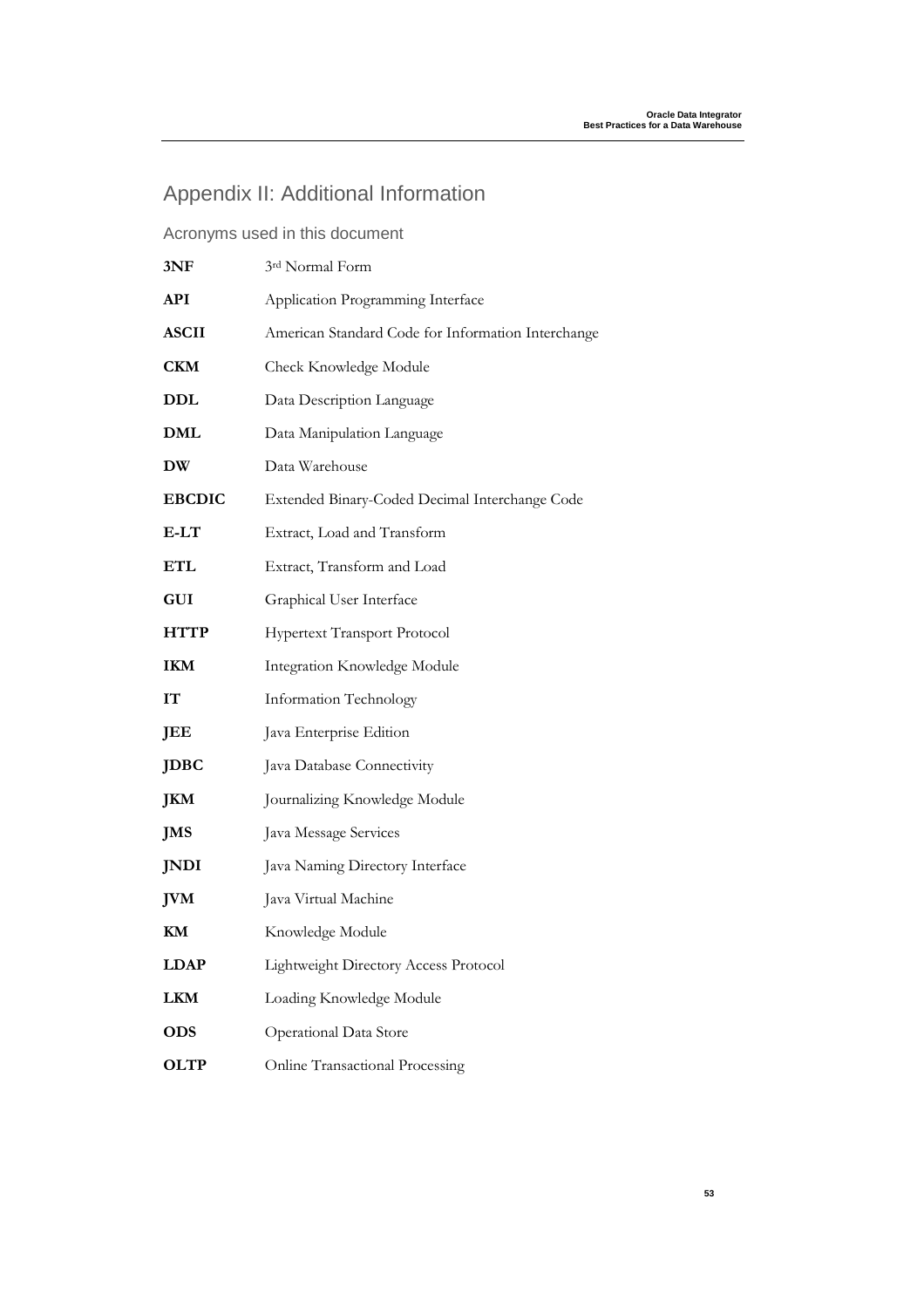| <b>RDBMS</b> | Relation Database Management System  |
|--------------|--------------------------------------|
| RI           | Referential Integrity                |
| <b>RKM</b>   | Reverse-engineering Knowledge Module |
| <b>SOX</b>   | Sarbanes-Oxley                       |
| SQL          | Simple Query Language                |
| URL          | Unique Resource Locator              |
| <b>XML</b>   | Extended Markup Language             |